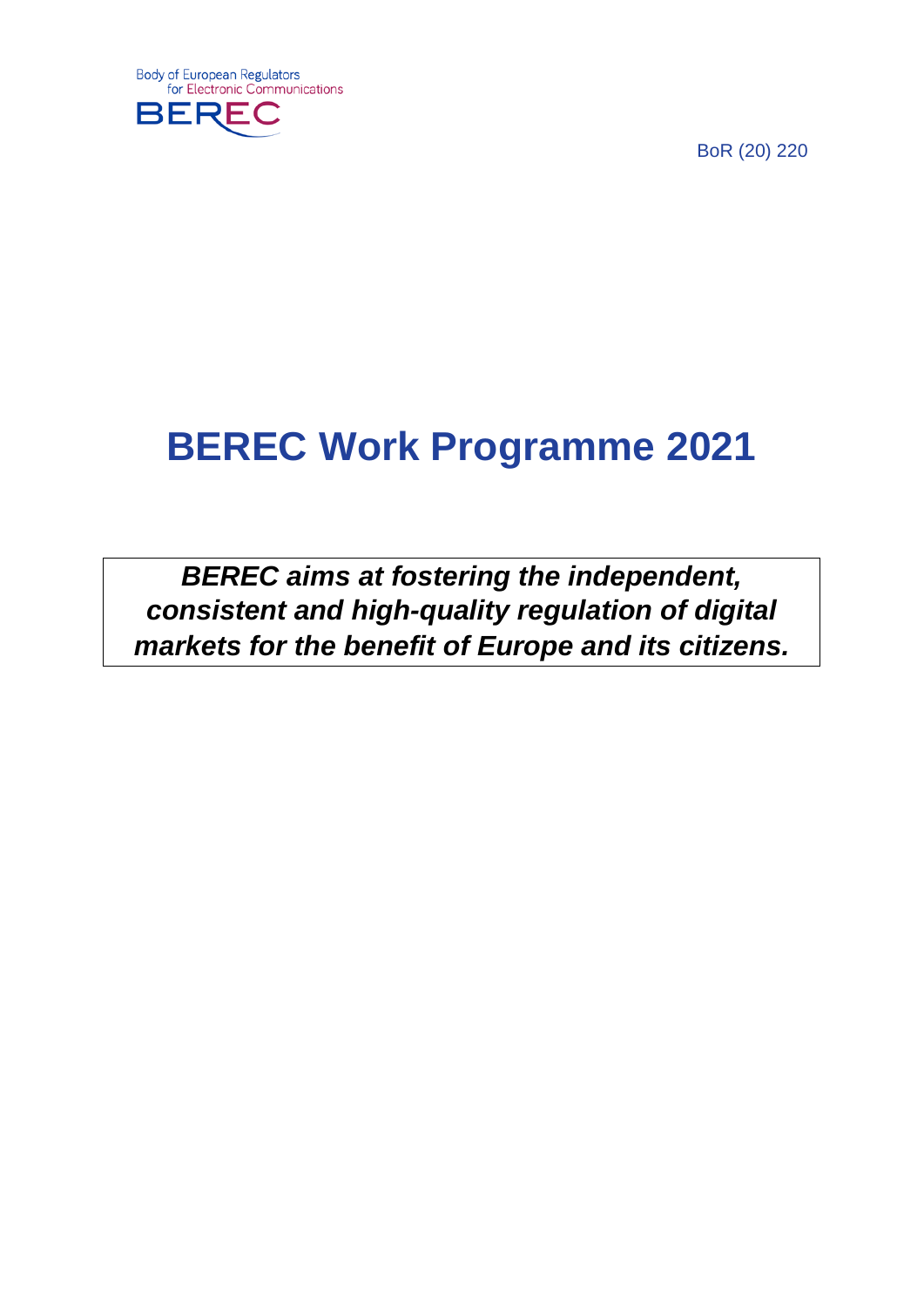| ı.                                                                                    |                                                                                                |  |  |
|---------------------------------------------------------------------------------------|------------------------------------------------------------------------------------------------|--|--|
| н.                                                                                    |                                                                                                |  |  |
| Ш.                                                                                    |                                                                                                |  |  |
| 1.                                                                                    |                                                                                                |  |  |
|                                                                                       | 1.1. Report on a consistent approach to migration and copper switch-off  8                     |  |  |
|                                                                                       |                                                                                                |  |  |
|                                                                                       |                                                                                                |  |  |
|                                                                                       |                                                                                                |  |  |
|                                                                                       | 1.5. Workshop on EMF: How best can BEREC promote science-based EMF exposure limits             |  |  |
|                                                                                       | 1.6. Report to enable comparable national broadband coverage indicators throughout Europe      |  |  |
| 2.                                                                                    | Strategic priority 2: Thriving sustainable and open digital markets  15                        |  |  |
|                                                                                       | 2.1. Report on digital platforms - Market & Economic analysis (carry-over) 15                  |  |  |
|                                                                                       | 2.2. Report on the harmonised collection of data regarding OTT services relevant to electronic |  |  |
|                                                                                       |                                                                                                |  |  |
|                                                                                       |                                                                                                |  |  |
|                                                                                       | 2.3.2Implementation of Regulation (EU) 2015/2120 and the BEREC Guidelines on the               |  |  |
|                                                                                       | 2.4. Collaboration on the Net Neutrality Measurement tools and evolution of the regulatory     |  |  |
| 3.                                                                                    |                                                                                                |  |  |
|                                                                                       | 3.1. BEREC study on consumer behaviour and attitudes towards digital platforms (carry-over)    |  |  |
|                                                                                       | 3.2. Report on how to handle third-party payment charges on mobile phone bills (carry-over)    |  |  |
| 4.                                                                                    |                                                                                                |  |  |
|                                                                                       |                                                                                                |  |  |
|                                                                                       |                                                                                                |  |  |
| 5.                                                                                    |                                                                                                |  |  |
| 5.1                                                                                   |                                                                                                |  |  |
|                                                                                       |                                                                                                |  |  |
| 5.1.2. BEREC Opinion on the Review of the Broadband Cost Reduction Directive  26      |                                                                                                |  |  |
| 5.1.3. Input to the evaluation and potential review of the EU State Aid Guidelines 27 |                                                                                                |  |  |
|                                                                                       |                                                                                                |  |  |
|                                                                                       |                                                                                                |  |  |
|                                                                                       |                                                                                                |  |  |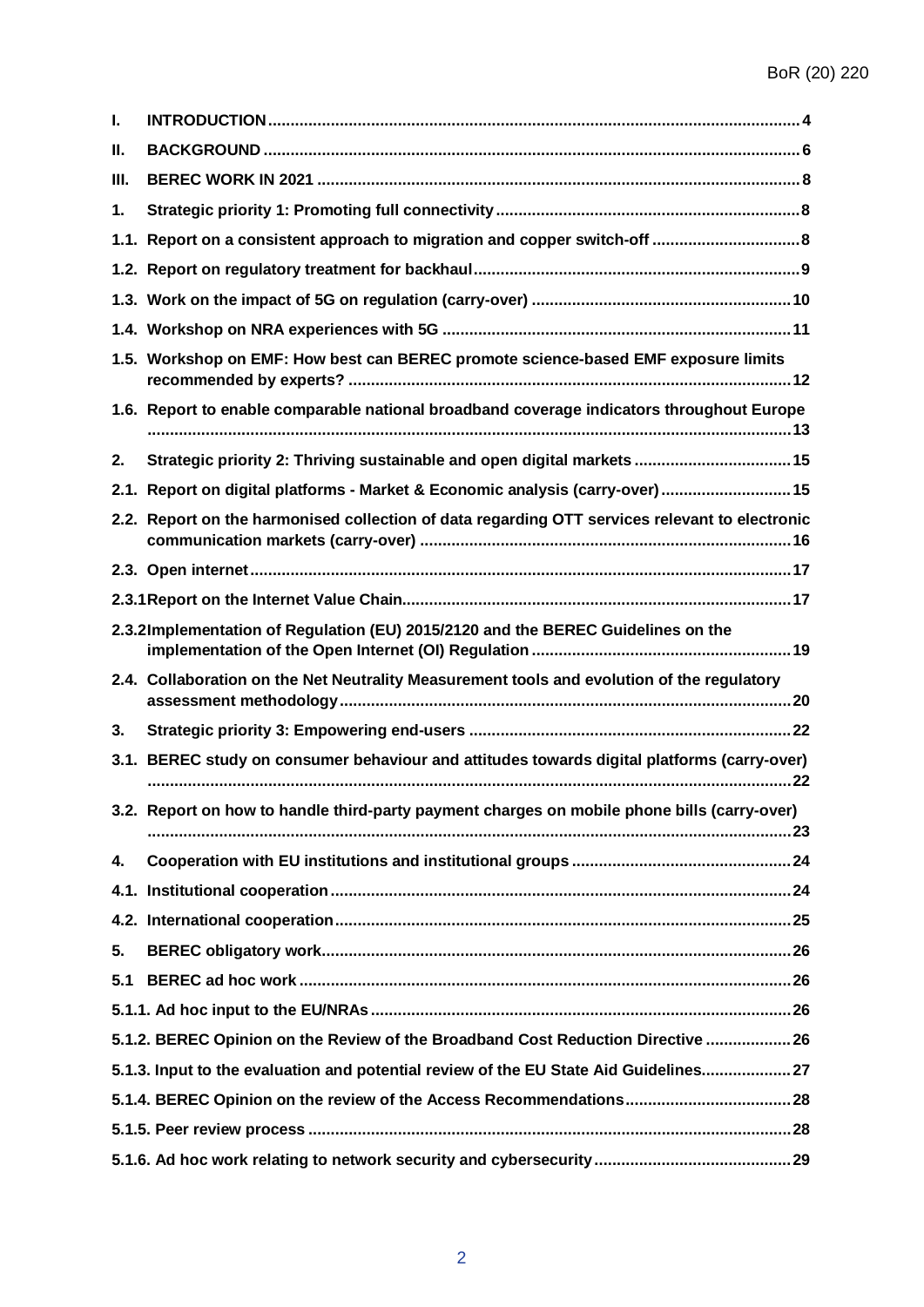|                                                                                     | 5.2.1. Mandatory tasks stemming from the European Electronic Communications Code (EECC)   |  |
|-------------------------------------------------------------------------------------|-------------------------------------------------------------------------------------------|--|
|                                                                                     | 5.2.2. Mandatory tasks stemming from the Roaming Regulation and dealing with intra-EEA    |  |
|                                                                                     |                                                                                           |  |
|                                                                                     | 5.3.1. Report on COVID-19 crisis - lessons learned regarding communication networks for a |  |
|                                                                                     | 5.3.2. Stock-taking on the national experiences of the implementation of the EECC  38     |  |
|                                                                                     | 5.3.3. Internal Report on the applicability of BEREC's Guidelines for the elaboration of  |  |
|                                                                                     |                                                                                           |  |
|                                                                                     |                                                                                           |  |
|                                                                                     | 5.3.6. Weighted Average Cost of Capital (WACC) parameters' calculation according to the   |  |
|                                                                                     |                                                                                           |  |
| 5.3.8. Sustainability: assessing BEREC's contribution to limiting the impact on the |                                                                                           |  |
| 6.                                                                                  |                                                                                           |  |
|                                                                                     |                                                                                           |  |
|                                                                                     |                                                                                           |  |
|                                                                                     |                                                                                           |  |
|                                                                                     |                                                                                           |  |
| IV.                                                                                 |                                                                                           |  |
|                                                                                     |                                                                                           |  |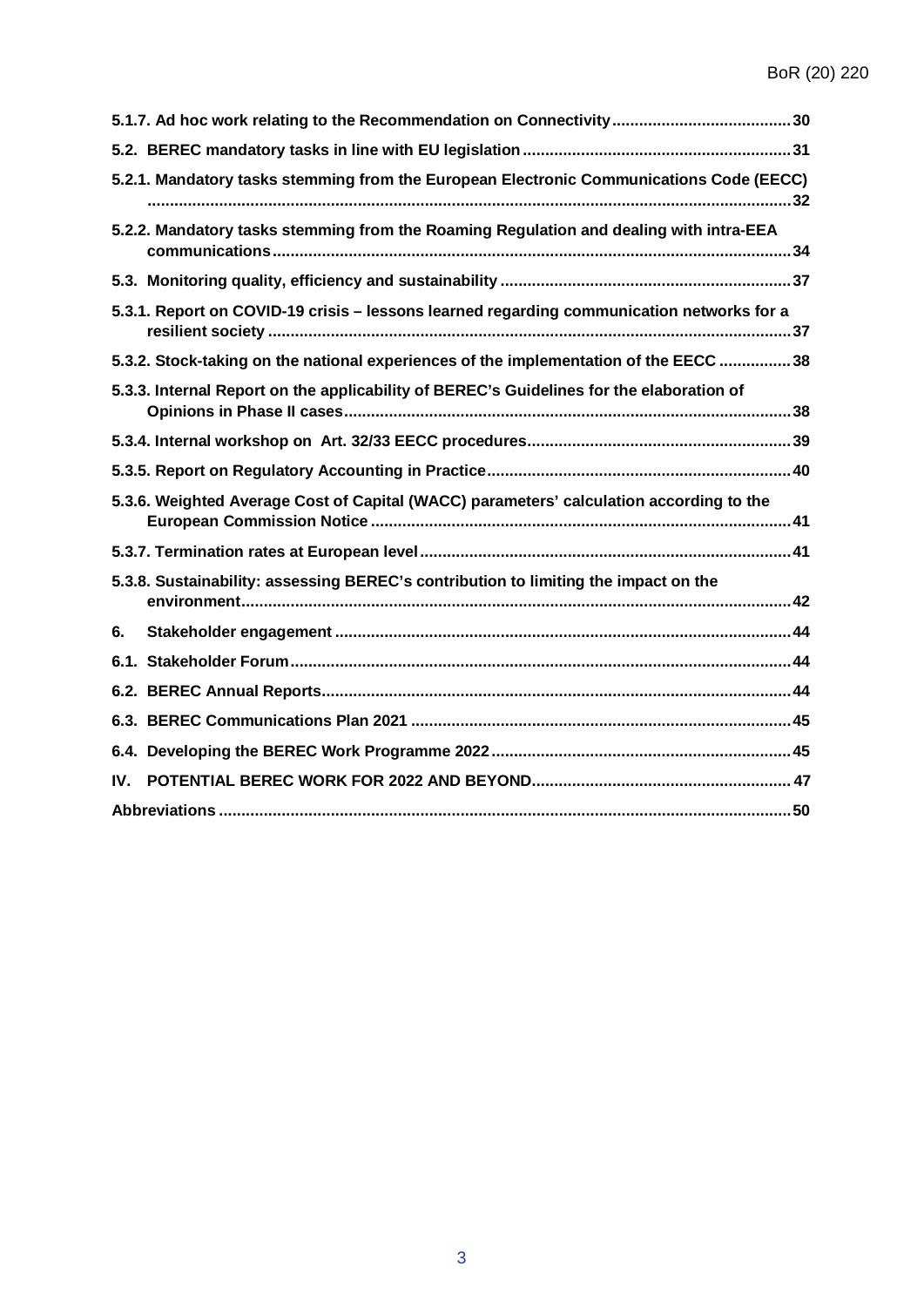# <span id="page-3-0"></span>**I. INTRODUCTION**

The Body of European Regulators for Electronic Communications (BEREC) was established by Regulation (EU) 2018/1971 of the European Parliament and of the Council of 11 December 2018, amending Regulation (EU) 2015/2120 and repealing Regulation (EC) No 1211 (the 'BEREC Regulation') and aims at fostering the independent, consistent and high-quality regulation of digital markets for the benefit of Europe and its citizens.

The BEREC Work Programme 2021 sets out the priority work areas that the Board of Regulators has identified for 2021. These areas may be complemented by other emerging topics of interest during the year. The objectives of the Work Programme are aligned with the BEREC Strategy 2021-2025, with a close focus on the three high-level priorities (promoting full connectivity, supporting sustainable and open digital markets, empowering end-users), and the priorities set for institutional and international cooperation. The Work Programme also aims to reflect the priorities of the European Commission for the 2020-2024 legislative cycle and the policy objectives highlighted in the Commission's Communication on 'Shaping Europe's digital future' of 19 February 2020, including the 'Recovery Plan for Europe' from 27 May 2020.

A key policy objective is to ensure that very high capacity networks and 5G services are available timely. In this respect, BEREC will continue to promote the roll-out of fibre and 5G. BEREC will contribute, through cooperation with other competent institutions and stakeholders, to ensure that future network technologies meet their connectivity targets in line with European values and interests (security, protection of the end-user, environmental challenges, etc.).

2020 was a pivotal year for BEREC. Following its 10th anniversary celebration in 2019, BEREC's activities in 2020 were predominantly focused on meeting its obligations under the European Electronic Communications Code (EECC). As a result, BEREC delivered a set of eleven Guidelines across a broad range of thematic areas, to achieve a consistent application of the regulatory framework.

In 2021, monitoring the impact of the EECC will be at the forefront of BEREC's work. Much of our work will shift from providing Guidelines towards assessing future technological and market developments, related to end-user provisions within the scope of electronic communications and the digital ecosystem. We will work intensively on several essential tasks that have been entrusted to BEREC by the co-legislators.

The ongoing COVID-19 pandemic, which has made us all recognise the crucial aspect of communication networks, is a stark reminder of the necessity of digital connectivity. Our telecommunication networks have been put to the test, through compulsory teleworking and e-learning, among others, but they stood their ground. As of mid-March 2020, BEREC and the NRAs started a monitoring mechanism to keep track of the impact of COVID-19 on the internet capacity. In 2021, BEREC will evaluate the measurements of the NRAs and other market players taken during the pandemic, so as to identify the steps needed to strengthen Europe's digital capabilities and increase the resilience of the electronic communications market for dealing with situations such as the COVID-19 crisis.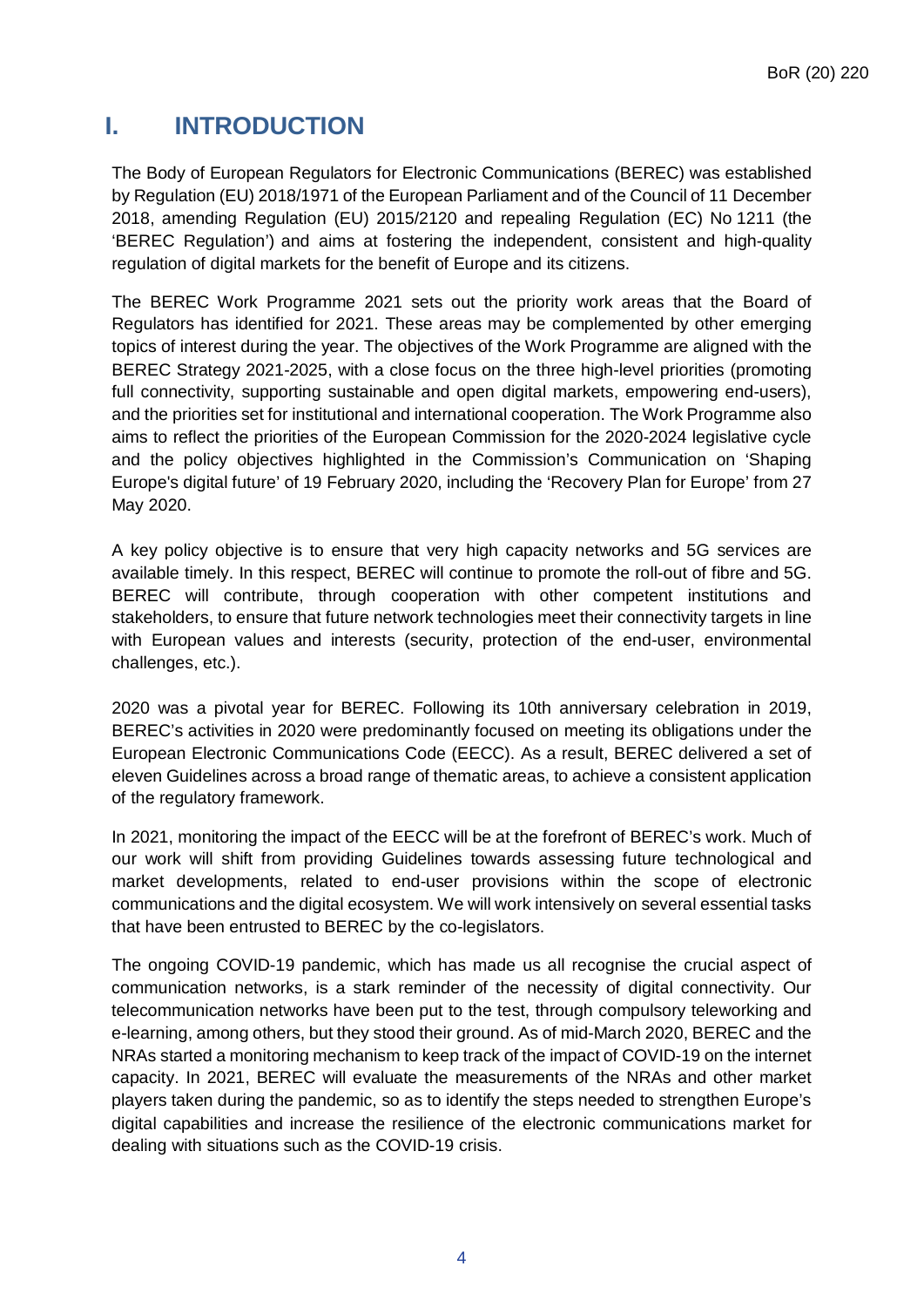In this fast-moving digital environment, BEREC must track developments in the electronic communications sector and related sectors. To do this, we must continue to develop our expertise related to adjacent sectors, e.g. in digital platform regulation or OTTs. We will perform the first monitoring exercise of future technological and market developments, leading to changes in the use of different electronic communications services, and we will examine their impact on end-user rights.

In 2021, BEREC will implement ways of achieving more efficient meetings and sustainable resource-efficient solutions by maximising the potential of virtual meetings, building further on lessons learned from COVID-19. We will work on the issue of sustainability for the ICT-related parts of the upcoming Green Deal and the Agenda 2030 targets by developing an understanding of how to reduce the carbon footprint of providing digital and telecommunication services.

Our Work Programme 2021 reflects BEREC's commitment to serve as a body that is open to thoughtful and proactive debate so as to provide the best advice to the European Parliament, the Council and the Commission in the field of electronic communications. BEREC is fully focused on providing input in relation to several Commission Recommendations, as well as the current review of the Broadband Cost Reduction Directive and the Roaming Regulation. With regard to the upcoming Digital Services Act package, BEREC is ready to share its expertise on any regulatory developments that could mark the current legislative cycle.

Looking to the future, BEREC will continue its vital role in ensuring that the European regulatory framework is consistently applied by promoting harmonised application of the framework among the member NRAs. In addition to that principal objective, BEREC will continue to enhance its own working methodology and engage cooperatively and effectively with stakeholders, in particular by exploring how collaboration can be strengthened with other European institutions so that we are ready to tackle future challenges.

**Dan Sjöblom Michel Van Bellinghen** BEREC Chair 2020 BEREC Chair 2021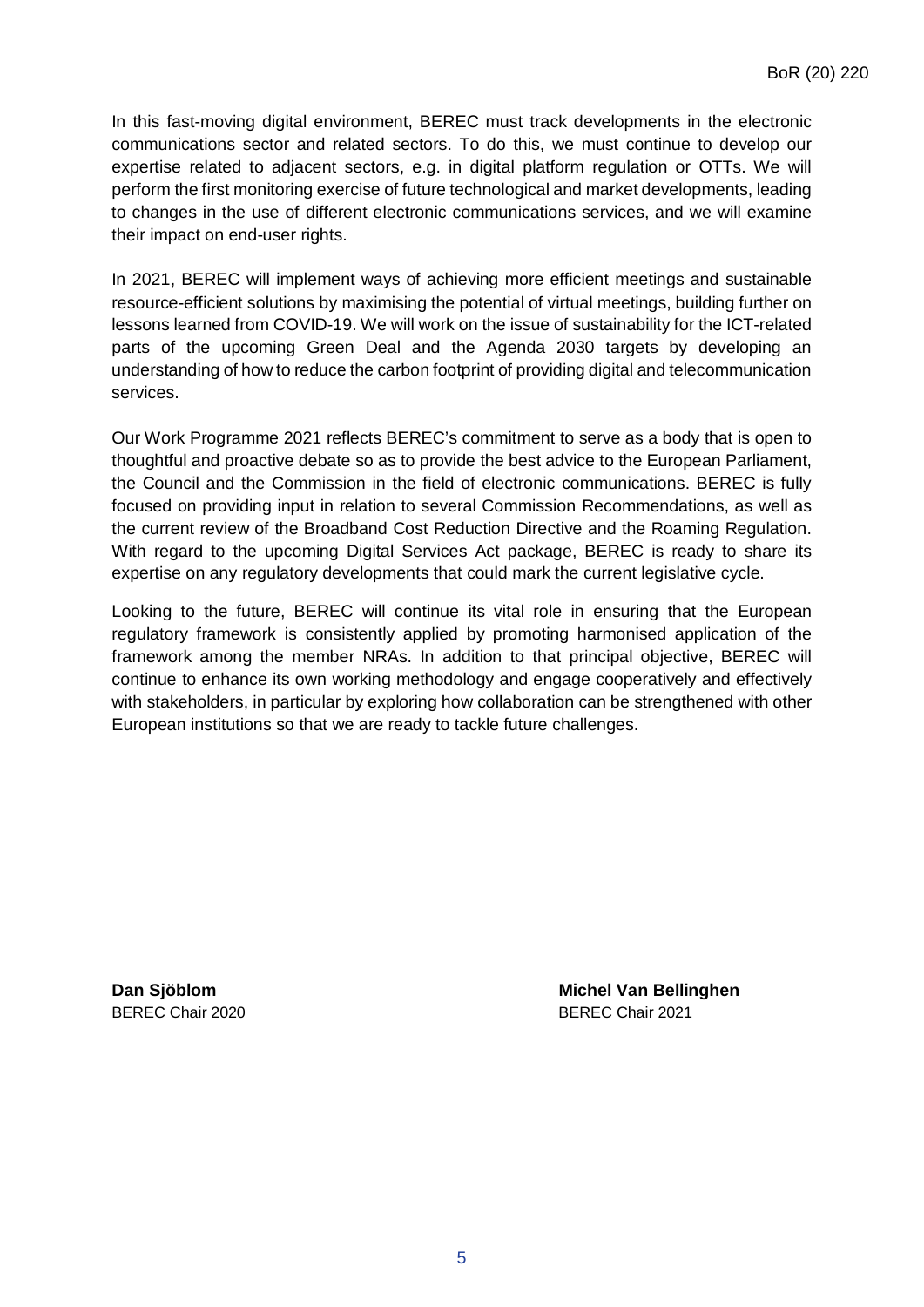# <span id="page-5-0"></span>**II. BACKGROUND**

The four objectives of the EECC (Article 3(2)) remain the foundation for the work set out in BEREC's annual work programmes, and the guiding force for the Work Programme 2021. These four objectives are:

- promoting connectivity and access to very high capacity networks,
- promoting competition and efficient investment,
- contributing to the development of the internal market,
- promoting the interests of EU citizens.

The EECC, the BEREC Regulation and the mandatory tasks flowing from these legislative instruments provide the basis for the BEREC Work Programme 2021. In parallel, BEREC has adopted the BEREC Strategy<sup>1</sup> 2021-2025, which is fundamental for steering the BEREC's work in 2021 and the following years. The Work Programme 2021 seeks to address current regulatory challenges, while preparing BEREC for the new challenges that lie ahead resulting from political, economic and technological developments.

This Work Programme 2021 contains items that were launched in 2020 that are to be finalised in 2021, some ad hoc or recurring items, and new workstream proposals that have been identified and prioritised by BEREC members and stakeholders.

According to the BEREC Regulation, when developing its annual work programme, the Board of Regulators of BEREC must seek the views and proposals of the EU institutions and other interested parties. This includes the national regulatory authorities (NRAs) participating in BEREC and BEREC's own Expert Working Groups, and third parties and stakeholders (Article 21(1) of Regulation (EU) 2018/1971). BEREC organises therefore, on a yearly basis, a stakeholders forum (the 'Stakeholder Forum') to enhance transparency and collect the views of interested parties on BEREC's current and future work, in particular, for preparing the work programmes.

An Outline of the Work Programme 2021 was adopted and published by the Board of Regulators on 31 January 2020. On 10 March, BEREC launched an early call for input as the first stage of the consultation process for this Working Programme. In line with the practice of previous years, and in accordance with Article 21 of the BEREC Regulation, the BEREC Work Programme 2021 was subject to a public consultation, which ran for a four-week period from 6 October until 5 November 2020.

In total 14 responses were received and the draft Working Programme has been adapted accordingly, based on the suggestions and reactions from our stakeholders. An overview of all the stakeholder reactions, including the BEREC response, is available in the summary report which is published on the BEREC website.

The Working Programme has been adopted during the  $4<sup>th</sup>$  BEREC Board of Regulators meeting of 2020 (10-11 December). The Board of Regulators must transmit the annual work

<span id="page-5-1"></span> $\overline{a}$ <sup>1</sup> See [https://berec.europa.eu/eng/document\\_register/subject\\_matter/berec/annual\\_work\\_programmes/9281](https://berec.europa.eu/eng/document_register/subject_matter/berec/annual_work_programmes/9281-berec-strategy-2021-2025) [berec-strategy-2021-2025](https://berec.europa.eu/eng/document_register/subject_matter/berec/annual_work_programmes/9281-berec-strategy-2021-2025)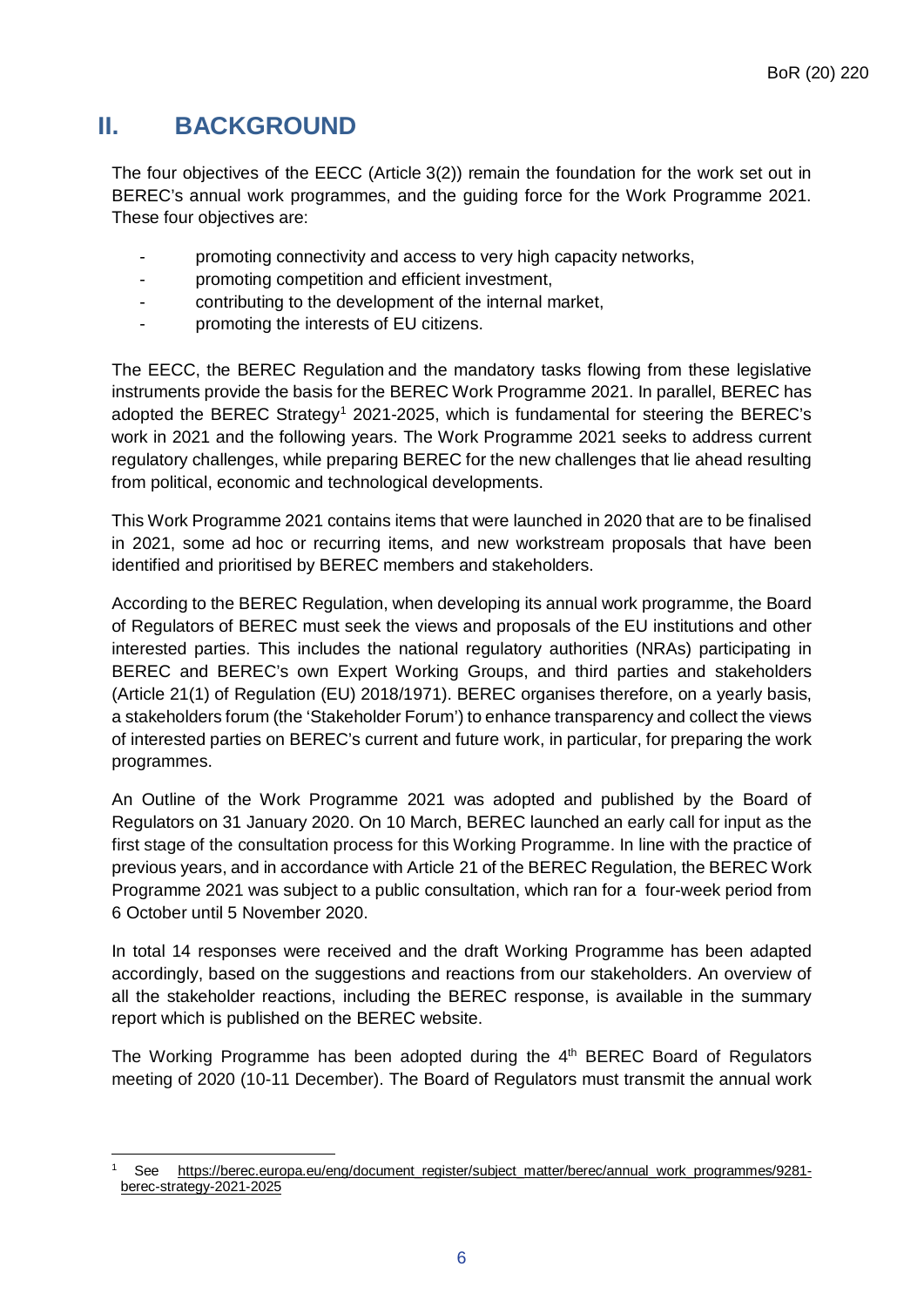programme to the European Parliament, the Council and the Commission as soon as it is adopted.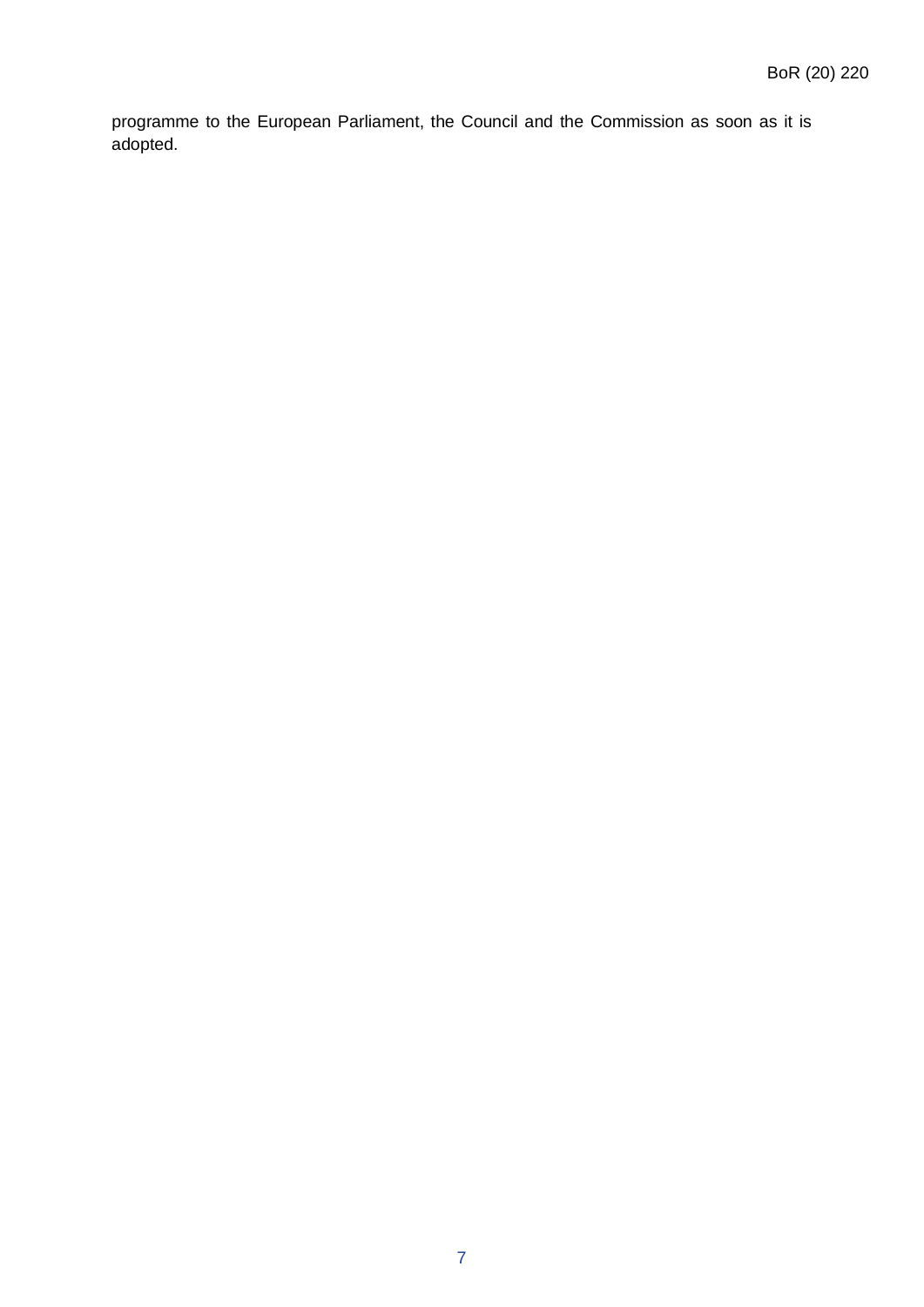# <span id="page-7-0"></span>**III. BEREC WORK IN 2021**

The objectives of this Work Programme are aligned with the BEREC Strategy 2021-2025, the three high-level priorities (promoting full connectivity, supporting sustainable and open digital markets, empowering end-users), and the priorities set for institutional and international cooperation. The BEREC Strategy 2021-2025 is based on market developments and relates to the strategic objectives of the EECC. In addition to these three priorities, the facilitation of a successful implementation and consistent application in all areas of the EECC, including spectrum, universal service and consumer protection, are important horizontal principles that form an essential part of the high-level priorities.

In the next sections, there is a detailed description of the main projects to be carried out by BEREC in 2021.

# <span id="page-7-1"></span>**1. Strategic priority 1: Promoting full connectivity**

Promoting full connectivity will remain a strategic priority in the coming five years for BEREC, in line with the renewed focus on promoting very high capacity networks within the European regulatory framework. This means prioritising work that improves the general conditions for the expansion and take-up of secure, competitive and reliable high-capacity networks (both fixed and wireless) across Europe while ensuring a smooth transition from legacy infrastructures.

# <span id="page-7-2"></span>**1.1. Report on a consistent approach to migration and copper switch-off**

The requirements concerning the capabilities of electronic communications networks are constantly increasing and the response towards that demand is to bring optical fibre closer and closer to the user. Therefore, the importance of the copper-based access network decreases and NRAs are increasingly confronted with the situation wherein the SMP operator wants to decommission its legacy copper-based access network and to close MDFs.

The EECC and the European Commission's Recommendation on Next Generation Access of [2](#page-7-3)010<sup>2</sup> <sup>[3](#page-7-4)</sup> already foresee rules for the migration from legacy infrastructure and the decommissioning of the copper-based access networks. According to Art. 81 of the EECC, SMP operators must notify the NRA in advance and in a timely manner when they plan to decommission parts of the network. The NRA has to ensure that the decommissioning process includes a transparent timetable and conditions, including an appropriate notice period for transition and the NRA also has to establish the availability of alternative products of at least comparable quality if necessary to safeguard competition and the rights of end-users.

BEREC's Common Positions on best practices in remedies on Markets 3a, 3b and 4 published in 2012 include best practices with regard the competition objective "Assurance of efficient migration processes from legacy to NGN/NGA network<sup>[4](#page-7-5)</sup>." BEREC already held an internal workshop on "migration from legacy infrastructures to fibre-based networks" in 2019[5](#page-7-6) to enable

 $\overline{a}$ <sup>2</sup> See <https://eur-lex.europa.eu/legal-content/EN/ALL/?uri=CELEX:32010H0572>

<span id="page-7-4"></span><span id="page-7-3"></span><sup>3</sup> Will be reviewed in 2021, see work item 5.1.4.

<span id="page-7-5"></span><sup>4</sup> See BoR (12) 126, BoR (12) 127, BoR (12) 128.

<span id="page-7-6"></span><sup>&</sup>lt;sup>5</sup> See summary Report BoR (19) 236 on the migration from legacy infrastructures to fibre-based networks and interact with stakeholders [\(link\)](https://berec.europa.eu/eng/document_register/subject_matter/berec/reports/8902-berec-summary-report-on-the-outcomes-of-the-internal-workshop-on-the-migration-from-legacy-infrastructures-to-fibre-based-networks).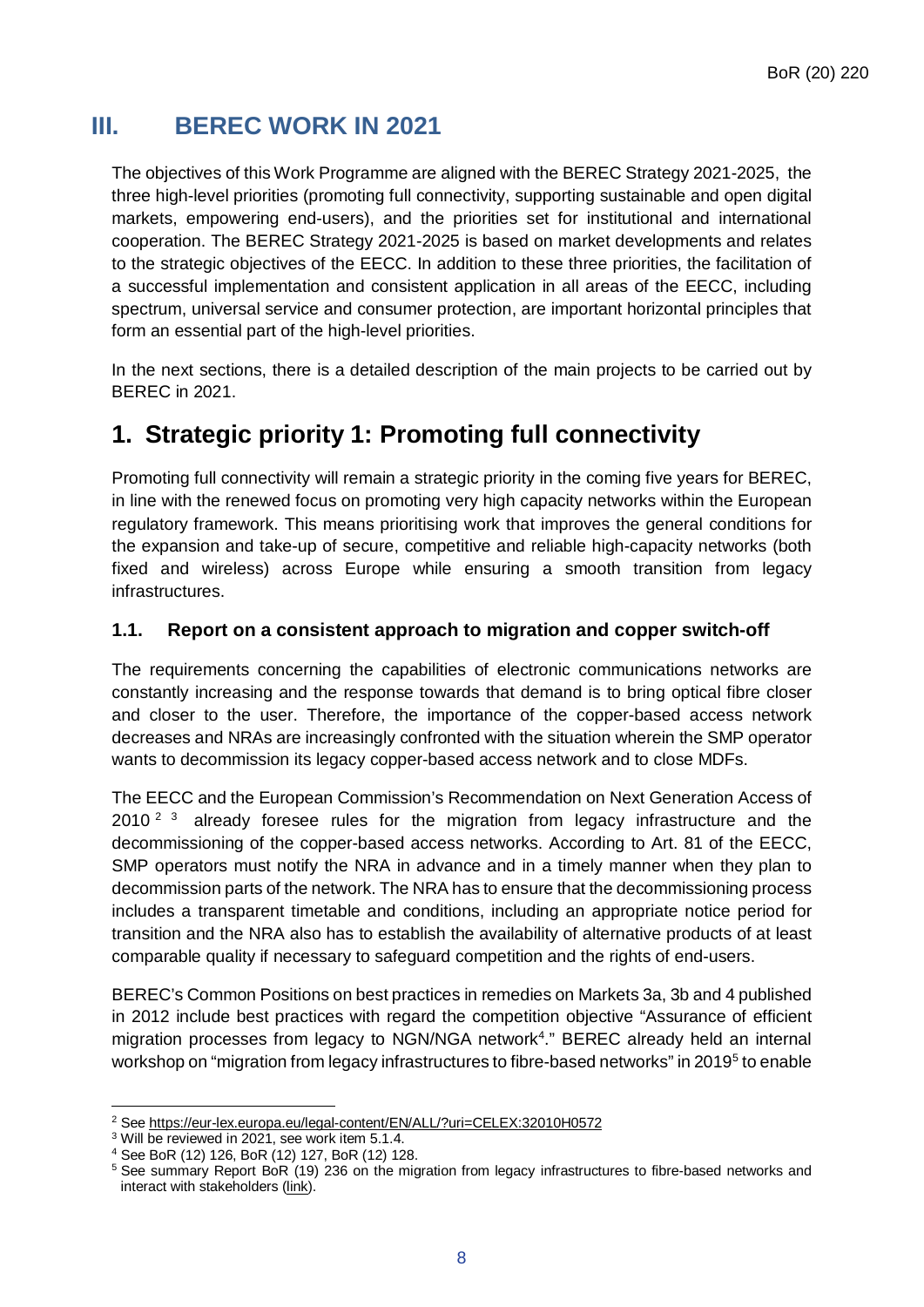NRAs to share their experiences with the migration. Aspects such as timetable, notice period, alternative wholesale access products, procedure used for establishing the migration process etc. were discussed. The workshop illustrated that in a few countries a high share of MDFs have already been closed and in some countries, although the share of closed MDFs is still relatively low, the SMP operator plans to close most or all MDFs in the coming years.

Building further upon the experiences shared in this BEREC internal workshop, BEREC will issue a Report aiming to develop a consistent approach to migration and copper switch-off. Based on detailed data collected from the respective NRAs which will include also the stakeholders' view on migration and their involvement at national level, the aim of the Report is to identify a consistent approach to migration and copper switch-off.

#### **Deliverable**: **BEREC Report on a consistent approach to migration and copper switchoff**

Public consultation: Yes

Adoption of draft Report for public consultation at Plenary 4 2021

Adoption of final Report at Plenary 2 2022 for publication

### <span id="page-8-0"></span>**1.2. Report on regulatory treatment for backhaul**

Backhaul infrastructure is key for enabling 5G and facilitating the deployment of very highspeed networks in non-densely populated areas. Moreover, the new Recommendation on relevant markets<sup>6</sup> addresses the issue of how to take account of backhaul in the process of relevant markets.

BEREC plans to 1) review how backhaul is addressed in market analysis by NRAs, preparing a snapshot on how backhaul is regulated (if so) in each country and 2) provide guidance on how to apply in the market analysis process any relevant provision regarding backhaul in the EECC and related recommendations. Given the current review of the Recommendation on relevant markets by the European Commission the provisions on backhaul will be especially analysed. BEREC will also assess the need of preparing a common position on the regulatory treatment of backhaul.

BEREC has already addressed backhaul issues in some recent Reports. The BEREC Report on the convergence of fixed and mobile networks<sup>[7](#page-8-2)</sup>, published in October 2017, analysed operators' needs in terms of backhaul services in the context of fixed-mobile convergence and provided a comprehensive view on the way that regulation for backhaul for mobile services is addressed. The key findings of the Report were based on a questionnaire aimed at collecting information from operators in each country.

As a starting point to prepare the Report on regulatory treatment for backhaul, BEREC will prepare and again distribute a questionnaire to the NRAs and will organize a workshop with the main stakeholders´ associations to collect their views on different aspects related to

 $\overline{a}$ 

<span id="page-8-2"></span><span id="page-8-1"></span><sup>6</sup> Reference to the new Recommendation (TBD)

See [https://berec.europa.eu/eng/document\\_register/subject\\_matter/berec/reports/7311-berec-report-on-the](https://berec.europa.eu/eng/document_register/subject_matter/berec/reports/7311-berec-report-on-the-convergence-of-fixed-and-mobile-networks)[convergence-of-fixed-and-mobile-networks](https://berec.europa.eu/eng/document_register/subject_matter/berec/reports/7311-berec-report-on-the-convergence-of-fixed-and-mobile-networks)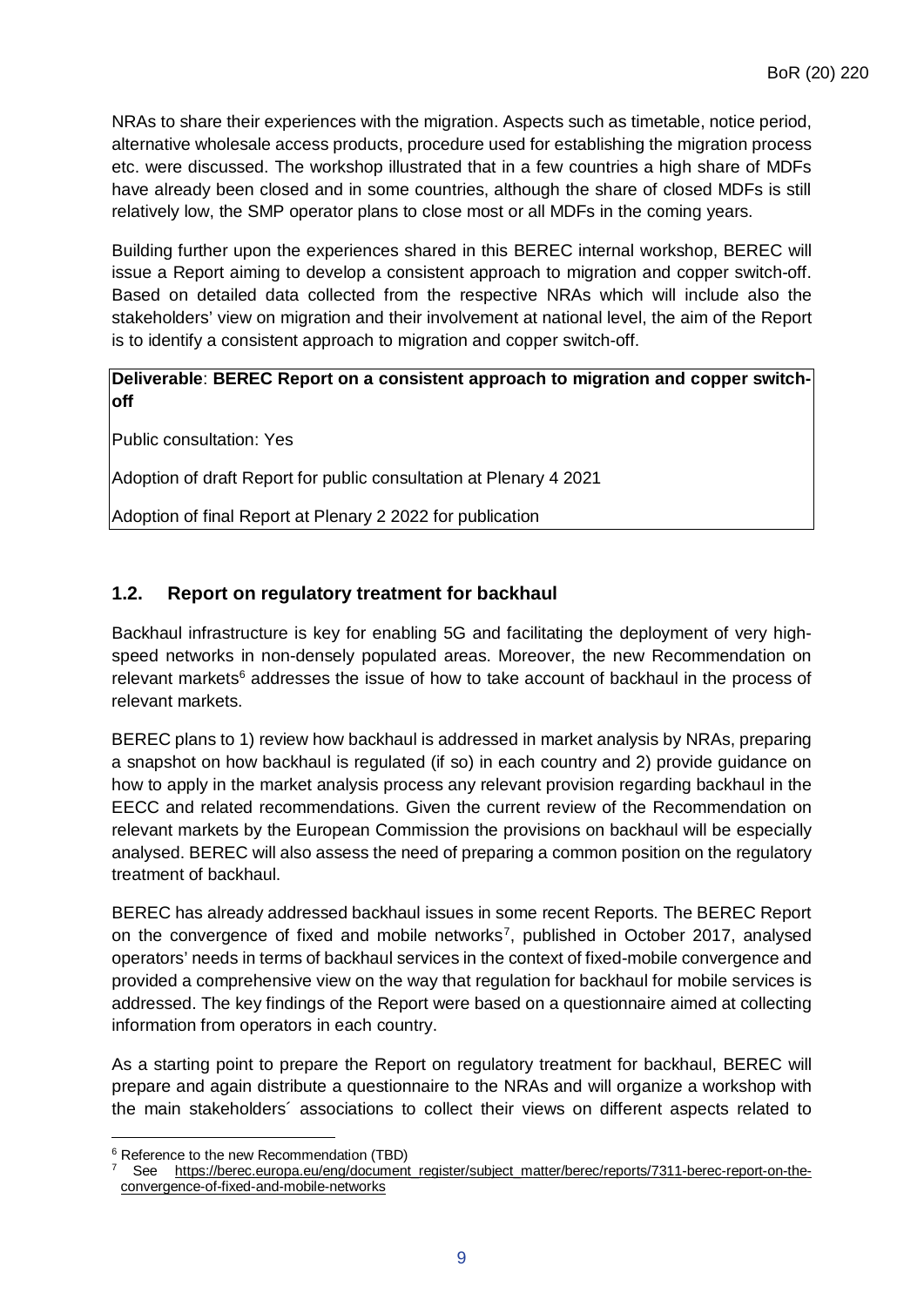backhaul regulation. Based on the information to be provided by NRAs and stakeholders´ associations, a draft Report will be published in Q3 2021. This draft Report will be subject to public consultation, giving the opportunity for all actors to provide their feedback. The final Report will be published early in 2022.

#### **Deliverable**: **BEREC Report on regulatory treatment for backhaul**

Public consultation: Yes

Adoption of draft Report for public consultation at Plenary 3 2021

Adoption of final Report at Plenary 1 2022 for publication

Other deliverable: External Workshop, to be held in Q2 2021

#### <span id="page-9-0"></span>**1.3. Work on the impact of 5G on regulation (carry-over)**

Over the past years, BEREC has identified many aspects of regulation that are involved in the 5G ecosystem. In 2018, BEREC commissioned a study on the implications of 5G deployments on future business models<sup>[8](#page-9-1)</sup> and published a Report on infrastructure sharing<sup>[9](#page-9-2)</sup>. In 2019, BEREC developed a "BEREC Report on the impact of 5G on regulation and the role of regulation in enabling the 5G ecosystem" [10](#page-9-3).

The way in which regulatory challenges are addressed could be critical to the pace at which innovative services are brought to market – especially in a 5G vertical environment expected to create an ecosystem for technical and business innovations<sup>11</sup>.

Given the strategic importance of 5G for the European market, BEREC is planning further work that should help the NRAs to anticipate the regulatory issues involved, support the pace of innovation to be optimised, and ensure that proper steps are taken on time, by taking into account developments in the market.

As 5G services will be introduced gradually, not all the aspects that BEREC previously identified will need attention at the same time. That is why, in 2020, BEREC drew up a radar to plot the 5G developments according to the anticipated time horizon. This will help the NRAs to prioritise the regulatory aspects that might need attention.

BEREC could do more exploratory work by organising a workshop with stakeholders. In this way, based on the workshop outcomes, it could provide either a high-level overview or details regarding specific verticals. An outcome could include a monitoring mechanism to keep up with developments in the market. This workshop was originally foreseen for Q1 2020 but was

<span id="page-9-1"></span> $\overline{a}$ 8 See [https://berec.europa.eu/eng/document\\_register/subject\\_matter/berec/reports/8008-study-on-implications](https://berec.europa.eu/eng/document_register/subject_matter/berec/reports/8008-study-on-implications-of-5g-deployment-on-future-business-models)[of-5g-deployment-on-future-business-models](https://berec.europa.eu/eng/document_register/subject_matter/berec/reports/8008-study-on-implications-of-5g-deployment-on-future-business-models)

<span id="page-9-2"></span>See [https://berec.europa.eu/eng/document\\_register/subject\\_matter/berec/reports/8164-berec-report-on](https://berec.europa.eu/eng/document_register/subject_matter/berec/reports/8164-berec-report-on-infrastructure-sharing)[infrastructure-sharing](https://berec.europa.eu/eng/document_register/subject_matter/berec/reports/8164-berec-report-on-infrastructure-sharing)

<span id="page-9-3"></span><sup>10</sup> See [https://berec.europa.eu/eng/document\\_register/subject\\_matter/berec/reports/8910-report-on-the-impact](https://berec.europa.eu/eng/document_register/subject_matter/berec/reports/8910-report-on-the-impact-of-5g-on-regulation-and-the-role-of-regulation-in-enabling-the-5g-ecosystem)[of-5g-on-regulation-and-the-role-of-regulation-in-enabling-the-5g-ecosystem](https://berec.europa.eu/eng/document_register/subject_matter/berec/reports/8910-report-on-the-impact-of-5g-on-regulation-and-the-role-of-regulation-in-enabling-the-5g-ecosystem)

<span id="page-9-4"></span><sup>11</sup> Source: https://5g-ppp.eu/verticals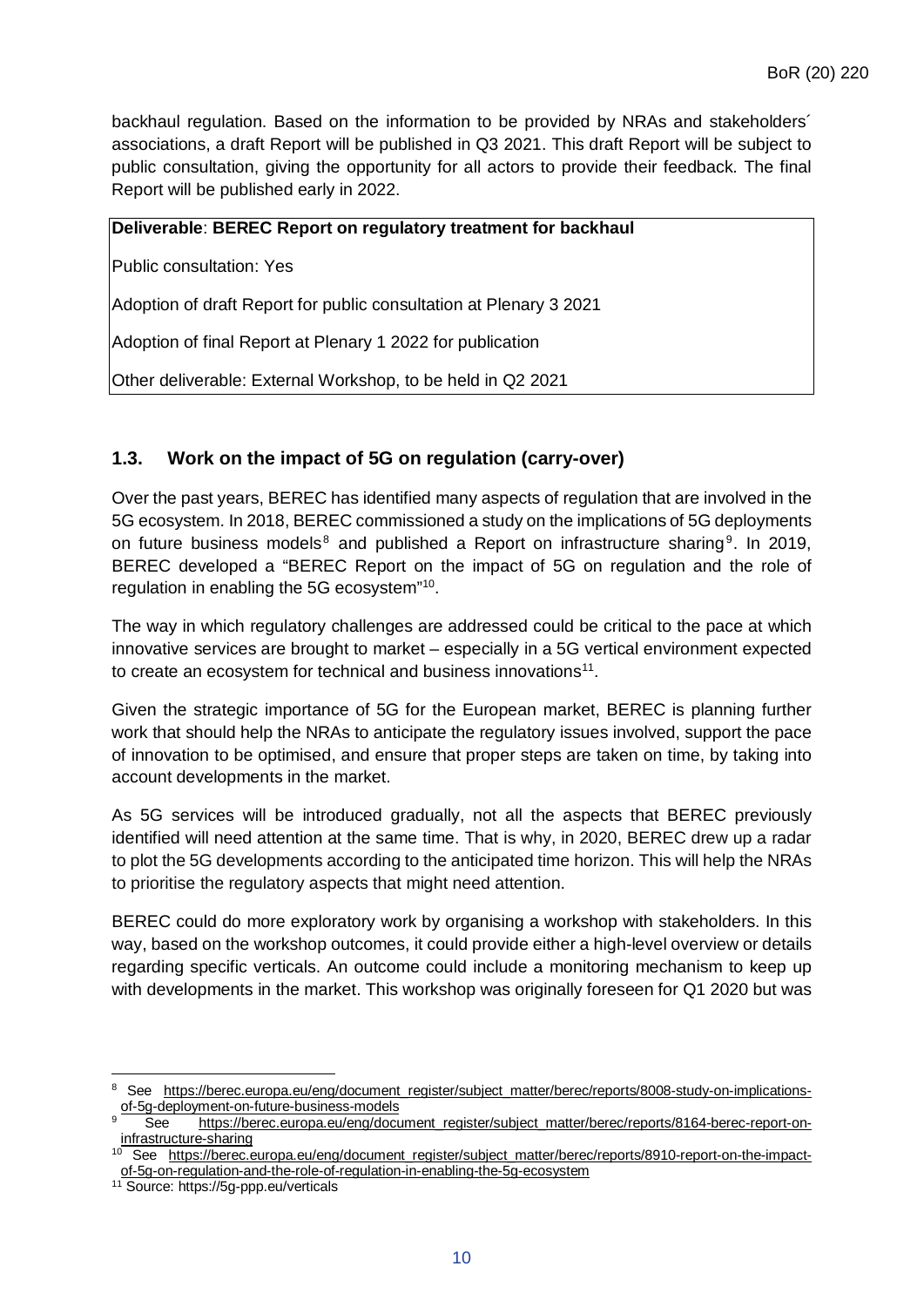cancelled due to COVID-19. In any case, we still deem it relevant to organise this stakeholder workshop in 2021 on the impact of 5G on regulation.

BEREC aims to adopt a transversal approach to the regulatory aspects of 5G throughout its work on yet-to-be-established issues, such as fixed/mobile convergence, wholesale access to networks, (permanent) roaming, network sharing, the realisation of network slicing, and other market- related developments. The aim of this exercise is to implement the above-mentioned radar and to promote full connectivity in Europe by anticipating regulatory changes that may be required to keep pace with innovation.

#### **Deliverable**: **External Workshop on the impact of 5G regulation (carry over)**

Adoption of Summary Report at Plenary 3 2020, for publication

Other deliverable: External Workshop, to be held in Q1/Q2 2021

Other deliverable: Internal Co-Chair Workshop, to be held in Q2 2021

**Deliverable**: **Report on the way forward regarding regulatory key issues identified in the first path finder Report in the impact of 5G on regulation and the role of regulation in enabling the 5G ecosystem.**

Public consultation: Yes (2020)

Adoption of final Report at Plenary 2 2021, for publication

#### <span id="page-10-0"></span>**1.4. Workshop on NRA experiences with 5G**

The European 5G Observatory<sup>[12](#page-10-1)</sup>, established by the European Commission, has been reporting on a quarterly basis on the progress in Europe and globally in the preparation of 5G network deployment. This includes the regulatory conditions, spectrum allocation and assignments, early investments, 5G trials and pilots, commercial product developments and availability, as well as initial commercial launches on 5G spectrum bands<sup>13</sup>.

In the past two years, BEREC has undertaken various activities directly and indirectly related to 5G service reporting. This includes the launch of a Feasibility study on the development of coverage information for 5G deployments, the publication of BEREC Guidelines detailing Quality of Service Parameters, as well as relevant consideration of mobile service mapping, in addition to fixed infrastructure mapping, in relation to the Draft BEREC Guidelines on Geographical surveys of network deployment<sup>[14](#page-10-3)</sup>.

Now that more countries in Europe have auctioned 5G spectrum bands, followed by the launch and roll-out of 5G services, BEREC's reporting is increasingly focused on the actual availability

<span id="page-10-1"></span> $\overline{a}$ 12 See https://5qobservatory.eu/

<span id="page-10-2"></span><sup>13</sup> See <https://5gobservatory.eu/observatory-overview/observatory-reports/>

<span id="page-10-3"></span><sup>14</sup> See [https://berec.europa.eu/eng/document\\_register/subject\\_matter/berec/reports/8848-berec-feasibility-study](https://berec.europa.eu/eng/document_register/subject_matter/berec/reports/8848-berec-feasibility-study-on-development-of-coverage-information-for-5g-deployments)[on-development-of-coverage-information-for-5g-deployments,](https://berec.europa.eu/eng/document_register/subject_matter/berec/reports/8848-berec-feasibility-study-on-development-of-coverage-information-for-5g-deployments)

[https://berec.europa.eu/eng/document\\_register/subject\\_matter/berec/regulatory\\_best\\_practices/guidelines/8847](https://berec.europa.eu/eng/document_register/subject_matter/berec/regulatory_best_practices/guidelines/8847-berec-guidelines-detailing-quality-of-service-parameter) [berec-guidelines-detailing-quality-of-service-parameter](https://berec.europa.eu/eng/document_register/subject_matter/berec/regulatory_best_practices/guidelines/8847-berec-guidelines-detailing-quality-of-service-parameter) and

[https://berec.europa.eu/eng/news\\_consultations/Closed\\_Public\\_Consultations/2019/6296-public-consultation-on](https://berec.europa.eu/eng/news_consultations/Closed_Public_Consultations/2019/6296-public-consultation-on-the-draft-berec-guidelines-on-geographical-surveys-of-network-deployments)[the-draft-berec-guidelines-on-geographical-surveys-of-network-deployments](https://berec.europa.eu/eng/news_consultations/Closed_Public_Consultations/2019/6296-public-consultation-on-the-draft-berec-guidelines-on-geographical-surveys-of-network-deployments)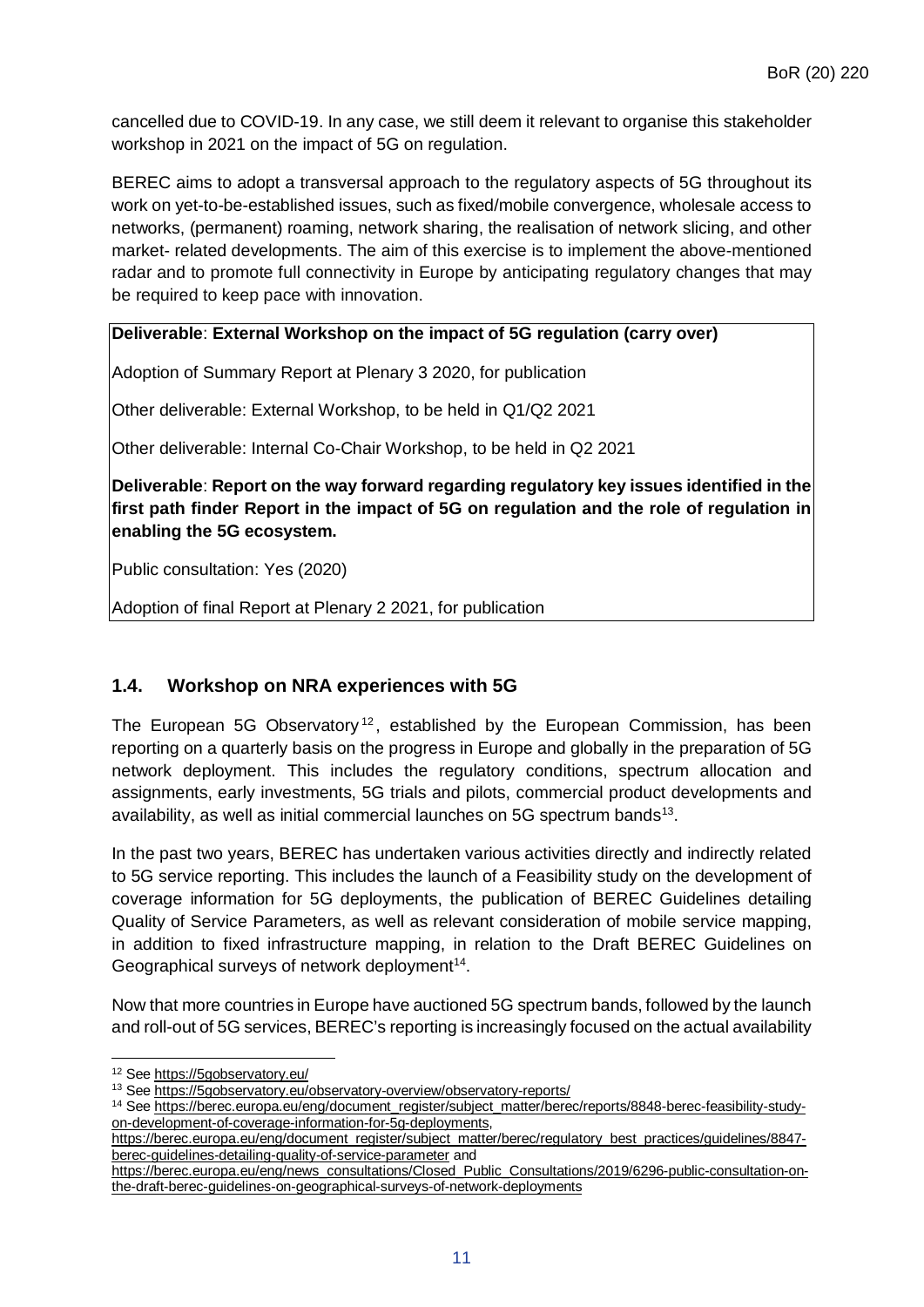of 5G services and network infrastructure deployment by operators. To ensure an adequate rollout of 5G networks across the EU and to better inform end-users (citizens - including persons with disabilities and older users - and businesses), the NRAs will continue exchanging practices to build the right set of coverage indicators.

BEREC considers that it is the time to start internal discussions, also in cooperation with the RSPG, on practices that would allow the NRAs and other competent authorities to monitor the roll-out of 5G networks and eventually to inform end-users about the availability of 5G networks and services. To that end, BEREC plans to host a workshop so that the NRAs and other competent authorities can share experiences on the subject of 5G monitoring, so as to draw up common indicators and metrics for 5G monitoring.

This workshop would benefit from the collaboration of the RSPG. BEREC considers that this project is aligned with the strategic priorities 2021-25 on promoting full connectivity.

#### **Deliverable**: **Workshop on experiences regarding 5G rollout and information to endusers.**

Adoption of summary Report at Plenary 4 2021 for publication

Other deliverable: Workshop, to be held in Q3 2021

# <span id="page-11-0"></span>**1.5. Workshop on EMF: How best can BEREC promote science-based EMF exposure limits recommended by experts?**

In many Member States, members of the public are unaware of their exposure to electromagnetic frequencies (EMF) and that there are guidelines in place to limit their exposure to EMF. Yet, certain sections of society remain fearful of 5G rollout because they fear negative health effects due to exposure to EMF.

Scientists around the world, including the World Health Organisation (WHO), have addressed many claims about the harmful effects of exposure to EMF. However, much of this has only added to the misinformation. During the Covid-19 pandemic, for example, false claims linking the roll-out of 5G to the coronavirus outbreak were shared on social media. This resulted in Twitter, Youtube, Facebook and other companies taking steps to eliminate groups promoting such conspiracy theories on their platforms.

In its bid to fight misinformation about EMF at pan-European level, the European Commission has been working on measures to harmonise and improve communications with EU citizens<sup>15</sup>. BEREC promoted these messages among its constituent NRAs, but additional communication could enhance the reach and impact of this important information. For example, during 2020, BEREC and the RSPG issued a joint statement addressing concerns about the potential that misinformation on 5G and EMF may delay the rollout of 5G networks.

In this context, BEREC is considering measures to improve the ability of citizens to distinguish between scientific and non-scientific claims on EMF and 5G. Accessible public information, and/or a central repository of frequently asked questions might help the NRAs address

<span id="page-11-1"></span> $\overline{a}$ <sup>15</sup> <https://ec.europa.eu/digital-single-market/en/electromagnetic-fields-and-5g>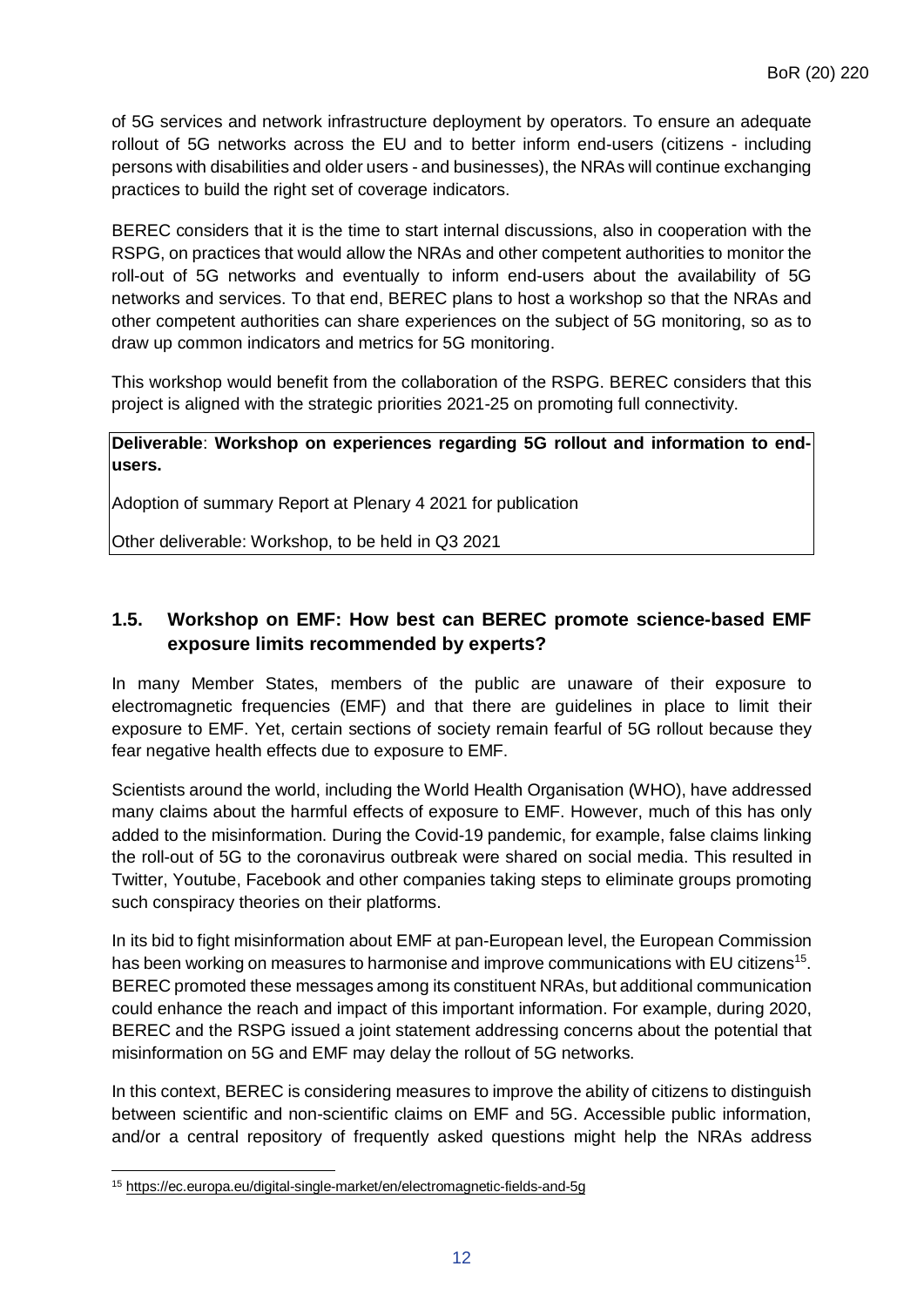information gaps on 5G and EMF among the public. BEREC regards it as very important to engage with civil society organisations and enter a dialogue, with the aim to understand the underlying fears and provide valuable information to the citizens through our communications channels. BEREC intends to have a conversation about how best to promote science-based EMF exposure limits so that NRAs may refer to this material in their relevant collateral/fact sheets/web pages on this topic. The workshop could also contribute to identifying new challenges which could arise from 5G-only technical specificities.

The task of coordinating useful and relevant information on EMF for this purpose is large scale. It could be very complex given that the NRAs are not health experts. Therefore, in 2021, BEREC intends to have a workshop with other invited expert bodies, from the health sector and radiation authorities, to consider possible approaches for the future with regard to public information. The proposed deliverable in 2021 would be a Report on the workshop, which could outline next steps and expected benefits of further work in this area<sup>16</sup>.

BEREC considers this project aligns with its strategic priorities 2021-25 on promoting full connectivity.

#### **Deliverable: Workshop on EMF**

Adoption of summary Report at Plenary 4 2021 for publication

Other Deliverable: Workshop with other expert bodies, to be held in Q3 2021

# <span id="page-12-0"></span>**1.6. Report to enable comparable national broadband coverage indicators throughout Europe**

In 2020, BEREC approved the BEREC Guidelines on Geographical Surveys of network deployments<sup>17</sup>, which detailed the information that the NRAs and/or OCAs would need to provide to achieve consistent implementation of Article 22 of the EECC, and in particular the provision on current broadband mapping information. The Guidelines provide definitions of all the indicators and related concepts and include important classifications, for example on the kinds of technologies and speed tiers to consider. Moreover, the Guidelines establish that the information would have to be granular: address level for fixed broadband and small grid level for mobile broadband. Finally, the Guidelines provide some guidance on the aggregation of information, for example on how to qualify a particular grid as covered by a broadband network.

The level of information on broadband coverage enriches the knowledge of the availability of electronic communication networks capable of delivering broadband in Europe. This information is showcased in the annual European Commission's Digital Economy and Society

<span id="page-12-1"></span> $\overline{a}$  $16$  For example, what might be the expected benefits of creating a searchable database of EMF measurements from an enforcement and monitoring perspective, in order to add to the transparency of the scientific approach to exposure limits and EMF measurements.

<span id="page-12-2"></span> $17$  See

[https://berec.europa.eu/eng/document\\_register/subject\\_matter/berec/regulatory\\_best\\_practices/guidelines/9027](https://berec.europa.eu/eng/document_register/subject_matter/berec/regulatory_best_practices/guidelines/9027-berec-guidelines-to-assist-nras-on-the-consistent-application-of-geographical-surveys-of-network-deployments) [-berec-guidelines-to-assist-nras-on-the-consistent-application-of-geographical-surveys-of-network-deployments](https://berec.europa.eu/eng/document_register/subject_matter/berec/regulatory_best_practices/guidelines/9027-berec-guidelines-to-assist-nras-on-the-consistent-application-of-geographical-surveys-of-network-deployments)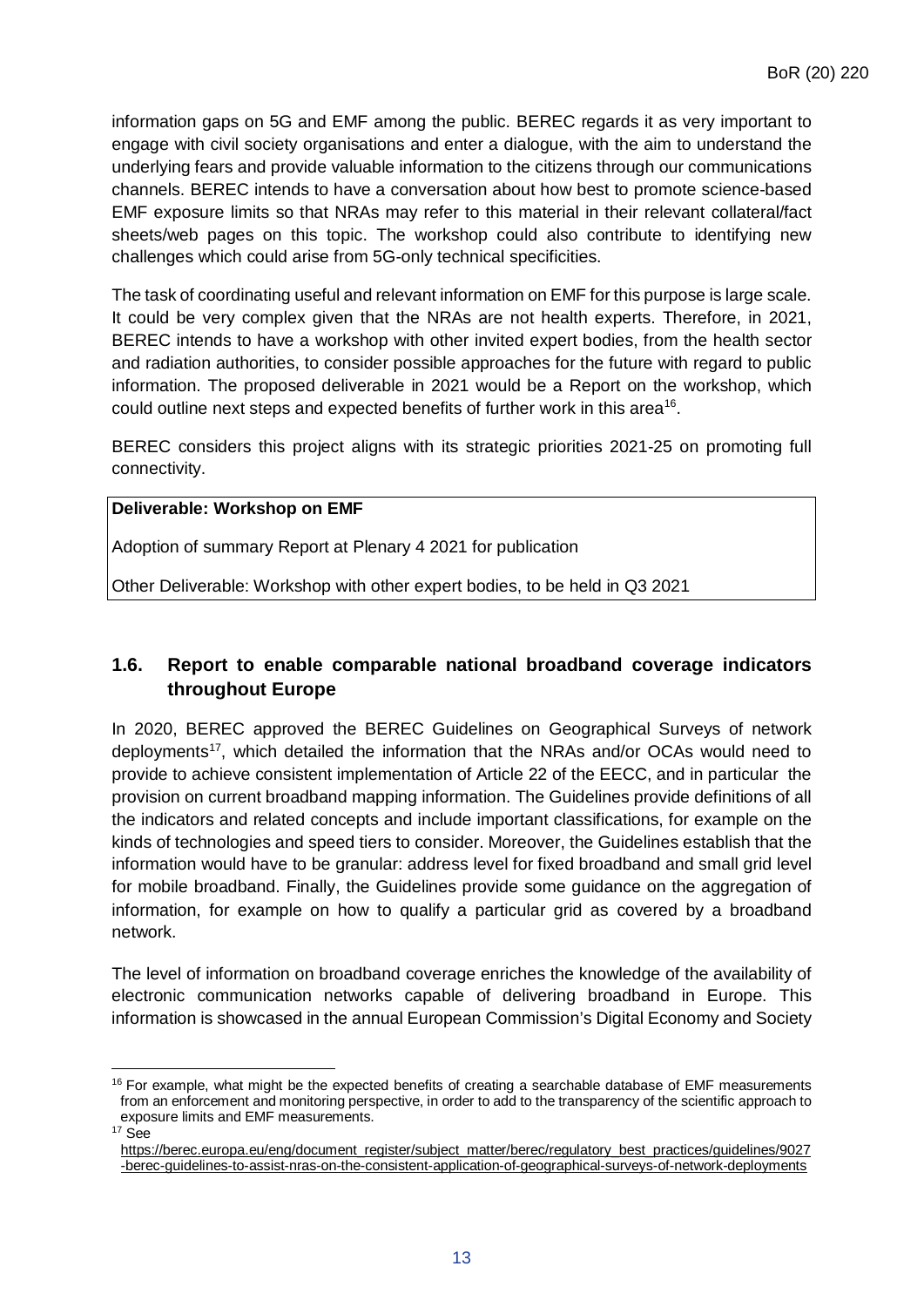Index (DESI) Reports<sup>[18](#page-13-0)</sup>, providing figures on national coverage and broadband indicators, as retrieved from national institutions.

However, in order to benchmark these broadband indicators and provide comparisons of the national information in an accessible, comprehensive and accurate way, all indicators should be provided in a harmonised manner. The BEREC Guidelines on Geographical Surveys of network deployments (phase one) do not provide detailed indications on how to aggregate grid/address information so that national figures are comparable, and thus this Report aims to fill an existing gap by looking at possible alternatives to delivering national aggregations and revising existing DESI definitions.

In 2021, BEREC will deliver the Report issuing recommendations to enable comparable national broadband coverage indicators throughout Europe. BEREC considers that OCAs should be part of the discussion and thus, a workshop is foreseen to be held in Q3 2021. BEREC acknowledges that operators may have expertise relevant to the report, and understands that this task is relevant to them, so will organise a separate workshop for operators.

#### **Deliverable**: **BEREC Report to enable comparable national broadband coverage indicators throughout Europe**

Public consultation: No

Adoption of final Report at Plenary 4 2021 for publication

Other deliverable: Internal Workshop with other competent authorities, to be held in Q3 2021

Other deliverable: Operators to be invited for a national coverage indicators workshop in Q3 2021

<span id="page-13-0"></span> $\overline{a}$ <sup>18</sup> See <https://ec.europa.eu/digital-single-market/en/desi>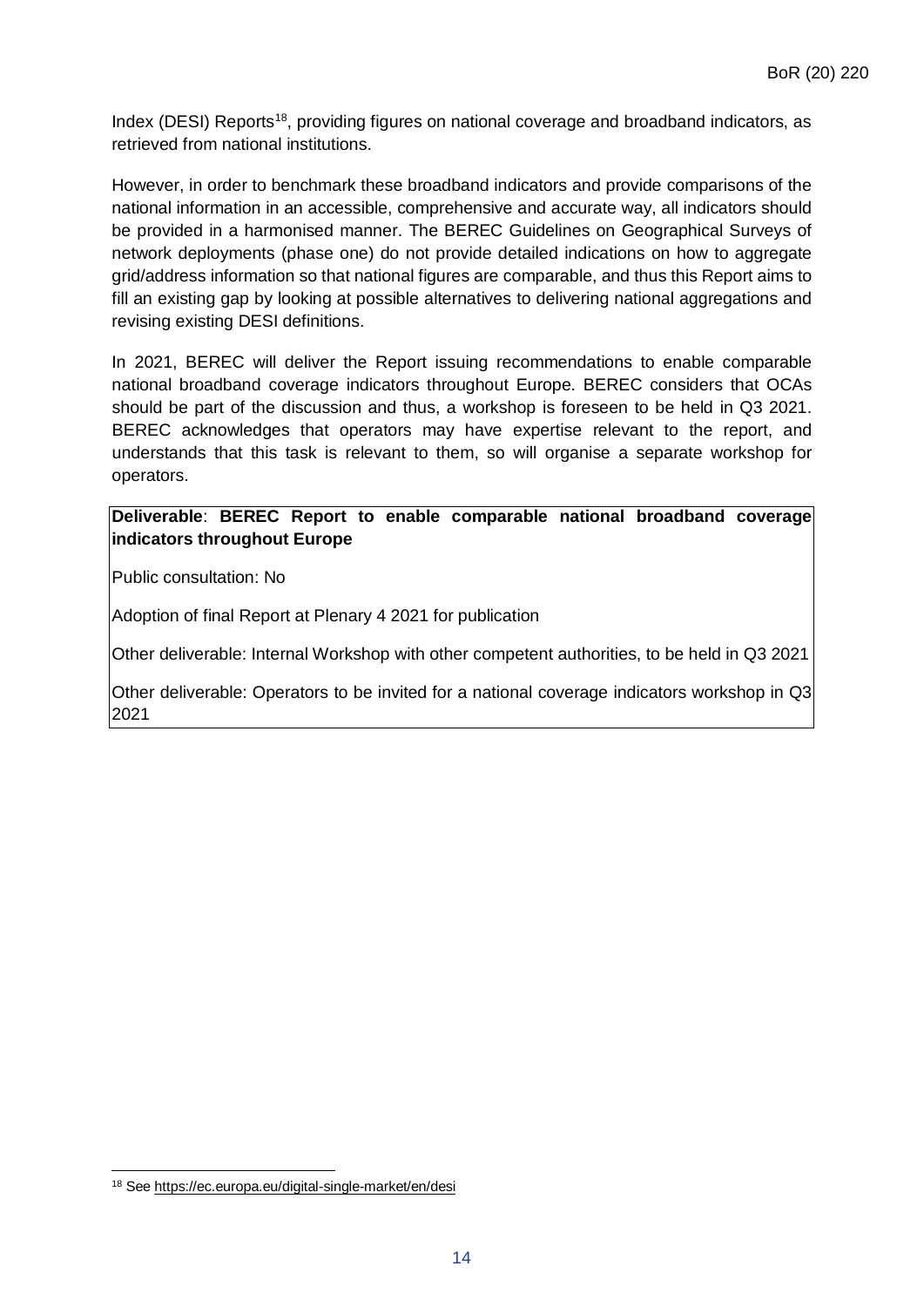# <span id="page-14-0"></span>**2. Strategic priority 2: Thriving sustainable and open digital markets**

BEREC will prioritise work relating to the functioning of digital markets, namely focusing on exploring conditions and addressing issues regarding digital service providers and end-users in the digital market.

BEREC recognises that the digital economy brings both new opportunities and challenges, e.g. the use of big data and algorithms has great potential but it could increase the risk of some companies becoming dominant in a particular market. Tackling potential monopolies, market dominance and bottlenecks in the digital era have been highlighted as core priorities of the European Commission.

The open internet is considered an important building block in the current EU telecom rules. With specific obligations on telecom operators, it guarantees an open internet for the benefit of end-users. This enables innovation without permission by internet users and access to the content and services of their choice. With the current roll-out of 5G services, BEREC will have an important role in contributing to the continued, predictable and consistent application of open internet regulation.

# <span id="page-14-1"></span>**2.1. Report on digital platforms - Market & Economic analysis (carry-over)**

This Report will be a continuation of the assessment already carried out by BEREC on digital markets, initially planned for 2020. However, the delivery of the Report on digital platforms had to be re-scheduled due to the public consultation on the Digital Services Act launched by the European Commission in the summer of 2020. Against this background, BEREC had to reassign its resources to formally respond to that consultation process, resulting in the publication of the 'BEREC Response to the Public Consultation on the Digital Services Act (DSA) package and the New Competition Too[l19](#page-14-2)', in which BEREC highlights how to address regulatory challenges for digital platforms and describes the potential interplay with the New Competition Tool.

After publishing the BEREC response to the DSA public consultation, BEREC resumed work on the initially planned Report (focusing on a very closely-related topic), and adapted its scope to address in more detail relevant issues already addressed in the BEREC Response. These included a more detailed definition of the concept of intermediation power, areas of business, listing of prohibitions/obligations and tailored remedies.

BEREC will continue to build its knowledge and expertise in the digital economy, in close cooperation with other EU bodies and groups, as well as other institutions, and experts to

<span id="page-14-2"></span><sup>&</sup>lt;sup>19</sup> See [https://berec.europa.eu/eng/document\\_register/subject\\_matter/berec/press\\_releases/9414-press-release](https://ibpt-bipt.bams.belnet.be/fmlurlsvc/?fewReq=:B:JVg8NzM3PCBwOzQoNiBvYjs2Nzw2NyB1b2FoZ3JzdGM7PzE/PmdjNDE2YDdiN2MyNzUzNzcwPzM/MjAwZzFjMDY2PjAxYmJkMiByOzcwNjAyNjAxNDcgd29iOzZHV0EzSk1qNjY+PzUzKzZHV0EzSk1oNjY+PzUzIHRldnI7S29jbWMoYmMoVGNhckZkb3ZyKGRjIGU7MzcgbmJqOzY=&url=https%3a%2f%2fberec.europa.eu%2feng%2fdocument_register%2fsubject_matter%2fberec%2fpress_releases%2f9414-press-release-berec-recommends-an-ex-ante-regulatory-framework-for-digital-platforms-with-significant-intermediation-power)[berec-recommends-an-ex-ante-regulatory-framework-for-digital-platforms-with-significant-intermediation](https://ibpt-bipt.bams.belnet.be/fmlurlsvc/?fewReq=:B:JVg8NzM3PCBwOzQoNiBvYjs2Nzw2NyB1b2FoZ3JzdGM7PzE/PmdjNDE2YDdiN2MyNzUzNzcwPzM/MjAwZzFjMDY2PjAxYmJkMiByOzcwNjAyNjAxNDcgd29iOzZHV0EzSk1qNjY+PzUzKzZHV0EzSk1oNjY+PzUzIHRldnI7S29jbWMoYmMoVGNhckZkb3ZyKGRjIGU7MzcgbmJqOzY=&url=https%3a%2f%2fberec.europa.eu%2feng%2fdocument_register%2fsubject_matter%2fberec%2fpress_releases%2f9414-press-release-berec-recommends-an-ex-ante-regulatory-framework-for-digital-platforms-with-significant-intermediation-power)[power](https://ibpt-bipt.bams.belnet.be/fmlurlsvc/?fewReq=:B:JVg8NzM3PCBwOzQoNiBvYjs2Nzw2NyB1b2FoZ3JzdGM7PzE/PmdjNDE2YDdiN2MyNzUzNzcwPzM/MjAwZzFjMDY2PjAxYmJkMiByOzcwNjAyNjAxNDcgd29iOzZHV0EzSk1qNjY+PzUzKzZHV0EzSk1oNjY+PzUzIHRldnI7S29jbWMoYmMoVGNhckZkb3ZyKGRjIGU7MzcgbmJqOzY=&url=https%3a%2f%2fberec.europa.eu%2feng%2fdocument_register%2fsubject_matter%2fberec%2fpress_releases%2f9414-press-release-berec-recommends-an-ex-ante-regulatory-framework-for-digital-platforms-with-significant-intermediation-power)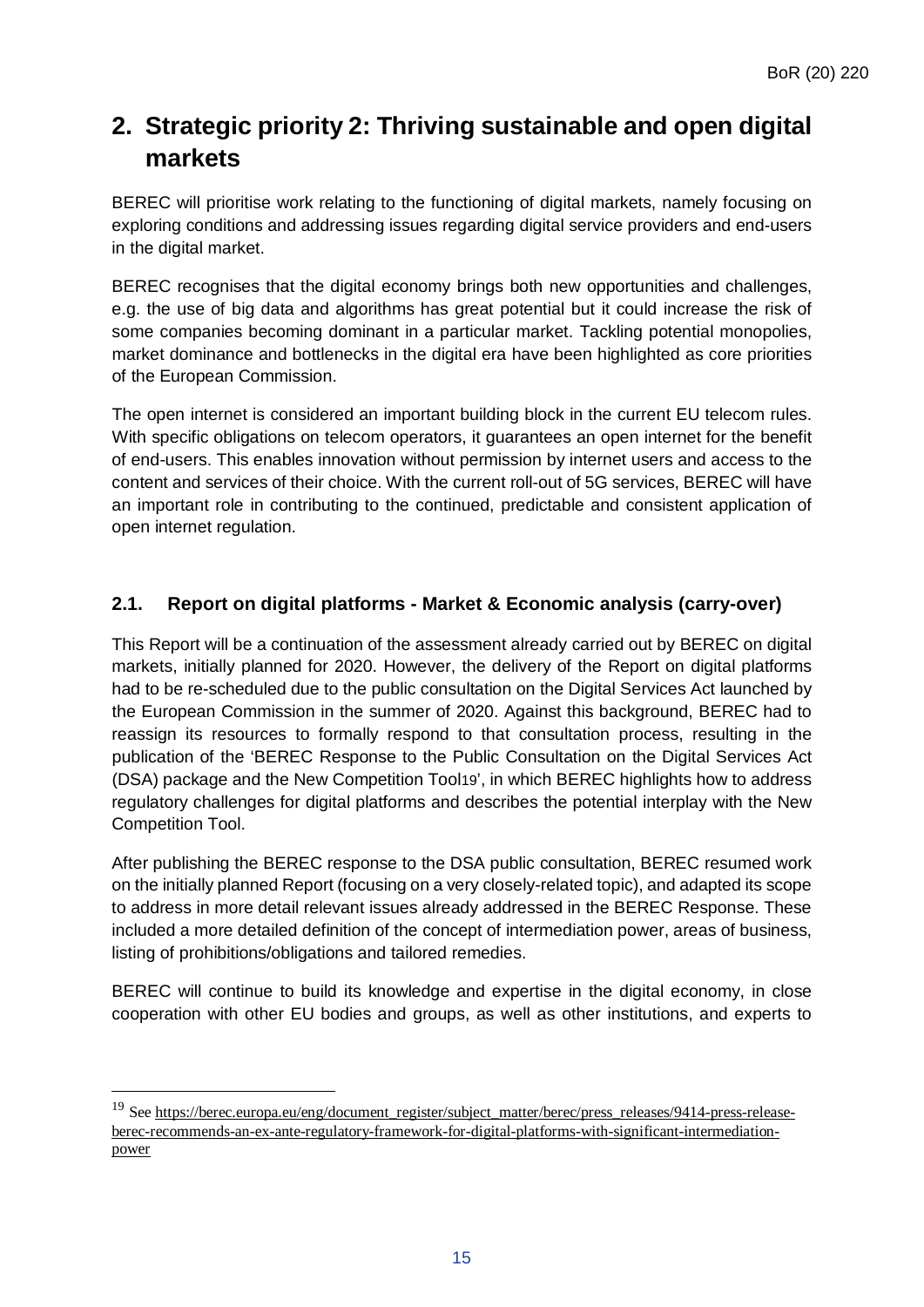ensure that technological, economic, legal, and user protection perspectives are integrated in the design and practice of regulation.

In furtherance of this, BEREC will keep interacting with the European Commission and make available to the institutions and co-legislators its expertise and views on the possible design and implementation of the Digital Services Act package<sup>20</sup>. The present workstream includes any workshop, interaction with the European institutions and stakeholders, to share BEREC views on these topics and gather input from different actors, and provide relevant ad-hoc input from BEREC on the Digital Services Act package.

The economic analysis of digital markets has already been the subject of some recent BEREC Reports, such as the 'BEREC Report on the impact of premium content on ECS markets and the effect of devices on the open use of the internet<sup>[21](#page-15-2)</sup>' where BEREC addressed issues concerning, among others, app stores, and the 'BEREC Report on the Data Economy<sup>[22'](#page-15-3)</sup>.

The work to be done in 2021 will depend on the priorities of the European legislators involved in the development of the regulatory framework related to the DSA/DMA. BEREC remains available to become involved in the drafting of the regulation of digital gatekeepers and/or digital platforms with Significant Intermediation Power (SIP).

Workshops with the institutions (European Commission, European Parliament, OECD, etc.), stakeholders and academia are envisaged and a more detailed plan will be published at the latest by the beginning of 2021.

**Deliverable**: **Report on digital platforms - Market & Economic analysis (carry-over)**

Public consultation: Yes

 $\overline{a}$ 

Adoption of draft Report for public consultation at Plenary 1 2021

Adoption of final Report at Plenary 3 2021 for publication

Other deliverable: Heads BEREC Workshop - Plenary1 2021

# <span id="page-15-0"></span>**2.2. Report on the harmonised collection of data regarding OTT services relevant to electronic communication markets (carry-over)**

Article 2 of the EECC provides a broad definition of interpersonal communications services (hereinafter 'ICS') and gives the NRAs the legal power to collect data from providers of number independent interpersonal communications services (hereinafter 'NI-ICS'). Article 20 EECC provides the legal basis for requesting data from services which are not electronic

<span id="page-15-1"></span><sup>&</sup>lt;sup>20</sup> The "Digital Services Act package" compromises both the Digital Service Act (DSA) as well as the Digital Market Act (DMA). The DMA consists of two parts: gatekeeper rules and a market investigation tool. These are the current working titles within the Commission, which has stopped referring to the "New Competition Tool" (NCT).

<span id="page-15-2"></span><sup>&</sup>lt;sup>21</sup> See [https://berec.europa.eu/eng/document\\_register/subject\\_matter/berec/reports/8013-berec-report-on-the](https://berec.europa.eu/eng/document_register/subject_matter/berec/reports/8013-berec-report-on-the-impact-of-premium-content-on-ecs-markets-and-the-effect-of-devices-on-the-open-use-of-the-internet)[impact-of-premium-content-on-ecs-markets-and-the-effect-of-devices-on-the-open-use-of-the-internet](https://berec.europa.eu/eng/document_register/subject_matter/berec/reports/8013-berec-report-on-the-impact-of-premium-content-on-ecs-markets-and-the-effect-of-devices-on-the-open-use-of-the-internet)

<span id="page-15-3"></span><sup>22</sup> See [https://berec.europa.eu/eng/document\\_register/subject\\_matter/berec/reports/8599-berec-report-on-the](https://berec.europa.eu/eng/document_register/subject_matter/berec/reports/8599-berec-report-on-the-data-economy)[data-economy](https://berec.europa.eu/eng/document_register/subject_matter/berec/reports/8599-berec-report-on-the-data-economy)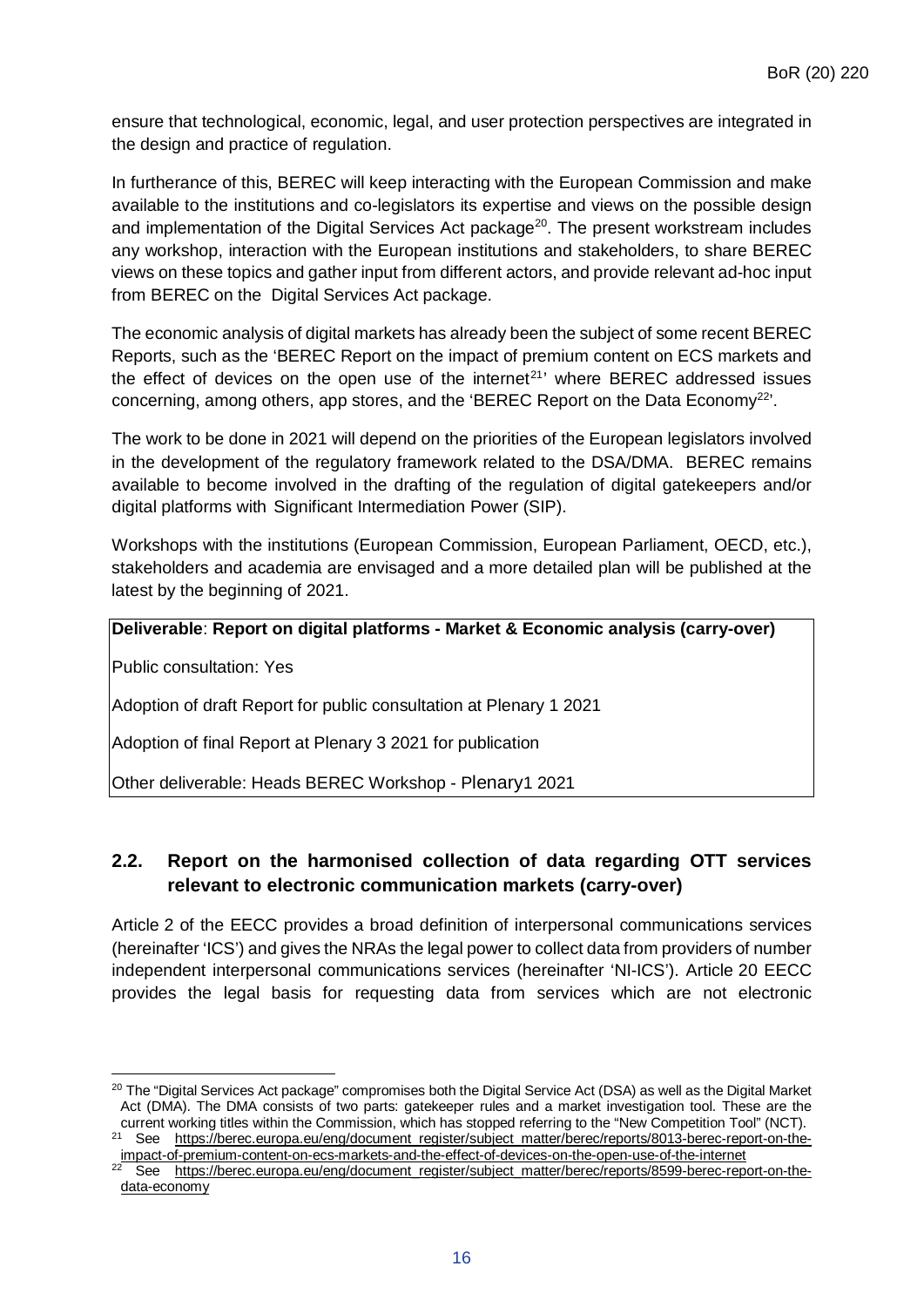communication services or networks, insofar as these requests are substantiated and proportionate.

These new data collection powers apply to all National Regulatory Authorities (NRAs) and Other Competent Authorities (OCAs), thus increasing the need for the harmonisation of indicator definitions and metrics. Harmonisation would facilitate data collection in relation to OTT services, relevant to electronic communication markets, by NRAs and make it easier for companies to provide data, thus allowing for a consistent aggregation of data, as well as enabling international comparisons.

In view of all the above, in 2021 BEREC will issue a Report which will identify services that NRAs want to collect data on, specify the particular metrics of interest, and provide definitions therefor.

This workstream is the result of a number of tasks performed by BEREC in 2019 and 2020 and will lead to the presentation of a final list of harmonised indicators, definitions and metrics to be collected by relevant authorities in relation to OTT services. With this (internal) Report, BEREC is not aiming at covering all the data needs of NRAs, as those may vary amongst NRAs and with time, but only at providing a minimal set of indicators for which harmonisation is sought.

This workstream will contribute to expanding the knowledge base of BEREC and the NRAs on the digital economy. The Report on OTT indicators responds to this objective by providing for harmonized definitions of indicators related to NI-ICS services and video-streaming services. These indicators have been identified by the NRAs as important for carrying out their mandates. By providing definitions and harmonised metrics, BEREC seeks to make it easier for companies to provide data and allow for consistent aggregation of the data, and to enable international comparisons.

#### **Deliverable**: **Report on the harmonised collection of data regarding OTT services, relevant to electronic communication markets (carry-over)**

Public consultation: Yes

Adoption of draft Report for public consultation at Plenary 1 2021

Adoption of final Report at Plenary 3 2021 for publication

# <span id="page-16-0"></span>**2.3. Open internet**

#### <span id="page-16-1"></span>**2.3.1 Report on the Internet Value Chain**

BEREC has focused its work always on the part of the internet value chain directly related to electronic communication networks, internet access services and end-user equipment. These regulated components are essential for end-users to use the applications provided via the internet.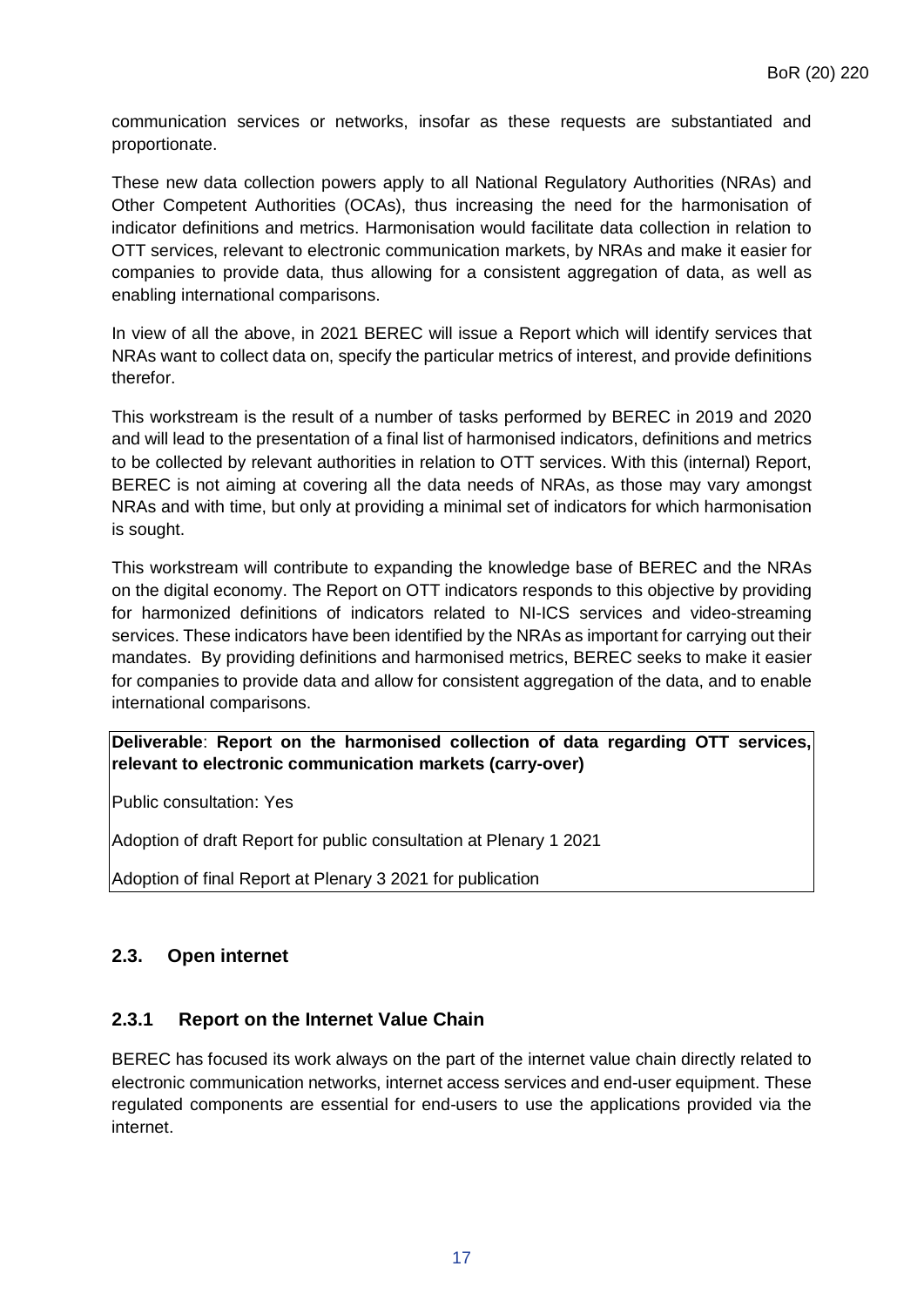However, ECSs and telecommunication networks are just a part of a vast and complex ecosystem that allows end-users and the whole society to benefit from the extraordinary potential of a large variety of services provided via the internet.

As with other ecosystems, all the elements in the internet value chain are interrelated and affect each other. Therefore, internet experience for users is affected by many other elements, such as terminals, operating systems, applications, app stores, or content that condition in many ways user experience when accessing the internet.

The aim of this Report is to focus on obtaining a comprehensive view of the complete internet value chain beyond the network layers and electronic communication services supporting internet access. BEREC will take a general, holistic approach in this exercise.

More specifically, BEREC will identify the key players on different levels, perform an initial analysis of the roles played by these players and examine the effects of their practices on competition, innovation, investments, and users' choice and experience. As a result, BEREC will also identify potential bottlenecks and parts of the value chain affecting each other economically and technically.

BEREC has already done relevant work in different parts of the Internet Value Chain. Regarding the network layer, the Open Internet working group (OI WG) has worked on implementing the open internet regulation in a coherent manner. In support of this the Open Internet Guidelines were updated. Over the years, the OI WG has also examined traffic management practices and Quality of Service (QoS), including how QoS should be measured and how to analyse the results. This includes how the end-user equipment might affect the internet access service in practice, building further upon previous exchanges (two workshops in Q 3/4 2020 on IPv6 and traffic identification (both relevant for the internet ecosystem)). In 2017, BEREC published a report on IP interconnection practices<sup>23</sup>.

On other levels of the value chain, BEREC prepared the 'BEREC Report on the impact of premium content on ECS markets and the effect of devices on the open use of the Internet<sup>[24](#page-17-1)'</sup> addressing issues concerning, among others, app stores.

BEREC has recently addressed other parts of the Internet Value Chain, other than networks and electronic communication services, in its response to the public consultation on the Digital Services Act package ('BEREC Response to the Public Consultation on the Digital Services Act package and the New Competition Tool'). In this response, BEREC examined potential regulatory approaches for digital platforms, that are key elements of the value chain.

The work to be done will be supported by these earlier Reports and will feed into further BEREC work on digital environments, including the implementation of the Digital Services Act package.

Considering the complexity of the internet value chain and the variety of actors involved in providing internet services, BEREC plans to interact with various stakeholders, gather input via questionnaires, organise workshops and open a public consultation.

<span id="page-17-0"></span> $\overline{a}$ <sup>23</sup> See [https://berec.europa.eu/eng/document\\_register/subject\\_matter/berec/reports/7299-berec-report-on-ip](https://berec.europa.eu/eng/document_register/subject_matter/berec/reports/7299-berec-report-on-ip-interconnection-practices-in-the-context-of-net-neutrality)[interconnection-practices-in-the-context-of-net-neutrality](https://berec.europa.eu/eng/document_register/subject_matter/berec/reports/7299-berec-report-on-ip-interconnection-practices-in-the-context-of-net-neutrality)

<span id="page-17-1"></span><sup>24</sup> See [https://berec.europa.eu/eng/document\\_register/subject\\_matter/berec/reports/8013-berec-report-on-the](https://berec.europa.eu/eng/document_register/subject_matter/berec/reports/8013-berec-report-on-the-impact-of-premium-content-on-ecs-markets-and-the-effect-of-devices-on-the-open-use-of-the-internet)[impact-of-premium-content-on-ecs-markets-and-the-effect-of-devices-on-the-open-use-of-the-internet](https://berec.europa.eu/eng/document_register/subject_matter/berec/reports/8013-berec-report-on-the-impact-of-premium-content-on-ecs-markets-and-the-effect-of-devices-on-the-open-use-of-the-internet)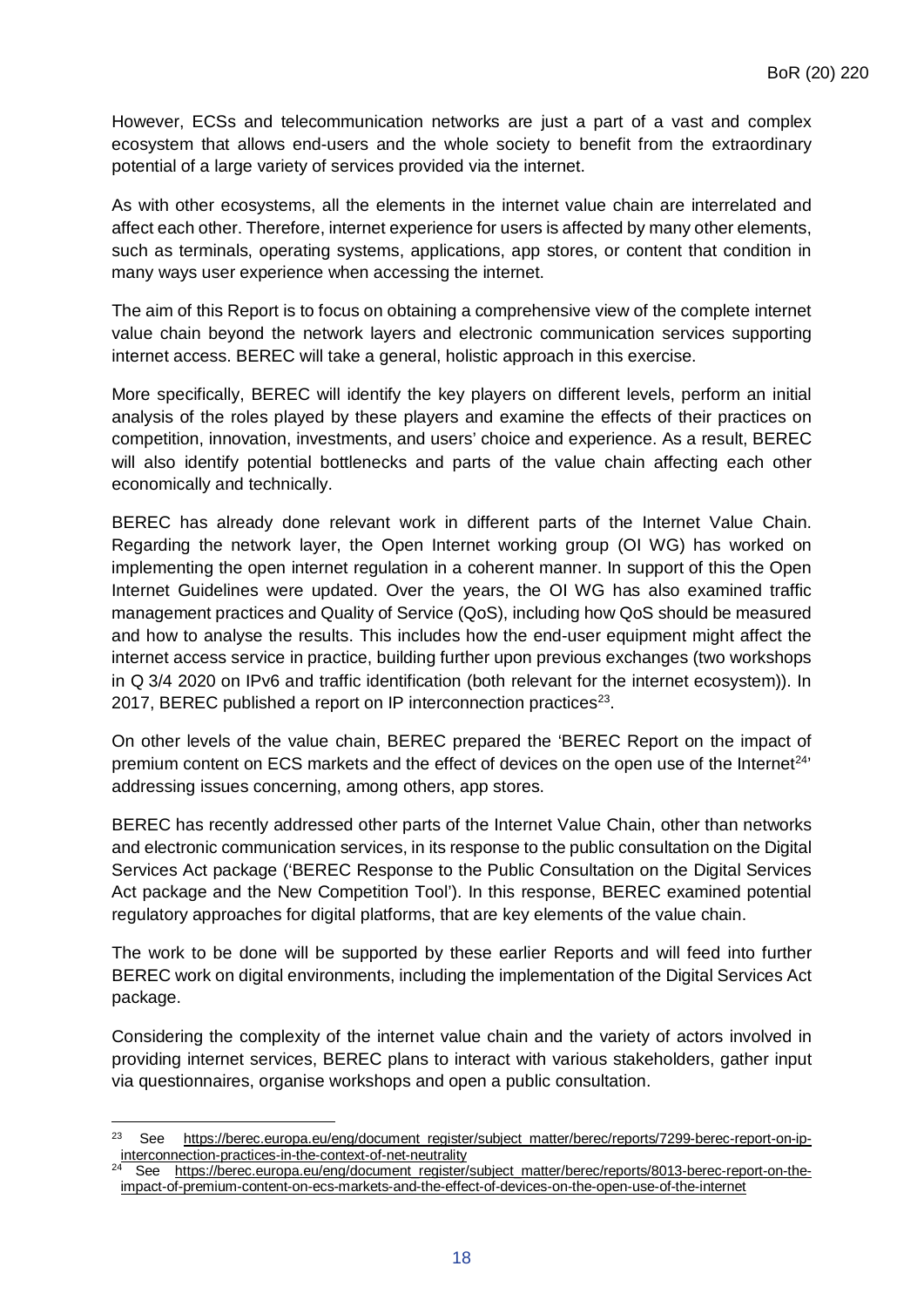The work will be carried out between 2021 and 2022. In 2021, BEREC will organise workshops with relevant stakeholders (including those operating in other parts of the value chain above the ECSs), other institutions (as the European Commission, European Parliament, ERGA, ECN, or the OECD), think-tanks (e.g. CERRE) and academia.

As part of the preparatory work, BEREC will organise a Heads Workshop at the end of 2021 where key actors will be invited to participate. Based on this preparatory work, as well as questionnaires to be sent to different relevant actors in the Internet value chain, BEREC will open a draft version of the Report to public consultation in Q1 2022, with the aim of publishing the final Report in Q3 2022.

#### **Deliverable**: **Report on the Internet Value Chain**

Public consultation: Yes

Adoption of draft Report for public consultation at Plenary 1 2022

Adoption of final Report at Plenary 3 2022 for publication

Other deliverable:

- External Workshops with institutions, stakeholders and academics, to be held in Q1/Q2 2021

- Heads workshop on Internet Value Chain, to be held in Q4 2021

# <span id="page-18-0"></span>**2.3.2 Implementation of Regulation (EU) 2015/2120 and the BEREC Guidelines on the implementation of the Open Internet (OI) Regulation**

In 2020, BEREC reviewed the Open Internet guidelines in accordance with its mandate under the Open Internet Regulation 2015/2120. This regulation also prescribes that NRAs shall 'closely monitor and ensure compliance' with the Regulation, and that NRAs shall 'publish reports on an annual basis regarding their monitoring and findings'.

Since 2017, BEREC has annually<sup>[25](#page-18-1)</sup> published a Report on the implementation of the OI Regulation, based on the NRAs' annual reports. Part of this work stream includes a discussion of cases and questions in the OI WG to ensure a predictable and consistent application of the Open Internet Regulation.

In the 2021 workstream, BEREC will monitor the implementation of the open internet provisions among NRAs for the period 1 May 2020 – 30 April 2021. BEREC will collect the annual national Open Internet reports and the answers to an internal questionnaire to prepare the annual European-level Open Internet report.

To support the NRAs' obligation to 'closely monitor and ensure compliance' with the Regulation, a forum will be held to (informally) discuss national cases and questions relating to the consistent application of the OI Regulation. The forum will provide an opportunity to look

<span id="page-18-1"></span>25 **See** 

https://berec.europa.eu/eng/document\_register/subject\_matter/berec/reports/8840-report-on-theimplementation-of-regulation-eu-20152120-and-berec-net-neutrality-guidelines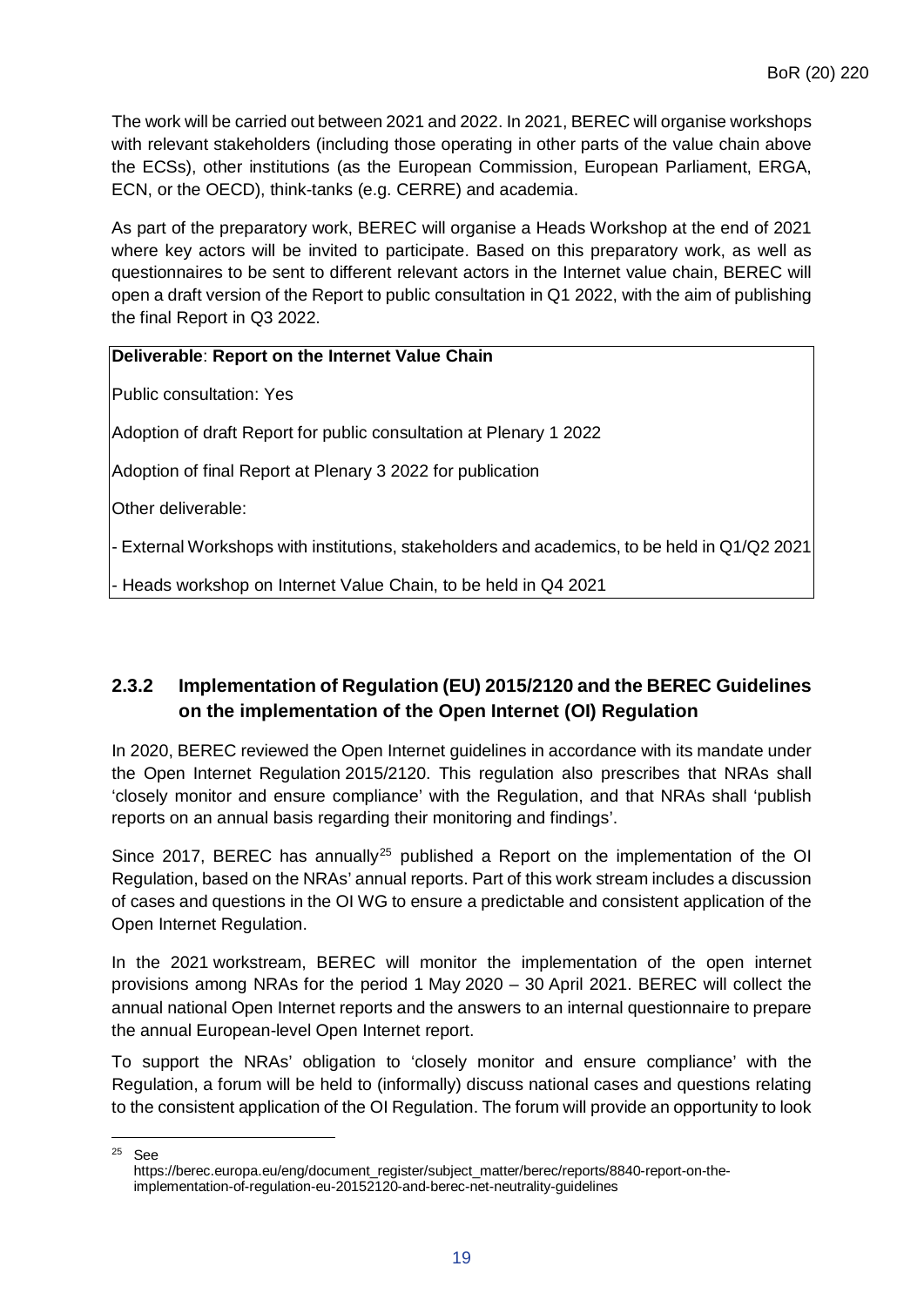at cases of zero-rating, and lessons learned from the Covid-19 crisis in relation to the use of exceptions a) and c) of Article 3(3) of the OI Regulation.

When appropriate, the workstream may be extended to questionnaires, surveys, workshops, etc. to collect information on topics of particular relevance to the Open Internet and to monitor emerging trends as the market continues to develop. This workstream should build on the experiences from earlier years. A public workshop could be organized, in case of significant developments that make a stakeholder dialogue relevant e.g. a judgment of the European Court of Justice.

#### **Deliverable: BEREC Report on the implementation of the Open Internet Regulation**

Public consultation: No

Adoption of final Report at Plenary 3 2021 for publication

# <span id="page-19-0"></span>**2.4. Collaboration on the Net Neutrality Measurement tools and evolution of the regulatory assessment methodology**

In 2017, BEREC published the BEREC Net Neutrality Regulatory Assessment Methodology<sup>26</sup> (BoR (17) 178), and the Net Neutrality measurement tool specification (BoR (17) 179) which lay the groundwork for BEREC to work towards a harmonised measurement framework. This goal remains and work has continued.

This work item is linked to strategic priorities 2 (Supporting sustainable and open digital markets) and 3 (Empowering end-users), as reliable internet access quality measurement systems serve both purposes.

With this workstream BERFC intends to:

- 1) Continue the ongoing work with NRAs related to their national measurement tool deployments to:
	- a. Provide a forum for NRAs to share information and exchange experiences and best practices related to national tool deployment. This workstream will also consider best practices on collaboration to maximise the benefits of existing NRA cooperation on measuring tool development and deployment.
	- b. Support the migration by interested NRAs towards a harmonised measurement tool by working together to improve the measurements and by sharing code or components between NRAs.
- 2) Work towards a common, harmonised measurement framework potentially including an update to the 2017 BEREC Net Neutrality Regulatory Assessment Methodology (BoR (17) 178) and based on learnings from national and European measurement tool development and benchmarking. This work is expected to include a revision of the internet access service QoS measurement methodology, by considering topics such

<span id="page-19-1"></span><sup>26</sup> See

[https://berec.europa.eu/eng/document\\_register/subject\\_matter/berec/regulatory\\_best\\_practices/methodologie](https://berec.europa.eu/eng/document_register/subject_matter/berec/regulatory_best_practices/methodologies/7295-berec-net-neutrality-regulatory-assessment-methodology) [s/7295-berec-net-neutrality-regulatory-assessment-methodology](https://berec.europa.eu/eng/document_register/subject_matter/berec/regulatory_best_practices/methodologies/7295-berec-net-neutrality-regulatory-assessment-methodology)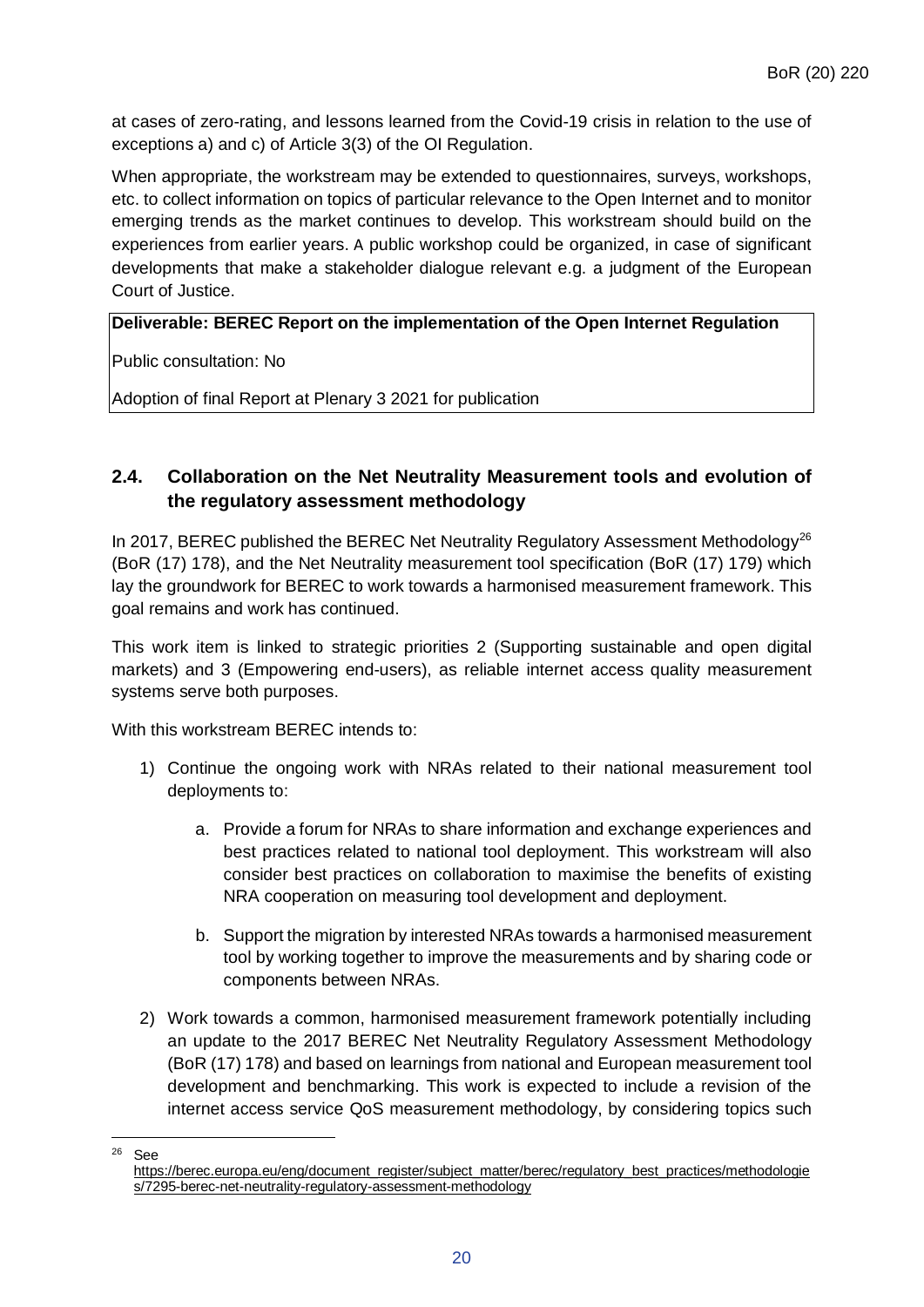as how to calibrate the tool; how to measure higher bit rates on 5G and fibre networks more accurately, etc.

- a. In line with the 2018 BEREC Opinion on the Net Neutrality Guidelines, and with the revised 2020 BEREC Open Internet Guidelines, the workstream will seek to further develop the measurement methodology regarding measurement of the general quality of internet access services.
- b. The Net Neutrality Regulatory Assessment Methodology update may also include a review of best practices for the certified monitoring mechanism, as defined in the Open Internet Regulation, and how to best utilise the measurement tools in terms of the NRAs' supervisory roles.

**Deliverable**: **Update to the BEREC Net Neutrality Regulatory Assessment Methodology**

Public consultation: Yes

Adoption of draft Report for public consultation at Plenary 4 2021

Adoption of final Report at Plenary 2 2022 for publication

Other deliverable if applicable: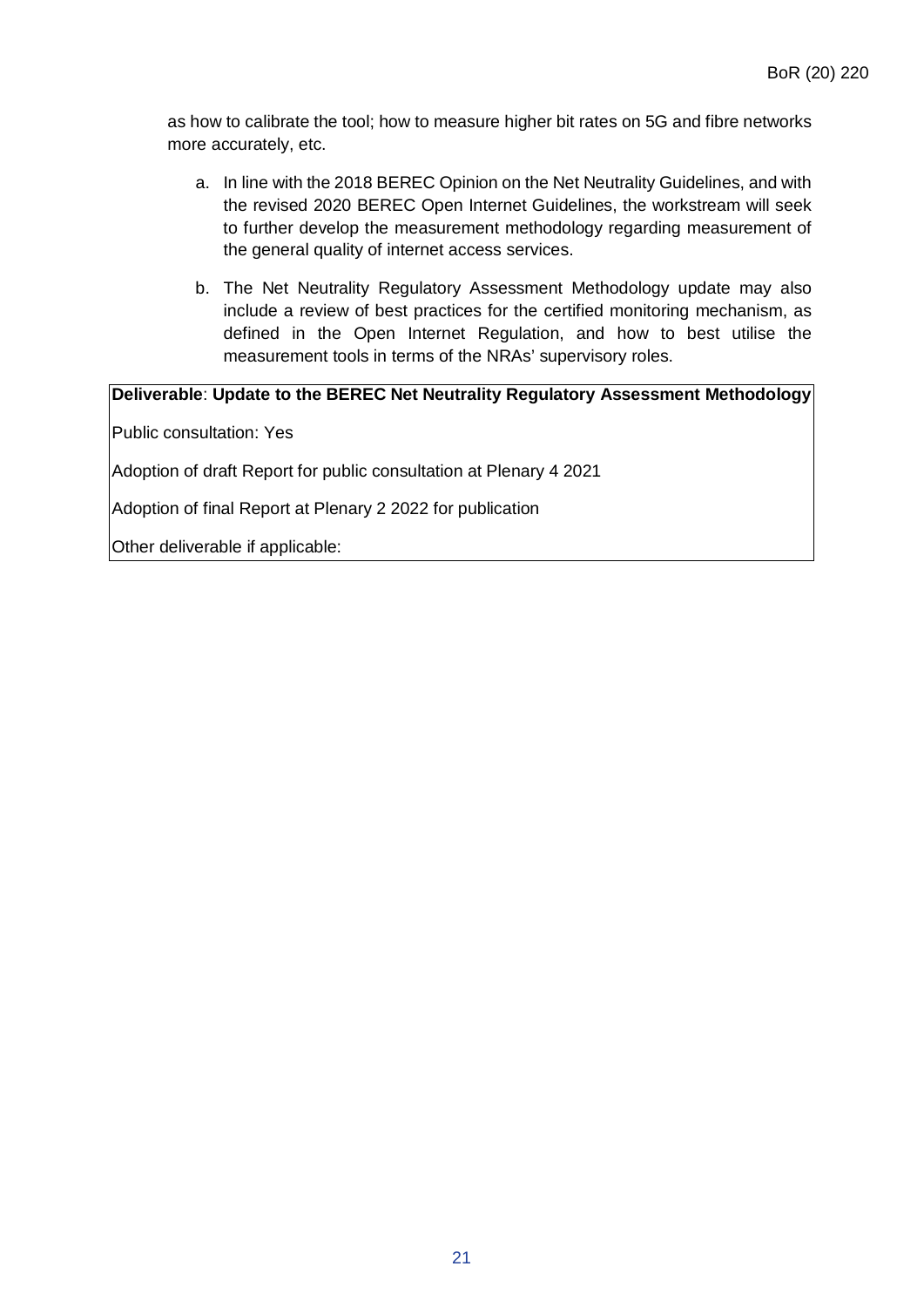# <span id="page-21-0"></span>**3. Strategic priority 3: Empowering end-users**

Engaging end-users in the fast-evolving digital ecosystem is becoming more complex. While digital innovation and competition among digital service providers has improved users' empowerment, there is still an important role for regulators to play in ensuring consumer transparency and digital skills.

The promotion of full connectivity will trigger the demand for high-quality services on the part of consumers, provided by very high capacity networks whose development is a key priority in creating positive interactions.

BEREC will continue its work in promoting choice and empowerment for end-users, to enable and result in better-informed choices by consumers.

### <span id="page-21-1"></span>**3.1. BEREC study on consumer behaviour and attitudes towards digital platforms (carry-over)**

BEREC recognised the need to get a better understanding of digital platforms and consumers' views on digital platforms, and of the platforms' role as providers and distributors of digital services.

The objective of this envisaged study is to provide BEREC and NRAs with an evidence-based understanding of the interaction between consumers and digital platforms. The study should provide empirical insights on consumer perception, behaviour and attitudes towards digital platforms in their role as enablers of digital services, with an emphasis on interpersonal communication services and services providing interactive exchange of information. The findings of the study will feed into BEREC's other work on digital platforms and other related areas, and will contribute to the wider discourse and policy debate on, for example, market failures in connection to digital platforms, or the evaluation provided for in Article 123 of the EECC.

The study is divided into three parts, each with different deliverables. The three parts consist in designing the data collection (Part  $1 - Q3 2020$ ), conducting the data collection (Part 2), and in the compilation and analysis of the results (Part 3).

The BEREC office launched a tender on 24 February 2020, inviting third parties to carry out a 'Study on Consumer Behaviour Towards Digital Platforms as a Means for Communication'. The aim of the study is to describe and examine European consumer perceptions, behaviour and attitudes towards digital platforms as enablers of digital services. A contract was awarded in June 2020 to commence the study.

#### **Deliverable: BEREC study on consumer behaviour and attitudes towards Digital Platforms**

Public consultation: No

Adoption of final Report at Plenary 2 2021 for publication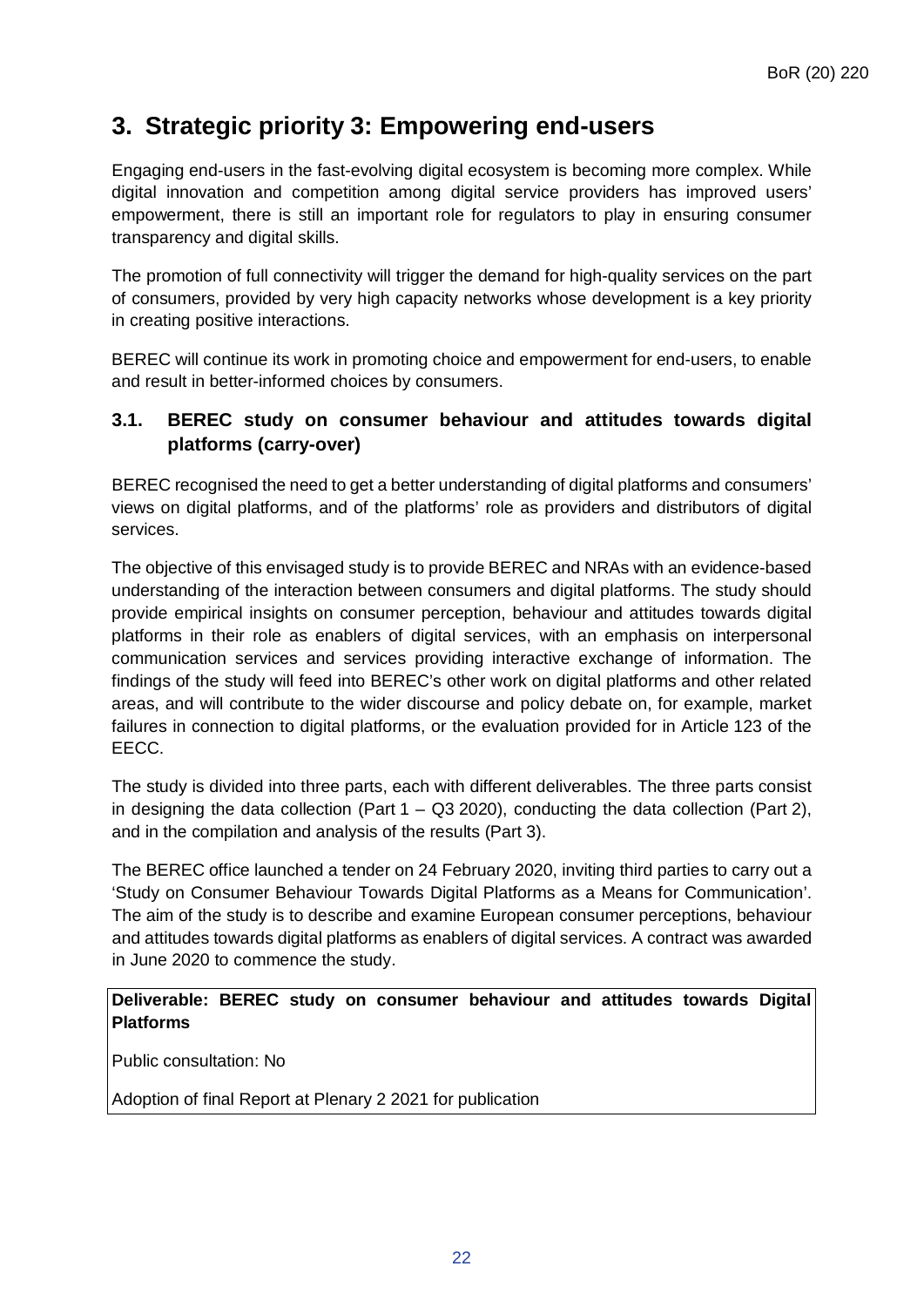# <span id="page-22-0"></span>**3.2. Report on how to handle third-party payment charges on mobile phone bills (carry-over)**

The purpose of this project is to collect useful information – by means of ad hoc questionnaires and earlier reports from BEREC and the European Commission, and other relevant sources – to understand:

- what charges on behalf of third-party providers are being collected through mobile phone bills, considering both pre-paid and post-paid contracts, and related issues;
- provisions that exist in advance of introducing the EECC and after implementation of the regulatory framework.

The Report will assess the status quo through a benchmarking of current practices in thirdparty billing and will show how the provisions of the EECC are being implemented in the Member States.

In many European countries, mobile operators allow charges on behalf of third-party providers to be included in their customers' mobile phone bills. According to Article 115 of the EECC, competent authorities are able to require all providers of internet access services, or publicly available number-based interpersonal communications services, to make available free of charge all or part of the additional facilities listed in Part B of Annex VI, subject to technical feasibility, and all or part of the additional facilities listed in Part A of Annex VI.

Among these additional facilities, Annex VI of the EECC has a specific provision set out in Part A (h) 'facility to deactivate third party billing' – namely, the facility for end-users to deactivate the ability for third party service providers to use the bill of a provider of an internet access service, or a provider of a publicly available interpersonal communications service, to charge for their products or services.

In 2020, BEREC designed a questionnaire on this issue for circulation to all the Member States. BEREC will deliver a report based on the data received from replies to the questionnaire and it will be subject to public consultation.

**Deliverable**: **Report on how to handle third-party payment charges on mobile phone bills** (carry-over)

Public consultation: Yes

Adoption of draft Report for public consultation at Plenary 1 2021

Adoption of final Report at Plenary 3 2021 for publication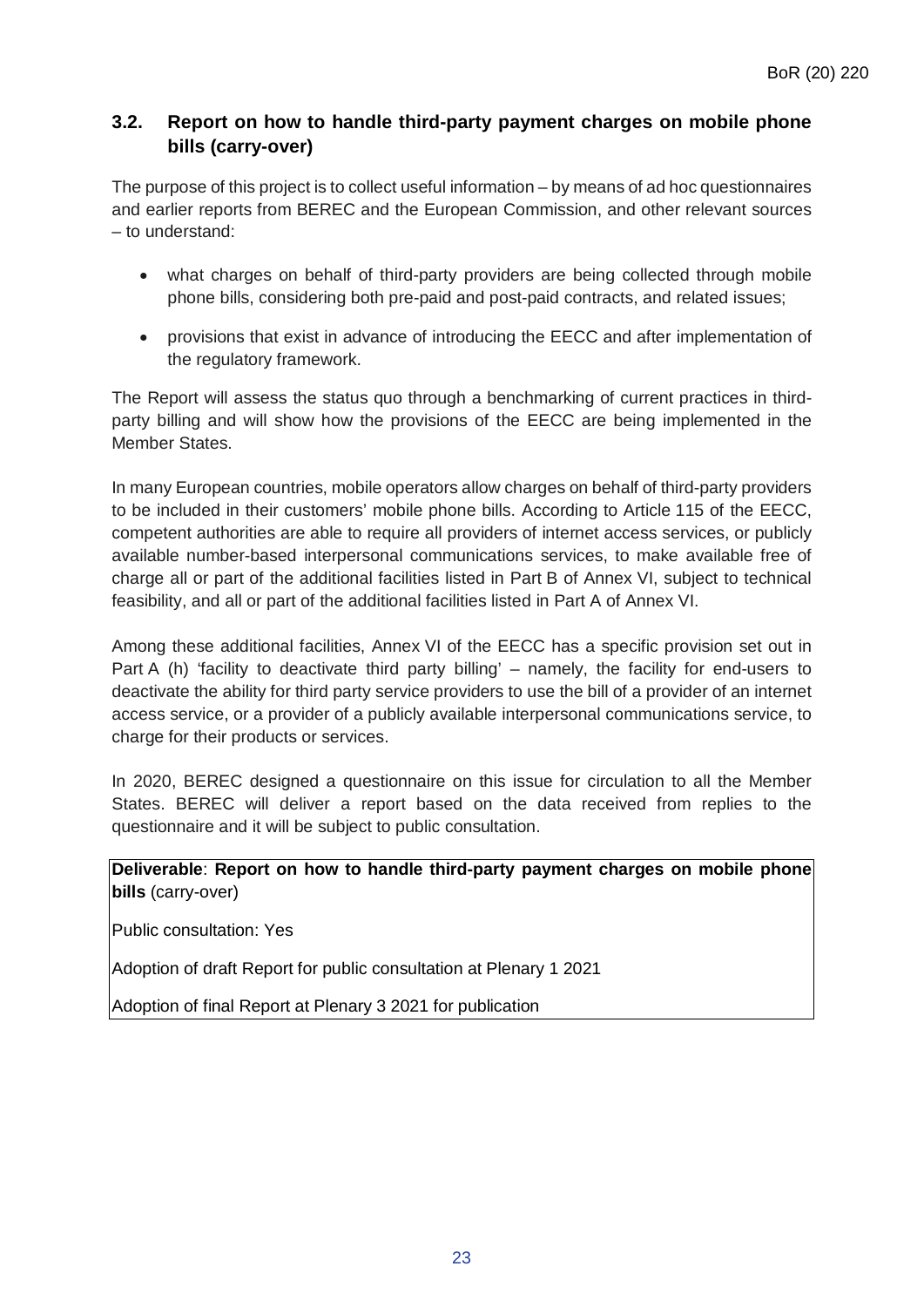# <span id="page-23-0"></span>**4. Cooperation with EU institutions and institutional groups**

#### <span id="page-23-1"></span>**4.1. Institutional cooperation**

BEREC wants to explore ways to have closer collaboration and dialogue with European institutions and European authorities and agencies. By joining forces on certain topics synergies could be created with other European regulatory cooperation platforms and bodies operating both in adjacent and different economic sectors. BEREC has already established links with a number of European institutions and European authorities and agencies, such as the European Data Protection Board (EDPB), the European Regulators Group for Audio-visual Media Services (ERGA), the European Union Agency for Cybersecurity (ENISA), and the European Regulators Group for Postal Services (ERGP). It would be beneficial to have more exchange with other regulatory bodies and networks, such as the European Competition Network (ECN), Eurostat (definition of indicators for data collection), the ESA (European Space Agency), and the EEA (European Environment Agency).

The involvement of multiple institutions and authorities and agencies - early in the process will be increasingly valuable and necessary, especially in the context of regulatory issues with a horizontal impact related to, for example, the internet value chain, the development of 5G, network security and adapting competition rules to a digital platform economy. In addition, while monitoring the sector, it is crucial to keep an eye on the big picture, which implies expanding our knowledge to other terrains.

As legislative negotiations on platform regulation and the and Digital Services Act package will commence in 2021, BEREC stands ready to engage with the co-legislators and share its technical expertise in ex ante regulation. Furthermore, BEREC will investigate ways of exchanging views about practical issues of platform regulation with other regulatory bodies and networks that have complementary expertise.

In addition to that, BEREC will continue to work together with the Radio Spectrum Policy Group (RSPG), based on the established working arrangement in 2019, with the intention of strengthening collaboration between the two bodies in general and in particular on the implementation of Article 35 of the EECC (the peer review forum). BEREC will continue to play a supporting role regarding 5G and cybersecurity, as well as continuing its close cooperation with the NIS Cooperation Group and the European Union Agency for Cybersecurity (ENISA) by contributing to the implementation of the toolbox.

In an internal workshop, BEREC will examine ways of promoting close collaboration and dialogue with other relevant European institutions and European authorities and agencies with the aim of making a valuable contribution to the European digital market. Based on relevant issues addressed in the course of BEREC's work and related to the upcoming Work Programme for 2022, the Board of Regulators will identify the priorities to be pursued in BEREC's workstreams which would benefit from a more holistic approach with European institutions and European authorities and agencies, and then propose collaboration on a working level - to pursue a comprehensive assessment of the issues BEREC would like to address. This orientation debate would lead towards the adoption of a medium-term Strategy for relations with other institutions, authorities and agencies in which BEREC will provide an overview of BEREC's priorities regarding institutional cooperation, with a focus on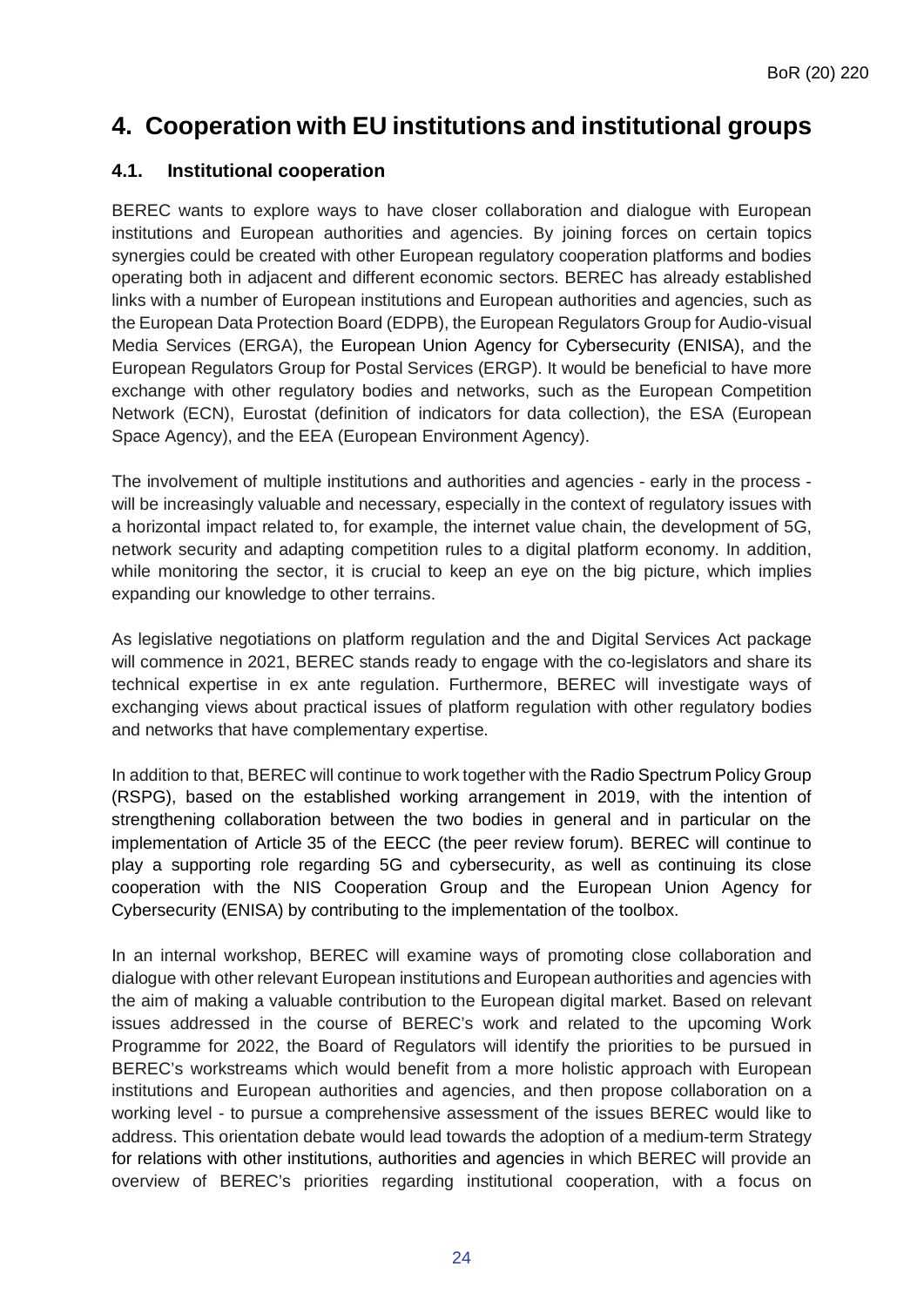connectivity/5G and platform regulation. The Strategy will also strive for a futureproof, qualitative and overarching way of investigating upcoming issues and challenges.

**Deliverable: BEREC's medium-term Strategy for relations with other institutions**

Public consultation: No

Adoption of final Report at Plenary 3 2021 for publication

Other Deliverable:

Heads Workshop on promoting EU institutional cooperation to be held at Plenary 2 2021

<span id="page-24-0"></span>Adoption of final workshop summary Report at Plenary 3 2021 for publication

#### **4.2. International cooperation**

The increasing volume of electronic communications between the EU and the rest of the world shows the global nature of such services and means that policies, legislation and regulation must take a more global perspective. BEREC benefits from cooperation with NRAs, international regulator networks, policymakers and institutions involved in communications matters also outside the EU.

In 2021, BEREC will continue to engage in a dialogue with NRAs based outside the EU, and with international regulatory networks, policymakers and institutions in the field of electronic communications. To that end, BEREC will develop a medium-term Strategy and a multi-annual Working Programme related to its international activities, in which it evaluates its current international commitments and defines what type of cooperation and engagement could be envisaged with each of its international partners, in a transparent manner. To optimise the use of BEREC's resources, alternative and more targeted means of cooperation could be explored, with the aim of achieving efficiency gains. A more structural approach towards BEREC's international cooperation would facilitate the implementation of existing and future agreements and working arrangements.

BEREC's international activities complement the policies of the European Union in terms of cooperation topics and the priority regions for cooperation.

The implementation and permanent evaluation of existing and future agreements and working arrangements is essential for realising BEREC's ambitions to enhance international cooperation in order to deal with issues across BEREC's regulatory borders.

#### **Deliverable: BEREC's medium-term strategy for international cooperation**

Public consultation: No

Adoption of final Report at Plenary 3 2021 for publication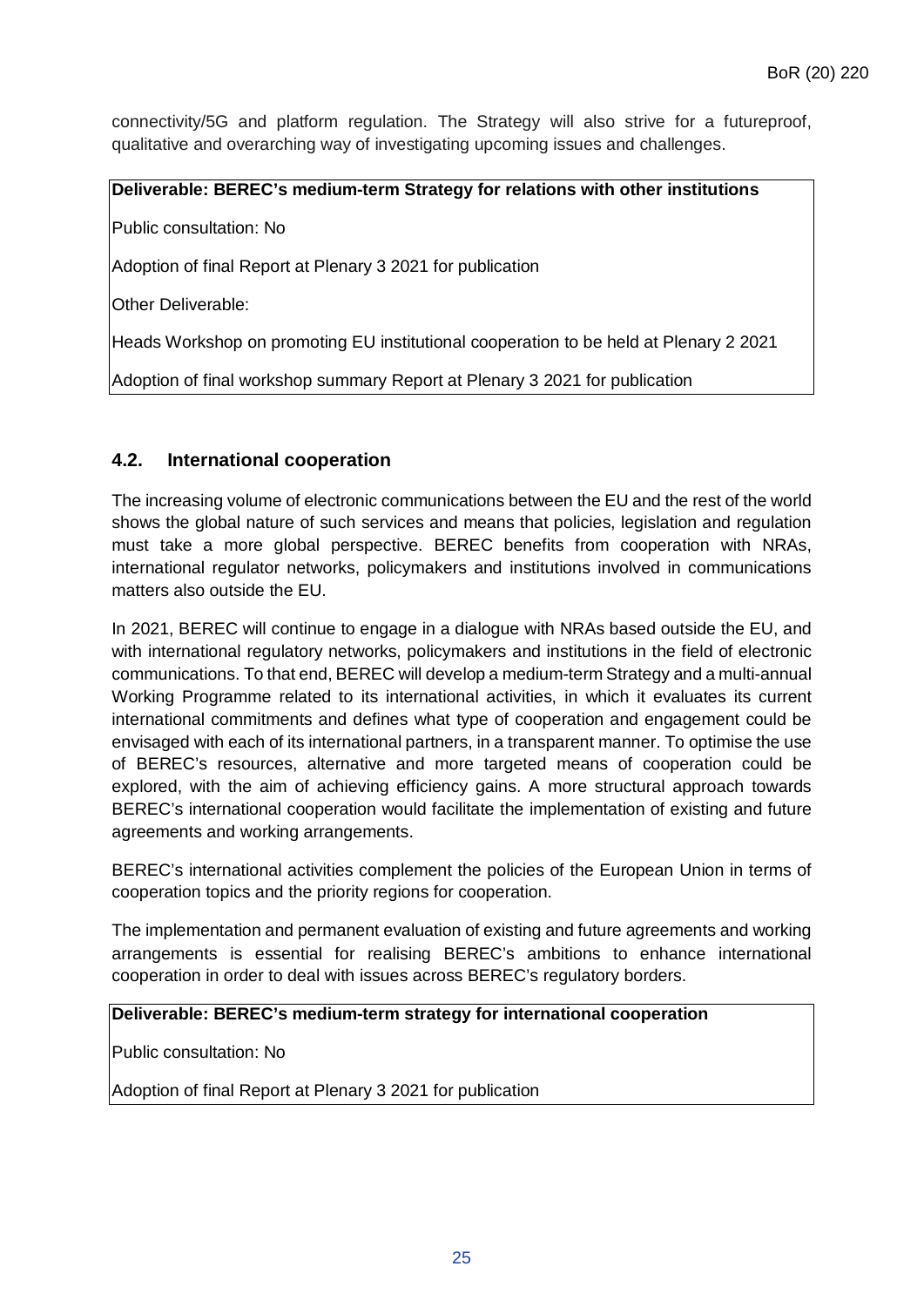# <span id="page-25-0"></span>**5. BEREC obligatory work**

# <span id="page-25-1"></span>**5.1 BEREC ad hoc work**

# <span id="page-25-2"></span>**5.1.1. Ad hoc input to the EU/NRAs**

In addition to input to the European Commission, as required under the EECC (i.e. the Opinion on the delegated act for the termination rates, and the Opinion on the review of the Commission's Recommendation on relevant markets) as well as Opinions on other draft recommendations in line with its duties according to the 2018 BEREC Regulation, BEREC provides ad hoc input, on request, to the EU institutions (the European Commission, European Parliament and Council of the European Union) and the national regulatory authorities (NRAs), particularly during the implementation of the EECC and other potential legislative initiatives.

# <span id="page-25-3"></span>**5.1.2. BEREC Opinion on the Review of the Broadband Cost Reduction Directive**

The Broadband Cost Reduction Directive (BCRD)<sup>[27](#page-25-4)</sup> aims to facilitate and incentivise the rollout of high-speed electronic communications networks by promoting the combined use of existing physical infrastructures and by enabling more efficient deployment of new physical infrastructures so that such networks can be rolled out at lower cost. The BRCD in particular contains rules with regard to access to existing physical infrastructures (Article 3), coordination of civil works (Article 5) and access to in-building physical infrastructure (Article 9) and defines tasks for a dispute settlement body (DSB) and a single information point (SIP).

In June 2020, the European Commission published a roadmap on the review of the BCRD. The review of the BCRD is one of the actions announced in the European Commission's Communication 'Shaping Europe's Digital Future'[28](#page-25-5) according to which for digital infrastructure and networks alone, the EU has an investment gap of EUR 65 billion per year. Adequate investments at the EU, national and regional levels are necessary to achieve the EU 2025 connectivity objectives and a Gigabit Society<sup>29</sup> in Europe. The EECC will improve regulatory conditions to incentivise private investments for the deployment and take-up of very high capacity networks. Despite the mobilised national and EU funding resources, it is fundamental to further reduce the cost of network deployment, also for fibre and 5G networks. At the end of October 2019, the European Commission asked BEREC to provide an Opinion on the review of the BCRD to be delivered by the first Plenary 2021.

BEREC has been actively working on the BCRD implementation and has published respectively in 2017 and in 2019, the 'Report on the implementation of the BCRD'<sup>[30](#page-25-7)</sup> and the 'Report on pricing for access to infrastructure and civil works according to the BCRD'<sup>31</sup>.

<span id="page-25-4"></span> $\overline{a}$ <sup>27</sup> Directive 2014/61/EU of the European Parliament and of the Council of 15 May 2014 on measures to reduce the cost of deploying high-speed electronic communications networks.

<span id="page-25-5"></span><sup>&</sup>lt;sup>28</sup> See <https://eur-lex.europa.eu/legal-content/EN/TXT/PDF/?uri=CELEX:52020DC0067&from=EN>

<span id="page-25-6"></span><sup>29</sup> See <https://ec.europa.eu/transparency/regdoc/rep/1/2016/EN/1-2016-587-EN-F1-1.PDF>

<span id="page-25-7"></span><sup>30</sup> See [https://berec.europa.eu/eng/document\\_register/subject\\_matter/berec/reports/7534-berec-report-on-the](https://berec.europa.eu/eng/document_register/subject_matter/berec/reports/7534-berec-report-on-the-implementation-of-the-broadband-cost-reduction-directive)[implementation-of-the-broadband-cost-reduction-directive](https://berec.europa.eu/eng/document_register/subject_matter/berec/reports/7534-berec-report-on-the-implementation-of-the-broadband-cost-reduction-directive)

<span id="page-25-8"></span><sup>31</sup> See [https://berec.europa.eu/eng/document\\_register/subject\\_matter/berec/reports/8466-pricing-for-access-to](https://berec.europa.eu/eng/document_register/subject_matter/berec/reports/8466-pricing-for-access-to-infrastructure-and-civil-works-according-to-the-bcrd)[infrastructure-and-civil-works-according-to-the-bcrd](https://berec.europa.eu/eng/document_register/subject_matter/berec/reports/8466-pricing-for-access-to-infrastructure-and-civil-works-according-to-the-bcrd)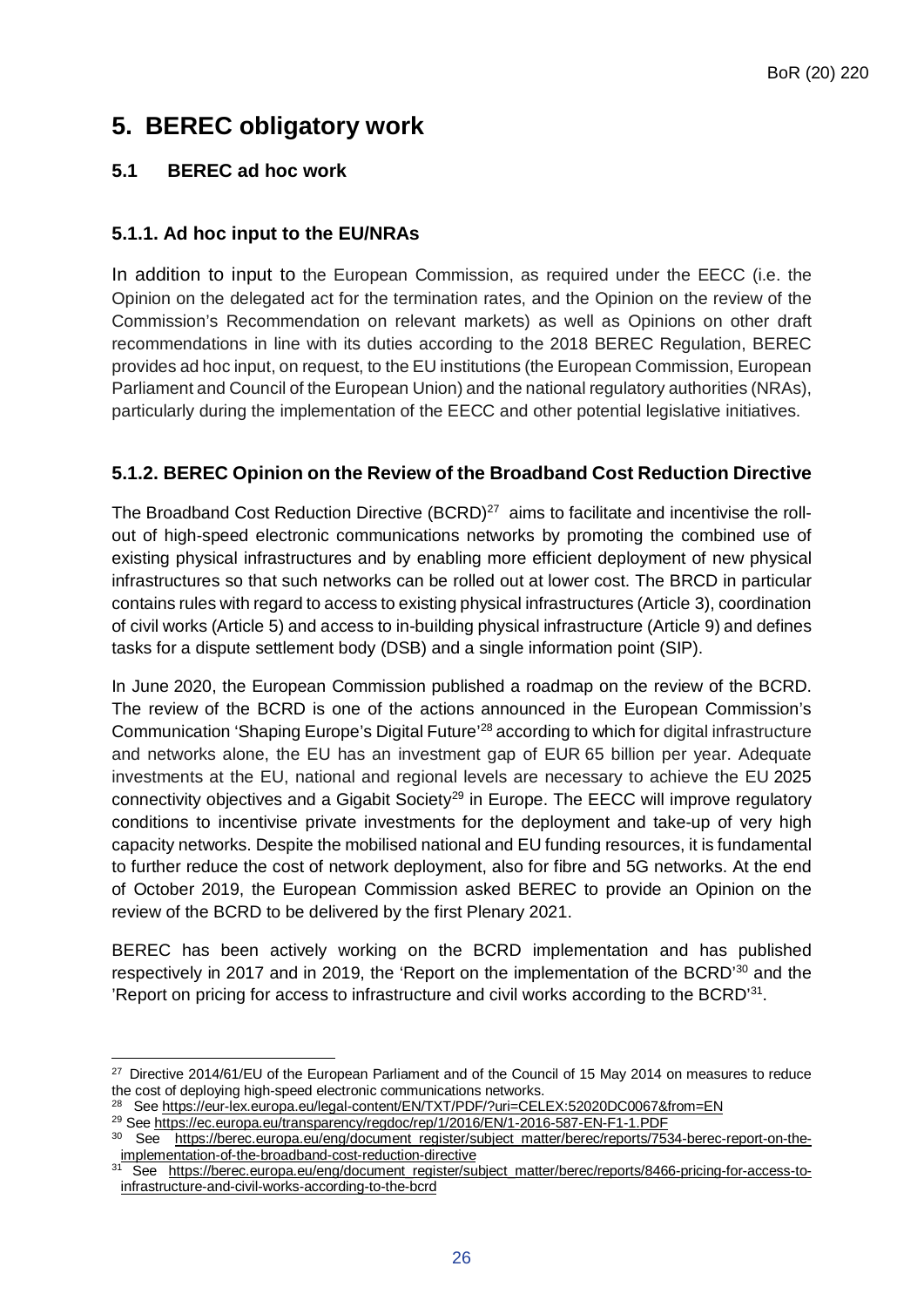In light of the planned review of the BCRD by the European Commission, BEREC will provide an Opinion. BEREC's Opinion will be based on previous work related to this topic, in particular on the two Reports mentioned above, as well as the experience of NRAs with the BCRD, in particular as a dispute settlement body and single information point at national level.

#### **Deliverable: BEREC Opinion on the Review of the Broadband Cost Reduction Directive**

Public consultation: No

Adoption of the BEREC Opinion at Plenary 1 2021 for publication

### <span id="page-26-0"></span>**5.1.3.Input to the evaluation and potential review of the EU State Aid Guidelines**

In June 2020, the European Commission launched an evaluation of the EU State Aid Guidelines<sup>[32](#page-26-1)</sup> aimed at examining how these Guidelines and the relevant provisions in the general block exemption Regulation (GBER<sup>33</sup>) have functioned. The purpose of the evaluation is also to check to what extent the current rules respond to technological developments as well as socio-economic needs and are appropriate to meet the new EU strategic objectives in terms of connectivity and digital transformation from the perspective of telecommunications infrastructure as described in the Shaping Europe's Digital Future Communication<sup>[34](#page-26-3)</sup>. The evaluation aims thus to assess the effectiveness, efficiency, relevance, coherence and EU added value of the current EU State Aid Guidelines. The evaluation will provide a basis for a decision about whether a revision of the current EU State Aid Guidelines is necessary. As part of this evaluation, the European Commission launched a targeted public consultation on 8th September 2020 (until 5th January 2021)<sup>[35](#page-26-4)</sup>, aimed at examining the functioning of the State aid rules for the deployment of broadband infrastructure to verify to what extent they have stimulated the deployment of the telecommunications infrastructure and contributed to competitiveness in the sector.

BEREC will participate in the evaluation and potential review related with the process launched by the Commission in 2020, in particular with regard to the role of NRAs in the EU State Aid Guidelines, and provide input and its opinions as required.

BEREC's input will be based on its previous work, in particular the BEREC Report on the 'Analysis of individual NRAs' role around access conditions to State aid funded infrastructure'[36,](#page-26-5) published in 2017. In that report, BEREC examined how access conditions based on the EU State Aid Guidelines have been implemented in different Member States, focusing on the role of the NRAs.

<span id="page-26-1"></span> $\overline{a}$ <sup>32</sup> See <https://eur-lex.europa.eu/LexUriServ/LexUriServ.do?uri=OJ:C:2013:025:0001:0026:EN:PDF>

<span id="page-26-2"></span><sup>33</sup> The Commission Regulation (EU) N°651/2014 of 17 June 2014 declaring certain categories of aid compatible with the internal market in application of Articles 107 and 108 of the Treaty, see [https://eur-lex.europa.eu/legal](https://eur-lex.europa.eu/legal-content/EN/TXT/PDF/?uri=CELEX:02014R0651-20170710&from=EN)[content/EN/TXT/PDF/?uri=CELEX:02014R0651-20170710&from=EN](https://eur-lex.europa.eu/legal-content/EN/TXT/PDF/?uri=CELEX:02014R0651-20170710&from=EN)

<sup>34</sup> See <https://eur-lex.europa.eu/legal-content/EN/TXT/PDF/?uri=CELEX:52020DC0067&from=EN><br>35 See https://ec.europa.eu/info/law/better-regulation/have-your-say/initiatives/12398-Evaluation

<span id="page-26-4"></span><span id="page-26-3"></span>[https://ec.europa.eu/info/law/better-regulation/have-your-say/initiatives/12398-Evaluation-of-State-Aid](https://ec.europa.eu/info/law/better-regulation/have-your-say/initiatives/12398-Evaluation-of-State-Aid-rules-for-broadband-infrastructure-deployment/public-consultation)[rules-for-broadband-infrastructure-deployment/public-consultation](https://ec.europa.eu/info/law/better-regulation/have-your-say/initiatives/12398-Evaluation-of-State-Aid-rules-for-broadband-infrastructure-deployment/public-consultation)<br>36 See https://base=su

<span id="page-26-5"></span>See [https://berec.europa.eu/eng/document\\_register/subject\\_matter/berec/reports/7531-berec-analysis-of](https://berec.europa.eu/eng/document_register/subject_matter/berec/reports/7531-berec-analysis-of-individual-nras8217-role-around-access-conditions-to-state-aid-funded-infrastructure)[individual-nras8217-role-around-access-conditions-to-state-aid-funded-infrastructure](https://berec.europa.eu/eng/document_register/subject_matter/berec/reports/7531-berec-analysis-of-individual-nras8217-role-around-access-conditions-to-state-aid-funded-infrastructure)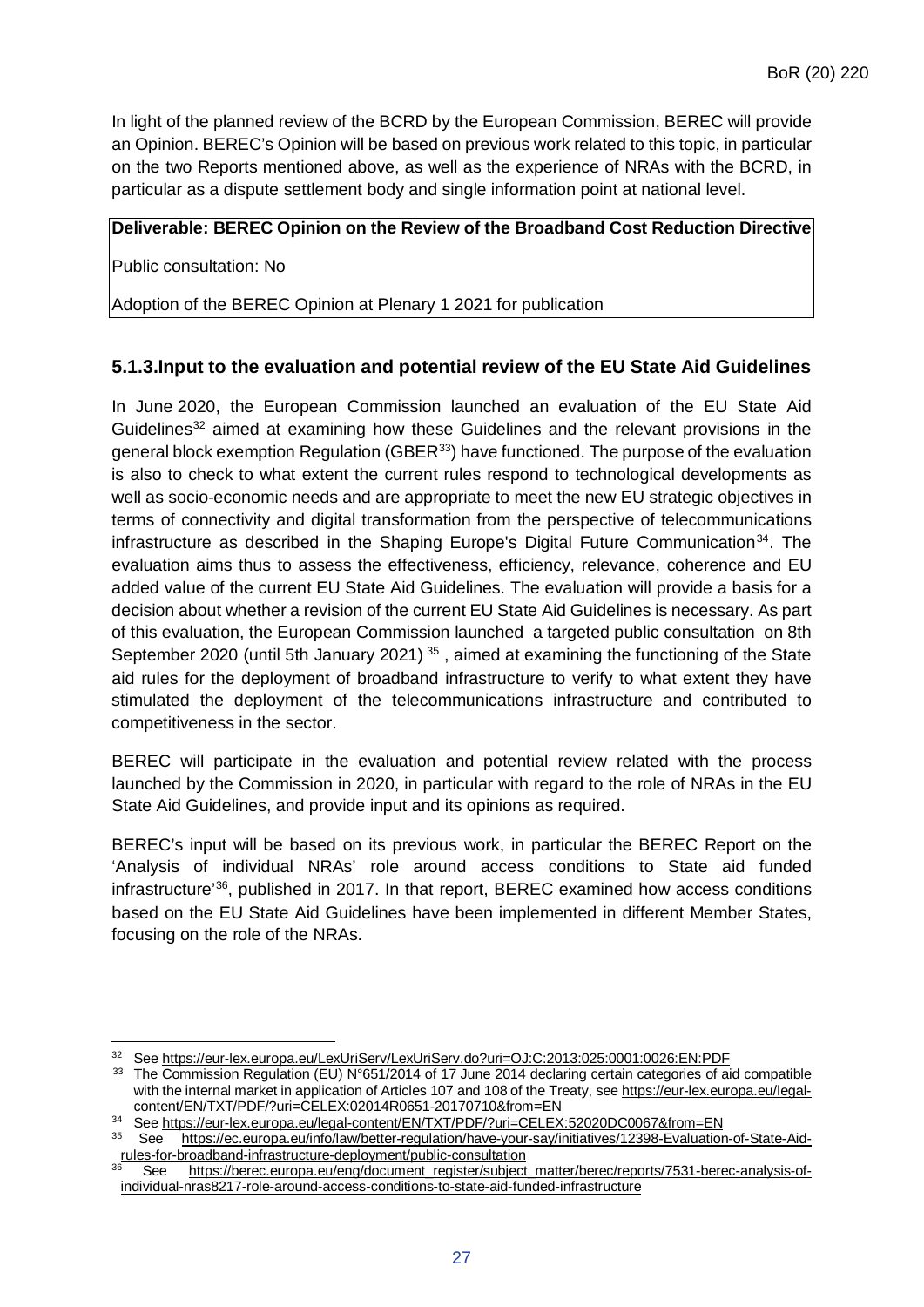BEREC's focus will be on the topics requested by the European Commission, in particular of relevance for BEREC and the NRAs (e.g. access conditions). The deliverables will be adopted according to the process finally chosen and implemented by the European Commission.

**Deliverable**: **BEREC Input to the European Commission regarding the evaluation and potential review of the EU State Aid Guidelines** (as required)

Public consultation: No

Adoption of final deliverable: As required

# <span id="page-27-0"></span>**5.1.4. BEREC Opinion on the review of the Access Recommendations**

With the EECC being applied in the Member States by the end of 2020, the European Commission is currently reviewing several existing recommendations in the field of access regulation. They include the 2010 Next Generation Access Recommendation and the 2013 Non-discrimination and costing methodologies Recommendation, with a view to update their content in light of the legislative, regulatory, economic and technological changes that have occurred since these recommendations were made and to align them with the EECC. This initiative will complement other sources of guidance on the EECC that are currently under review as well as upcoming BEREC guidelines.

In July 2020, the European Commission started a consultation on the review of the Commission's Access Recommendations, namely the NGA Recommendation of 2010 and the Recommendation on non-discrimination obligations and costing methodologies of 2013. The review of the two 'Access Recommendations' includes updating them to the EECC provisions, and to the 2014 Recommendation on relevant markets (currently under review).

In 2020, BEREC gave a response to the targeted consultation of the European Commission on both the draft NGA Recommendation and the draft NDCM Recommendation. Furthermore, BEREC gave guidance on the Economic Replicability Test (ERT) and reporting on the application of the recommendations on the costing methodologies for access to legacy infrastructures with its yearly Regulatory Accounting in Practice Reports (see above).

For 2021, the European Commission has announced its intention to ask BEREC for an Opinion on a draft text of an access recommendation to be delivered in Plenary 4 2021.

#### **Deliverable**: **BEREC Opinion on the Review of the Access recommendations**

Public consultation: No

Adoption of final BEREC Opinion at Plenary 4 2021 for publication

#### <span id="page-27-1"></span>**5.1.5.Peer review process**

BEREC and the RSPG agreed on working arrangements $37$  on 13 June 2019 and set out the cooperation methods for the purpose of BEREC's participation in the Peer Review Forum, in

<span id="page-27-2"></span> $\overline{37}$ <sup>37</sup> [https://berec.europa.eu/eng/document\\_register/subject\\_matter/berec/others/8602-working-arrangement](https://berec.europa.eu/eng/document_register/subject_matter/berec/others/8602-working-arrangement-between-berec-and-rspg)[between-berec-and-rspg](https://berec.europa.eu/eng/document_register/subject_matter/berec/others/8602-working-arrangement-between-berec-and-rspg)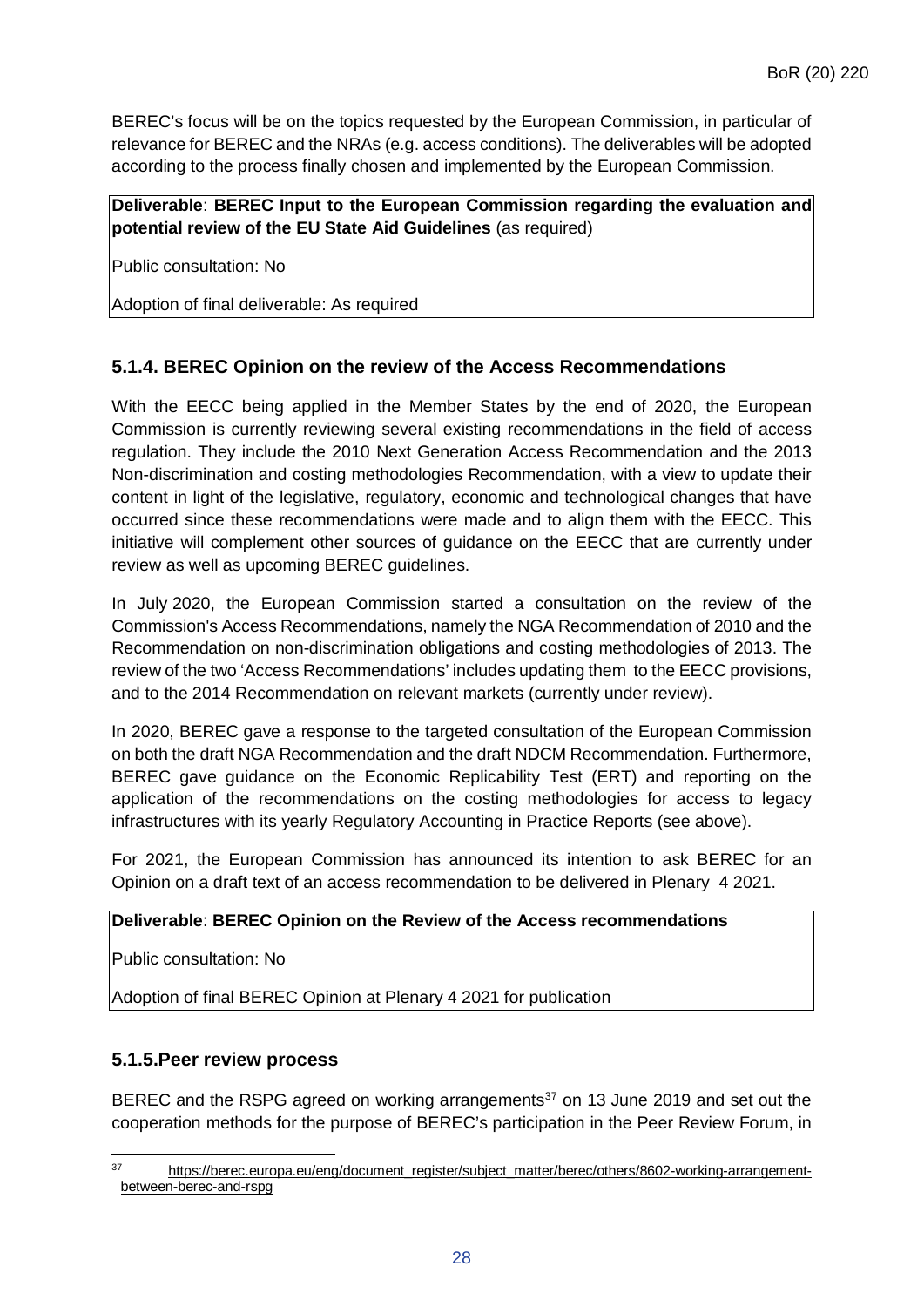accordance with the requirements of Article 35 of the EECC. The cooperation methods are as follows:

- to use the Peer Review Forum as an instrument of peer learning;
- to promote the benefits of the Peer Review Forum, as it convenes national NRAs and other Competent Authorities with expertise on comparative or competitive selection procedures in the electronic communications' regulatory framework;
- to cooperate on the implementation of the Peer Review Forum;
- to appoint 'liaison officers' in both BEREC and the RSPG to strengthen the relationship between the two bodies and to facilitate the implementation of this arrangement. The Wireless Network Evolution Co-chairs are BEREC's 'liaison officers'.

BEREC's participation in the Peer Review Forum contributes to the objective of promoting full connectivity by enabling relevant exchanges with the RSPG on the market-shaping aspects of spectrum assignment. This activity is therefore aligned with the first Strategic Priority set out in BEREC's Strategy 2021-2025.

BEREC experts have participated in several Peer Review Forums, including the first virtual forum held about Ireland's proposed Multi Band Spectrum Award (June 2020).

The Peer Review Forum is convened by the RSPG only when required. Aside from the strategic level work of experts participating at the Forum, there is some ongoing programming work to be completed by the liaison officers, such as reviewing and updating the schedule for the year. In addition, the liaison officers will give input into what is required and expected of BEREC experts who are attending the Peer Review Forum, especially about the expectation that more meetings will have to be held virtually.

#### <span id="page-28-0"></span>**5.1.6. Ad hoc work relating to network security and cybersecurity**

The European Commission reaffirmed that cybersecurity will remain a key pillar in its European policy framework. It underlines the need for operational cooperation between the Member States and the EU institutions and enhanced mechanisms for proactive informationsharing, for ensuring that law enforcement and judicial authorities can work effectively. The revision of the NIS Directive as part of the Cybersecurity Package announced by the Commission in December 2020 shows the importance of network security and cybersecurity.

BEREC has been involved in this work assisting the NIS Cooperation Group (NIS CG) and ENISA in their work towards producing report about the EU Toolbox for cybersecurity of 5G networks<sup>[38](#page-28-1)</sup> implementation. This specific assignment has been mandated to BEREC in the Commission Recommendation on the Cybersecurity of 5G networks<sup>39</sup>. BEREC's contribution is following also the new BEREC strategy, in which cybersecurity is being identified to be of importance for electronic communication networks. In relation the review of the NIS Directive, BEREC will be providing its expertise during the legislative process once the legislative proposals are published. BEREC stands ready to discuss with the EU institutions and European authorities and agencies.

 $\overline{a}$ 

<span id="page-28-1"></span><sup>38</sup> Cybersecurity of 5G networks: EU Toolbox of risk mitigating measures: [https://ec.europa.eu/digital-single](https://ec.europa.eu/digital-single-market/en/news/cybersecurity-5g-networks-eu-toolbox-risk-mitigating-measures)[market/en/news/cybersecurity-5g-networks-eu-toolbox-risk-mitigating-measures](https://ec.europa.eu/digital-single-market/en/news/cybersecurity-5g-networks-eu-toolbox-risk-mitigating-measures)

<span id="page-28-2"></span><sup>39</sup> See <https://ec.europa.eu/digital-single-market/en/news/cybersecurity-5g-networks>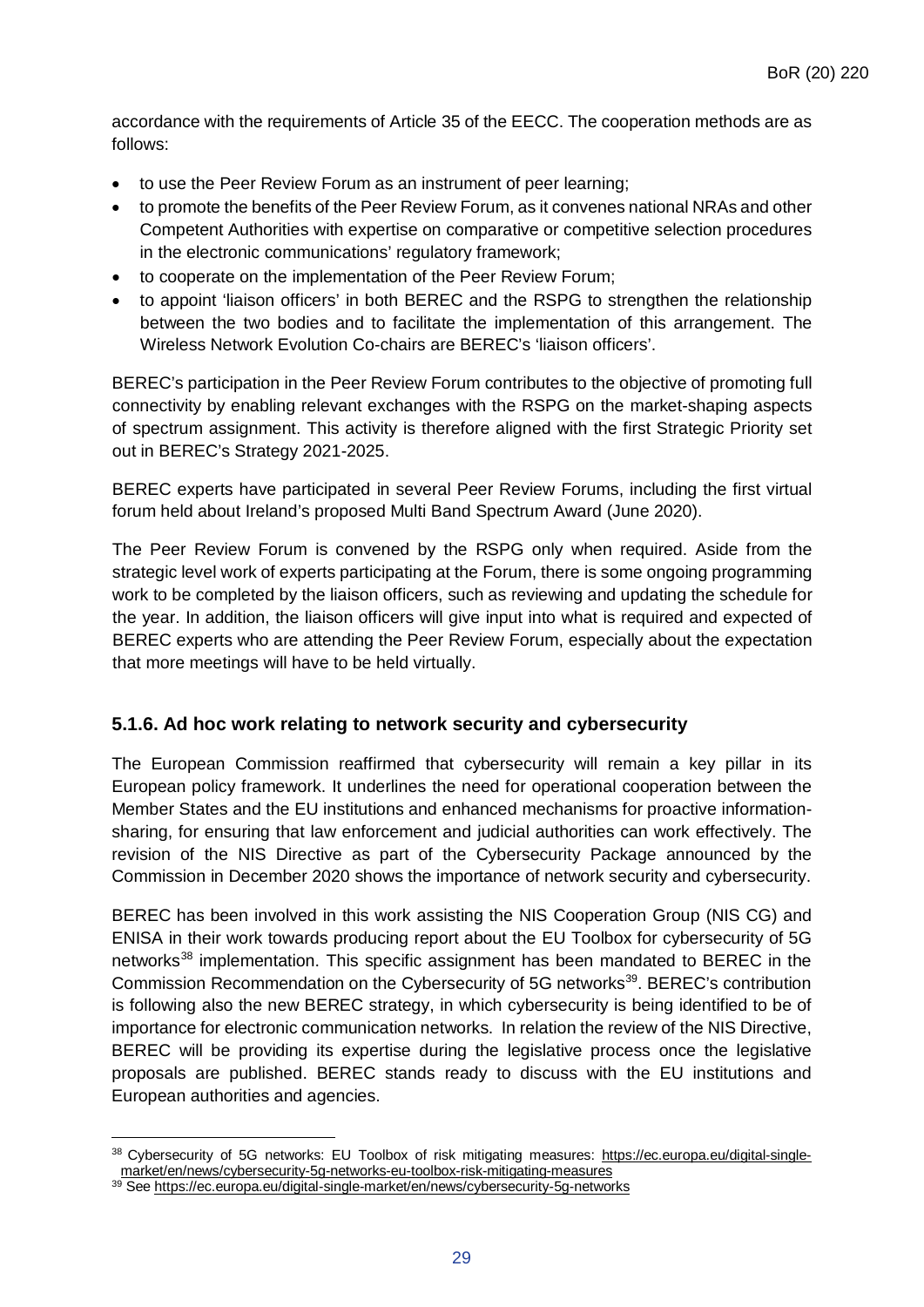BEREC will continue to contribute to ensuring network security and security in cyberspace by:

- Sharing information and expertise on security issues related to electronic communication networks between NRAs, the NIS Cooperation Group and ENISA. This would encompass topics such as the national means for 5G Toolbox implementation, discussing best practices regarding the smooth implementation and evaluation of the 5G Toolbox, and discussing the provision on network security and integrity in the EECC.
- Supporting further work within the NIS Cooperation Group and the Commission, by assisting in the process of the 5G Toolbox implementation:
	- Elaborating further on the risk scenarios evolving from multivendor strategies
	- Assessing whether open standards can ensure the prompt implementation of interoperability and following the evolution of initiatives like OpenRAN
	- Providing ad-hoc measurable impact assessment of proposed initiatives
- Providing expertise and input on request such as to the EU institutions on the EECC (Articles 40 and 41), the 5G Toolbox, and the NIS Directive.
- Capacity building (e.g. themed webinars) in the field of electronic communications and network security.
- When appropriate, the workstream may be extended to questionnaires, surveys, workshops, etc. to collect information on topics of particular relevance to the Cyber security and to investigate developments in the market due to further actions taken by the relevant authorities/European bodies. A public workshop could be organized also in cooperation with other European institutions to promote and sustain a stakeholder digalogue and to retriev feedback and/or input about.
- **Deliverable: BEREC Internal Report on economic/further aspects of the 5G Toolbox multi-vendor strategy implementation**
- Public consultation: No
- Adoption of final Report at Plenary 4 2021

# <span id="page-29-0"></span>**5.1.7.Ad hoc work relating to the Recommendation on Connectivity**

On 18 September, the Commission has adopted a Recommendation on Connectivity<sup>[40](#page-29-1)</sup> calling on Member States to boost investment in very high-capacity broadband connectivity infrastructure, including 5G, which is the most fundamental block of the digital transformation and an essential pillar of the recovery. In this Recommendation the Commission invites

<span id="page-29-1"></span> $\overline{a}$ <sup>40</sup> See https://ec.europa.eu/digital-single-market/en/news/commission-recommendation-common-union-toolboxreducing-cost-deploying-very-high-capacity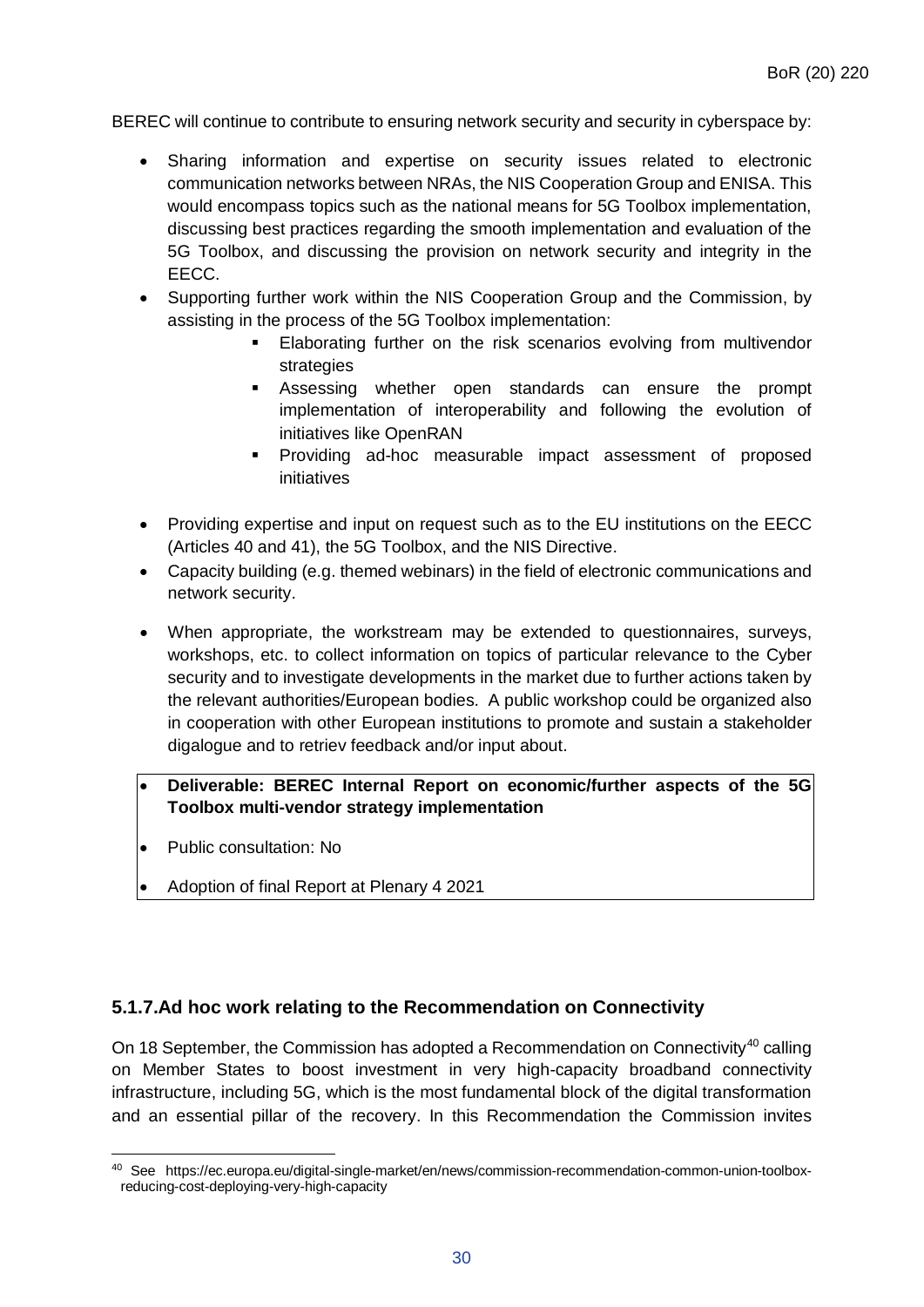Member States to come together to develop, by 30 March 2021, a common approach, in the form of a toolbox of best practices, for the timely rollout of fixed and mobile very high-capacity networks, including 5G networks. Such measures should aim to:

- Reduce the cost and increase the speed of deployment of very high capacity networks, notably by removing unnecessary administrative hurdles;
- Provide timely access to 5G radio spectrum and encourage operators' investments in expanding network infrastructure;
- Establish more cross-border coordination for radio spectrum assignments, to support innovative 5G services, particularly in the industry and transport fields.

The Commission urges Member States to work together in order to develop the toolbox. BEREC and the NRAs should be involved where appropriate in the development of this toolbox, together with other competent authorities in charge, in particular in the areas covered in Sections 3 of this Recommendation, which calls for an enhanced coordination at Union level on reducing the cost and increasing the speed of deploying very high capacity networks. More specifically, Member States are requested to

- Streamline permit granting procedures;
- Improve transparency concerning physical infrastructure through the single information point;
- Expand the right of access to existing physical infrastructures;
- To improve the effectiveness and efficacy of the dispute resolution mechanism;
- To reduce the environmental footprint of networks;
- To exchange best practices on how to perform and take account of the results of environmental assessments in the context of projects entailing concrete installation or deployment of networks.

The Commission has set up a Special Group for developing the common Union toolbox on Connectivity based on the Recommendation that the Commission adopted on 18 September 2020. BEREC stands ready to provide advice and expertise to the Member States and the Commission in the process of the development of the toolbox, when appropriate. A joint workshop of the BEREC FNE WG and the sub-group "Cost Reduction" of the Connectivity Special Group of COCOM is foreseen in February 2021.

# <span id="page-30-0"></span>**5.2. BEREC mandatory tasks in line with EU legislation**

BEREC carries out a large number of mandatory tasks under EU legislation. These are described below: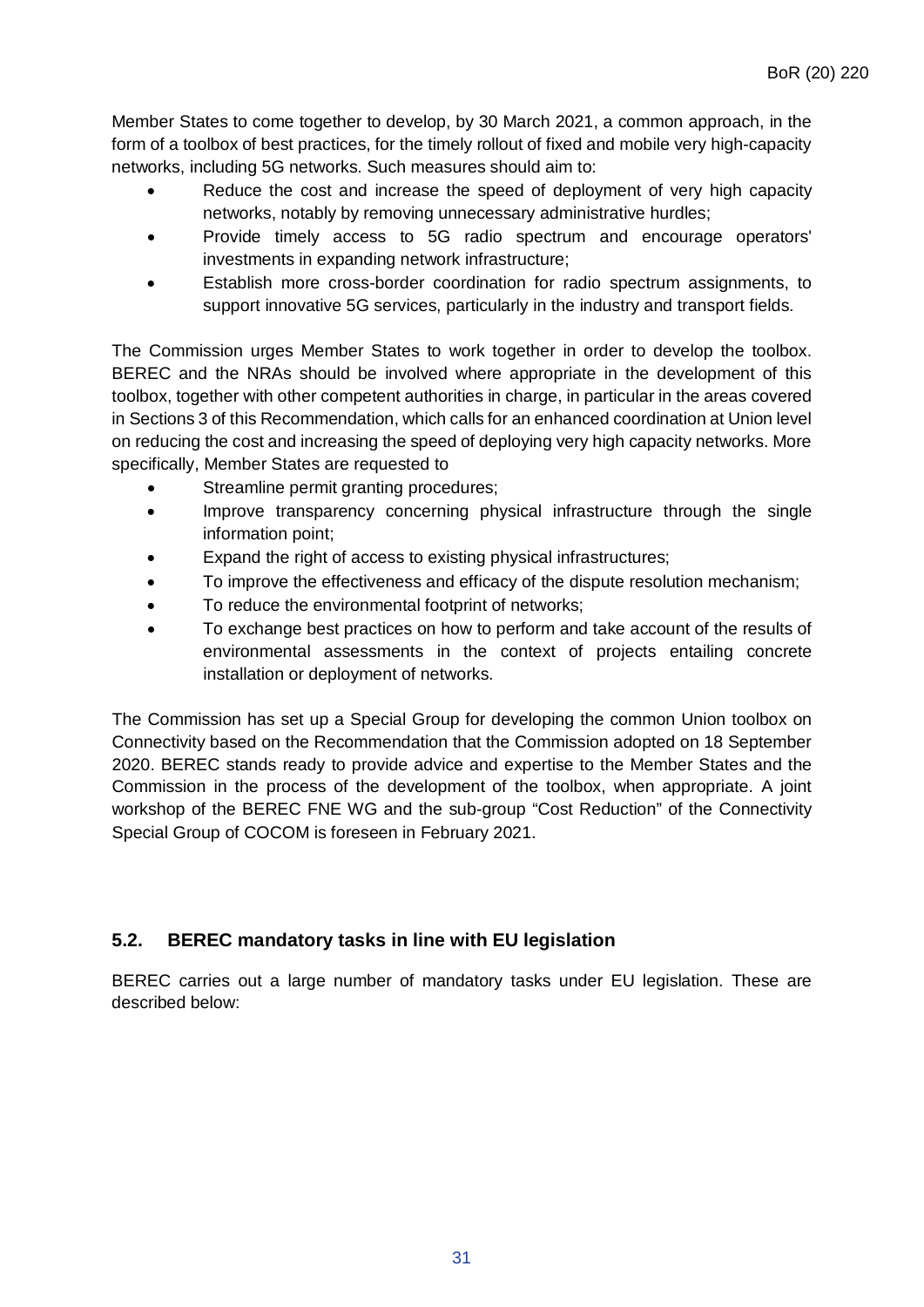# <span id="page-31-0"></span>**5.2.1. Mandatory tasks stemming from the European Electronic Communications Code (EECC)**

#### **5.2.1.1 Review on End user rights – BEREC Opinion**

According to Article 123 of the EECC, BEREC must publish an Opinion by 21 December 2021 on the market and technological developments and on their impact on the application of rights of end-users in the EECC (Title III of Part III). In 2021 and in preparation for this, BEREC will monitor the technological and market developments in the use of the different types of electronic communications services and analyse their impact on the application of the enduser rights.

In addition to the provisions included in Article 122 concerning the review procedures of EECC, with Article 123 the EECC introduces a specific review procedure on end-user rights, tasking BEREC with publishing an Opinion on the market and technological developments regarding the different types of electronic communications services. Taking utmost account of the BEREC Opinion, the European Commission shall publish a Report on the application of Title III of Part III ('End-user rights') and shall submit a legislative proposal to amend that Title, where it considers necessary, to ensure that the objectives in Article 3 of the EECC ('General objectives') continue to be met.

In its Opinion, BEREC shall assess to what extent Title III of Part III of the EECC meet the objectives in Article 3. The Opinion shall in particular take into account the scope of Title III of Part III as regards the types of electronic communications services covered. According to Article 123, BEREC shall in its Opinion examine:

- a) to what extent end-users of all electronic communications services are able to make free and informed choices, also on the basis of complete contractual information, and are able to switch easily their provider of electronic communications services;
- b) to what extent any lack of free will, referred to in point (a), has resulted in market distortions or end-user harm;
- c) to what extent effective access to emergency services is appreciably threatened, in particular due to an increased use of number-independent interpersonal communications services, by a lack of interoperability or technological developments;
- d) the likely cost of any potential readjustments of obligations in Title III of Part III, or impact on innovation for providers of electronic communications services.

In order to complete this BEREC Opinion, studies, workshops and bilateral exchanges with other European bodies and relevant stakeholders could be envisaged where relevant.

#### **Deliverable**: **BEREC Opinion on the market and technological developments and on their impact on the application of rights of end-users in the EECC**

Public consultation: No

Adoption of final Opinion at Plenary 4 2021 for publication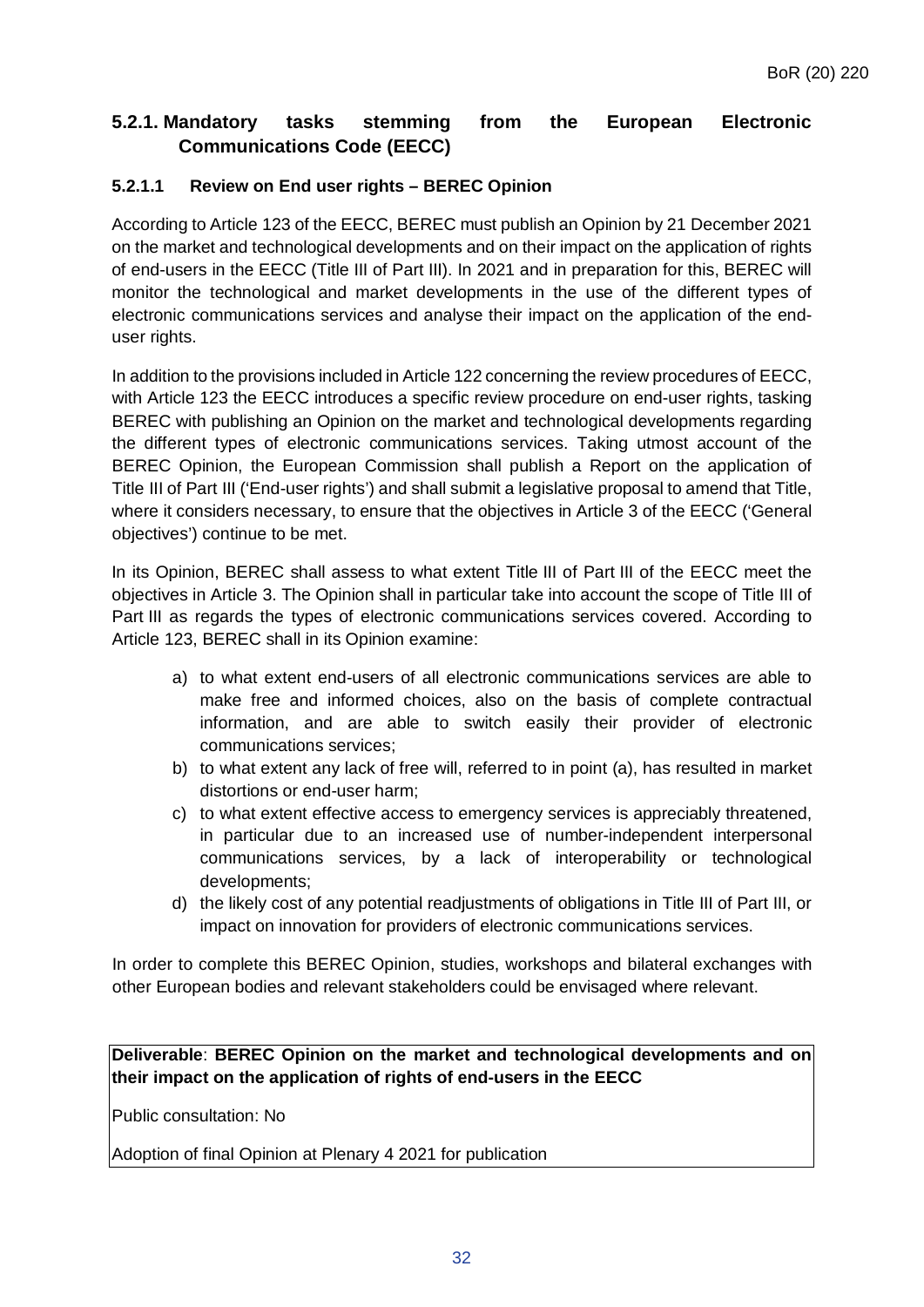#### **5.2.1.2 Review on General authorisation – BEREC Opinion**

According to Article 122(3) of the EECC, BEREC must, by 21 December 2021, publish an Opinion on the national implementation and functioning of the general authorisation, and on their impact on the functioning of the internal market. The European Commission, taking utmost account of this Report, may also publish a Report on the application of Chapter II of Title II of Part I and of Annex I, and may submit a legislative proposal.

In line with Article 12(4) of the EECC, BEREC has to develop a European database for notifications of general authorisations. The database will be operational from 21 December 2020 for new notifications. BEREC will collect the experiences of the NRAs with the database in the first half of 2021 by means of a survey. The final BEREC Opinion is planned to be adopted in Plenary 4.

#### **Deliverable**: **BEREC Opinion on the national implementation and functioning of the general authorisation, and on their impact on the functioning of the internal market**

Public consultation: No

Adoption of final Opinion at Plenary 4 2021 for publication

#### **5.2.1.3 BEREC Guidelines to assist NRAs on the consistent application of geographical surveys of network deployments (carry-over)**

Article 22 of the EECC establishes that NRAs and/or other competent authorities shall conduct a geographical survey of the reach of electronic communications networks capable of delivering broadband ('broadband networks') within three years from the deadline for transposition of the EECC, and shall update it at least every three years. This geographical survey may also include a forecast on the reach of broadband networks, including very high capacity networks ('VHCN'), for a period determined by the relevant authority.

In 2020, BEREC approved the 'BEREC Guidelines on Geographical surveys of network deployments<sup>41</sup> providing the information that NRAs and/or OCAs would need to give to ensure consistent implementation of this obligation.

In 2021, BEREC will issue two complementary sets of guidelines to the set of guidelines mentioned above:

The first set of guidelines deals with the consistent implementation of the obligations in Article 222), 22 (3) and 22(4), (hereinafter 'Art. 22 (2-4) Guidelines'). This concerns the designation of areas where no undertaking or public authority has deployed or is planning to deploy a very high capacity network or significantly upgrade or extend its network to a performance of at least 100 Mbps download speeds, and the invitations

<span id="page-32-0"></span> $\overline{11}$ and the set of the set of the set of the set of the set of the set of the set of the set of the set of the set of the set of the set of the set of the set of the set of the set of the set of the set of the set of the set o [https://berec.europa.eu/eng/document\\_register/subject\\_matter/berec/regulatory\\_best\\_practices/guidelines/9027](https://berec.europa.eu/eng/document_register/subject_matter/berec/regulatory_best_practices/guidelines/9027-berec-guidelines-to-assist-nras-on-the-consistent-application-of-geographical-surveys-of-network-deployments) [-berec-guidelines-to-assist-nras-on-the-consistent-application-of-geographical-surveys-of-network-deployments](https://berec.europa.eu/eng/document_register/subject_matter/berec/regulatory_best_practices/guidelines/9027-berec-guidelines-to-assist-nras-on-the-consistent-application-of-geographical-surveys-of-network-deployments)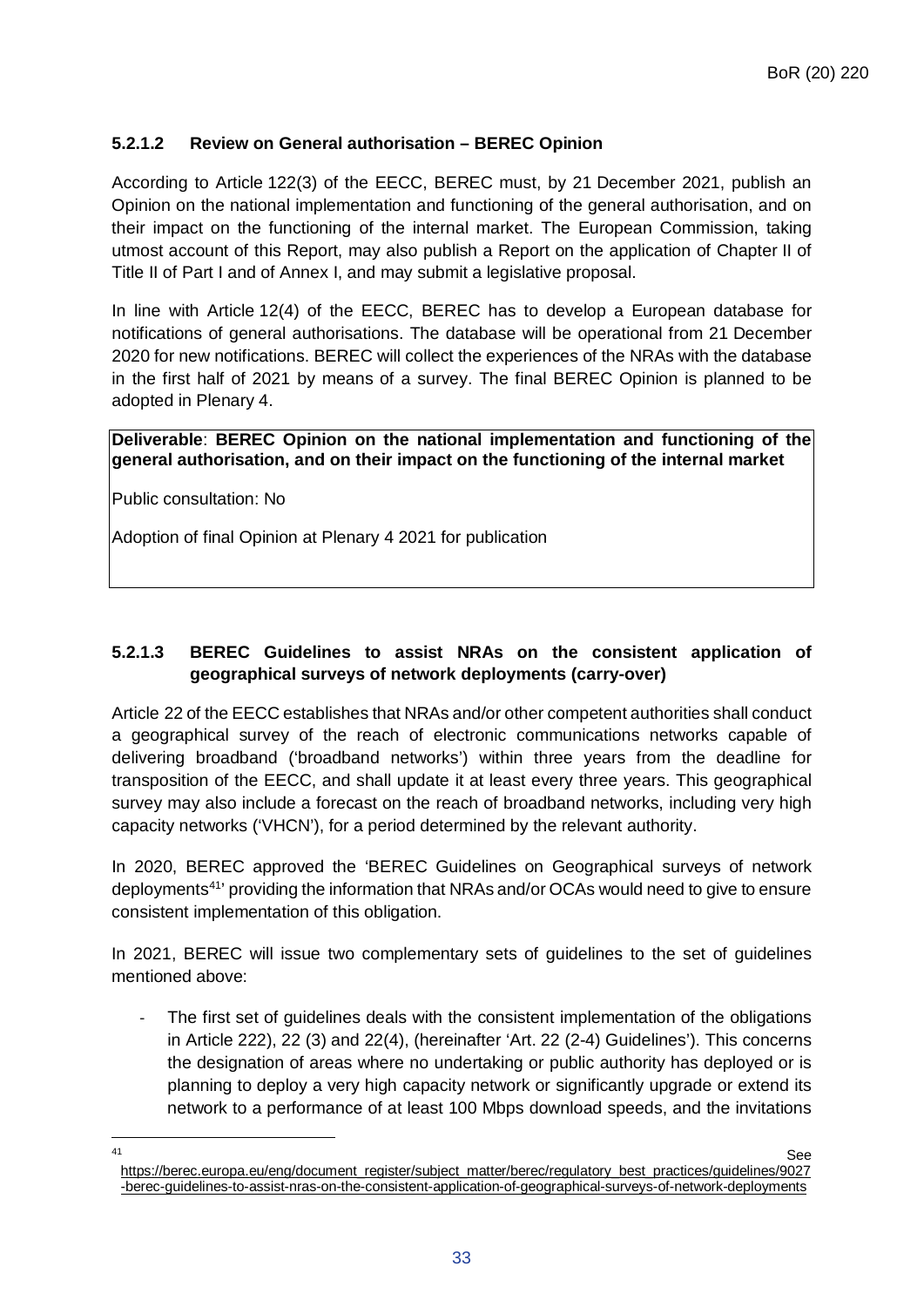for agents to declare their intentions to deploy VHCN networks in these areas. These provisions enable a new policy that may be used by NRAs/OCAs to provide the market with relevant information for investment opportunities, and gain information on future deployments.

The second set of guidelines deals with the verification of quality and coverage information that the Guidelines adopted in 2020 provides for (hereinafter 'Verification Guidelines'). BEREC will issue guidance on ways of ensuring the quality of these data. The reliability and quality of this information is important for many regulatory and policy functions, such as the provision of public funds to deploy broadband networks, the delivery of national broadband plans, and market definition procedures.

These guidelines are important for seeking to promote full connectivity, in particular for the expansion of VHCN networks. As Article 22 of the EECC provides for a series of optional policies that NRAs/OCAs may undertake to inform private and public agents of the nonavailability of VHCN networks in areas with precise boundaries ('designated areas'), and to invite agents to declare their intentions to deploy VHCNs in these areas.

The guidelines will provide a description of methods for ensuring the quality of the information. BEREC will provide these guidelines after consulting with stakeholders and in close cooperation with the European Commission and relevant national authorities.

#### **Deliverable: BEREC Guidelines on the consistent implementation of the obligations established in Art. 22(2), 22(3) and 22(4) of the EECC.**

Public consultation: Yes (in 2020)

Adoption of final Guidelines for publication at

- a) Plenary 1 2021- Public Consultation Report and Final Guidelines on the consistent implementation of Art 22 (2) to 22 (4) and
- b) Plenary 2 2021 Public Consultation Report and Final Guidelines on verification

# <span id="page-33-0"></span>**5.2.2. Mandatory tasks stemming from the Roaming Regulation and dealing with intra-EEA communications**

#### **5.2.2.1 International roaming benchmark data Report**

According to the Roaming Regulation, BEREC has to produce two benchmark reports on the evolution of prices and volumes. For 2021, it is planned to publish:

- the 26th benchmark Report (including the 2nd and 3rd quarter 2020); and
- the 27th benchmark Report (including the 4th quarter 2020 and the 1st quarter 2021)

According to the Roaming Regulation, BEREC will report on technical matters within its competence, in particular on (among others) the evolution of pricing and consumer patterns both for domestic and roaming services, the evolution of actual wholesale roaming rates for unbalanced traffic, the relationship between retail prices, and wholesale charges and wholesale costs for roaming services. BEREC, and formerly ERG, has been drafting these kinds of reports since the entry into force of the Roaming Regulation.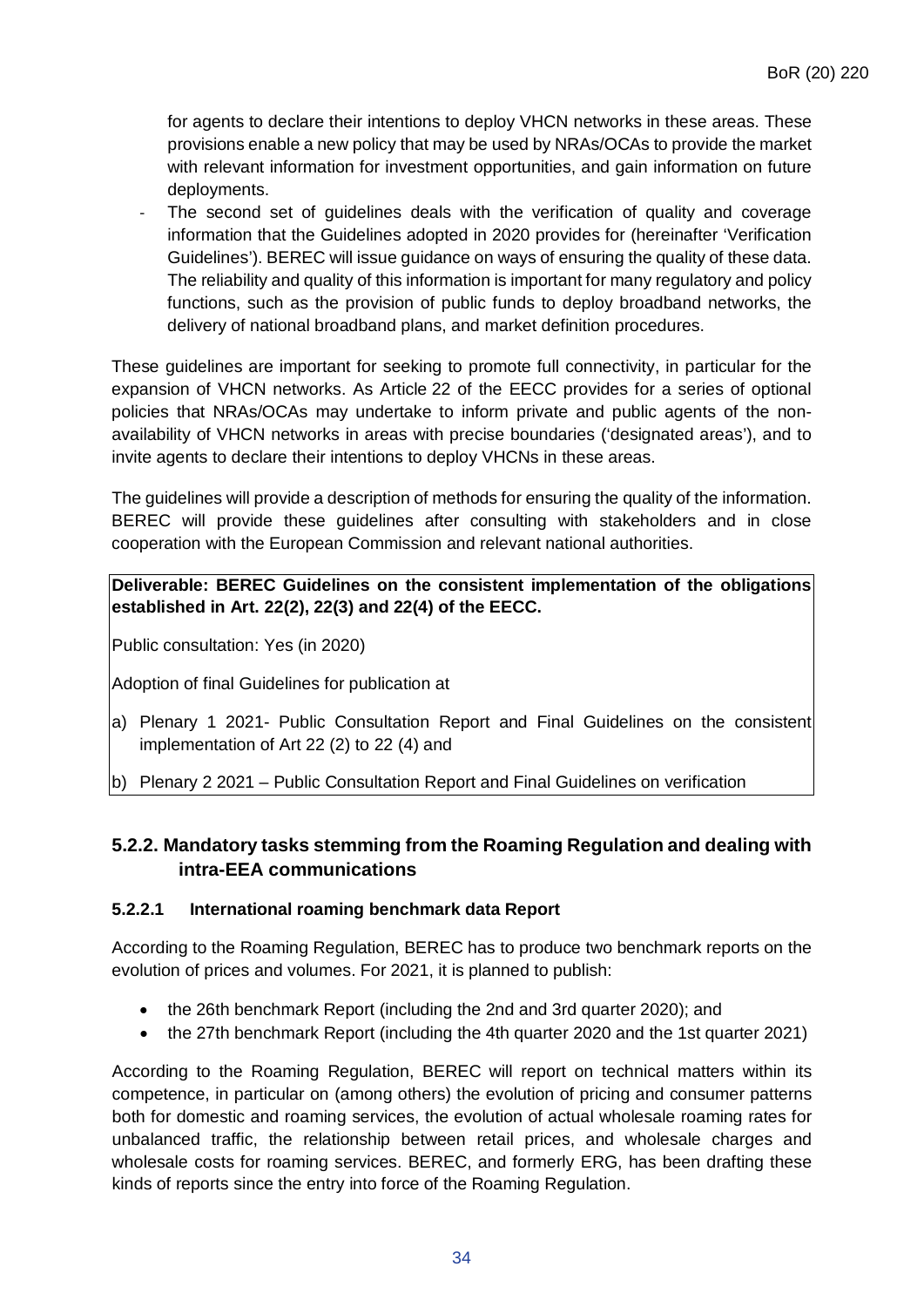The data to be collected by BEREC shall be notified to the European Commission at least twice per year. On the basis of the collected data, BEREC shall also report regularly on the evolution of pricing and consumption patterns in the Member States, both for domestic and roaming services, and on the evolution of actual wholesale roaming rates for balanced and unbalanced traffic. BEREC shall assess how closely those elements relate to each other.

The BEREC Benchmark Report will include an Annex reporting on the evolution of roaming prices and volumes for the Western Balkan region.

Data collection for the  $26<sup>th</sup>$  Report will be launched already at the end of September 2020. The data will be submitted by NRAs to the BEREC Office by mid-November. Once the data is checked and analysed, the draft Report will be shared with the Full WG for comments in January. The report will be submitted to the CN within the deadline.

Data collection for the 27<sup>th</sup> Report will be launched at the end of March 2021. The data will be submitted by NRAs to the BEREC Office by mid-May. Once the data is checked and analysed, the draft Report will be shared with the Full WG for comments in July/August. The report will be submitted to the CN within the deadline.

#### **Deliverable**: **26th BEREC international Roaming Benchmark Data Report**

Public consultation: No

Adoption of final Report at Plenary 1 2021 for publication

**Deliverable**: **27th BEREC international Roaming Benchmark Data Report**

Public consultation: No

Adoption of final Report at Plenary 3 2021 for publication

#### **5.2.2.2 Transparency and comparability of international roaming tariffs**

According to Article 19(4) of the Roaming Regulation, BEREC is obliged to collect information from NRAs annually on the transparency and comparability of different roaming tariffs offered by operators to their customers. The 9th of these reports is due at the fourth Plenary of 2021.

Data collection for this report will be launched at the end of June 2021 with a deadline of end of August. After examining the data, a draft Report will be prepared and shared with the Full WG for comments in October before submitting the report within the deadline to CN 4.

#### **Deliverable**: **9th BEREC Report on transparency and comparability of international roaming tariffs**

Public consultation: No

Adoption of final Report at Plenary 4 2021 for publication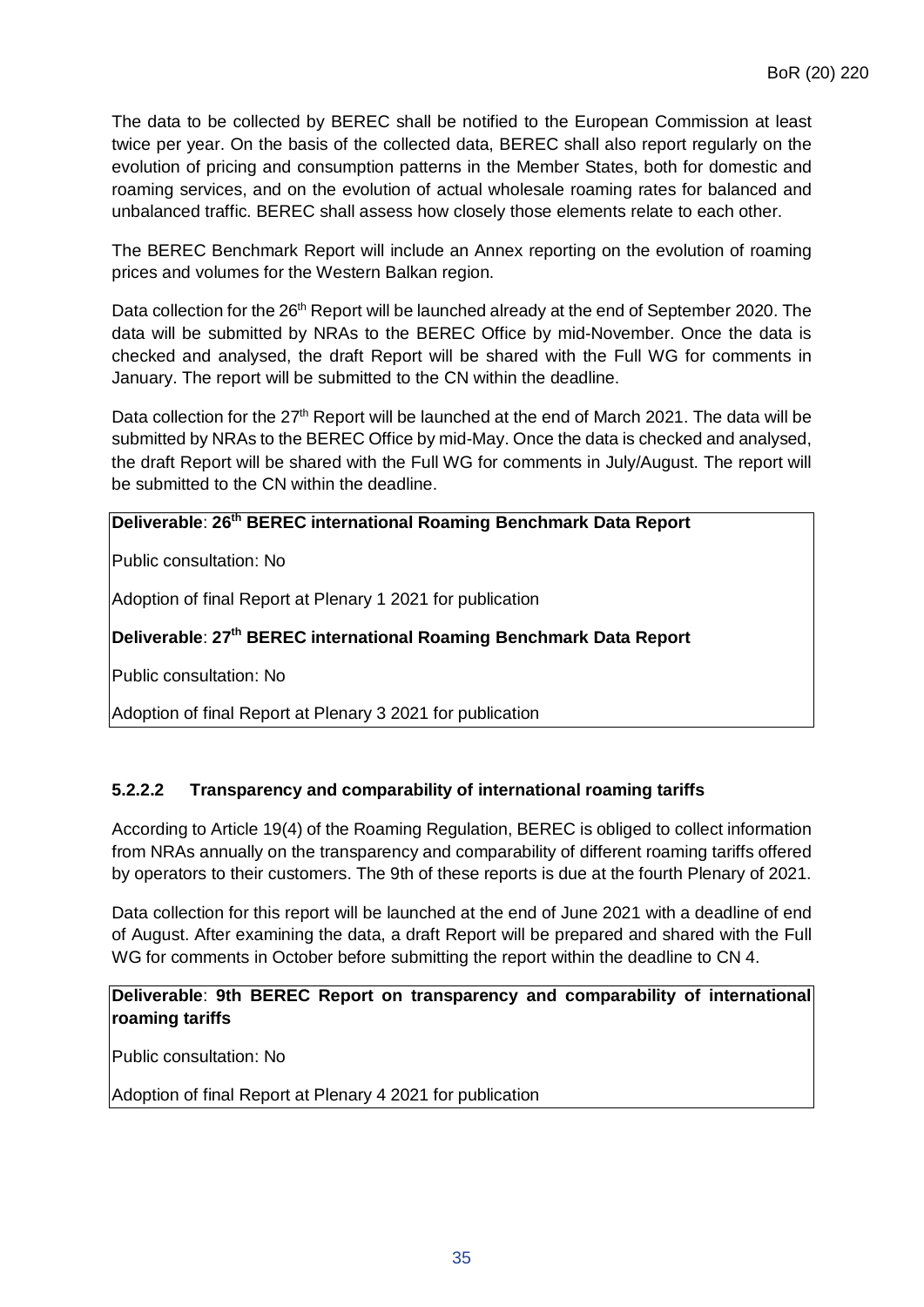#### **5.2.2.3 Inputs to any legislative proposals of the European Commission on roaming**

The European Commission plans to review the Roaming Regulation and, according to its work programme, will publish a new legislative proposal in Q1 2021. BEREC expects that soon after this publication, the European Council and Parliament will start discussing the proposed provisions to commence legislative negotiations. BEREC will continue to actively participate in this process and provide its inputs and Opinions. The deliverables will be adapted according to the process and timing chosen by the legislators.

BEREC provided its Opinion and inputs to the European Commission in 2019 and 2020. This will be a good basis for the ongoing discussions with the legislators.

#### **5.2.2.4 BEREC input on the weighted average of maximum mobile termination rates across the EU**

According to Article 6e(2) of the Roaming Regulation as amended by Regulation 2015/2120, the European Commission has to review the Implementing Acts setting out the weighted average of maximum mobile termination rates every year, with the same procedure. BEREC provides an annual input to the European Commission on this matter, feeding into the Implementing Act. The input to the Commission will be drafted based on the data collected as of 1 July 2021.

**Deliverable:** BEREC Input to the European Commission regarding the implementing acts setting out the weighted average of maximum mobile termination rates across the Union

Public consultation: No

Adoption of Input to the European Commission: October 2021 for publication

#### **5.2.2.5 Intra-EU communications Benchmark Report**

According to Article 5a(6) of the TSM Regulation as amended by Regulation (EU) 2018/1971, NRAs shall monitor the price developments of regulated intra-EU communications services. For this purpose, BEREC provides a template to contribute to harmonised data collection in the EU/EEA. NRAs are therefore collecting data from both fixed and mobile operators on a yearly basis and submit the data to BEREC.

In 2022, BEREC is planning to publish the 2nd Benchmark Report (including data from 2020) on the findings of the data collection.

The data collection for this Report will be launched in March with a deadline for NRAs to forward the data to the BEREC office in mid-May. After analysing the data, a report will be drafted and shared with the full WG in July/August 2021, subject to adoption and publication in Plenary 3 2021. Using the collected data, BEREC will also publish and annex to the report, with the updated BEREC benchmarking for the derogation assessments.

#### **Deliverable**: **2nd Intra-EU Communications Benchmark Report**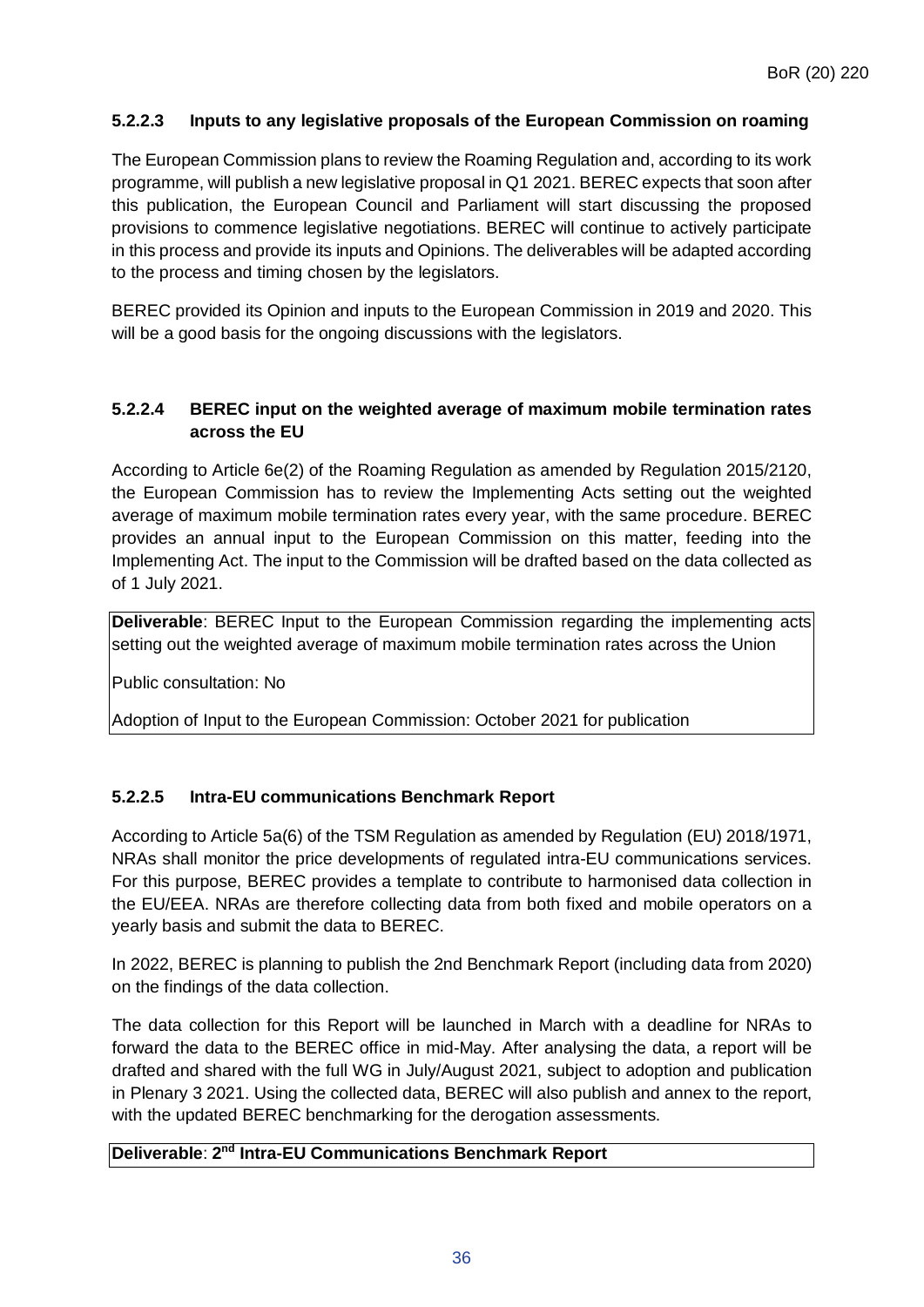Public consultation: No

Adoption of the final Report at Plenary 3 2021 for publication

### <span id="page-36-0"></span>**5.3. Monitoring quality, efficiency and sustainability**

# <span id="page-36-1"></span>**5.3.1. Report on COVID-19 crisis – lessons learned regarding communication networks for a resilient society**

The COVID-19 pandemic has had a significant impact on European electronic communication markets. As lockdown measures were introduced across the European Union, the demand rose for electronic communication services and, consequently, the requested capacity for electronic communication networks spiked significantly. The crisis has confirmed that connectivity is essential and a *must have* for all part of society. As there are no clear signs of the pandemic ending soon and it seems that increased use of networks is the new norm, there are good reasons for BEREC to monitor this situation.

The BEREC Strategy 2021-2025 focuses on three main strategic priorities, namely promoting full connectivity, supporting sustainable and open digital markets, and empowering end-users. The work on this report is in line with these priorities as it will provide a publicly available report on issues related to connectivity during the pandemic, and the open digital markets, and thereby empowering end-users.

As of mid-March 2020, BEREC and the NRAs started a monitoring mechanism to keep track of the impact of COVID-19 on the internet capacity and we summarized the findings in frequently updated Reports, published on our website. The first report was released on 25 March 2020 and until the end of April, two reports were issued per week. From May onwards, BEREC switched to a weekly reporting period. In addition to the status of internet capacity, other regulatory measures were also included in the report. Since July, BEREC has been publishing a special monitoring report every month.

BEREC plans to compile a report on the measures that NRAs implemented during the COVID-19 pandemic and assess the impact of the crisis on the sector and on end-users (e.g. consumer rights). The report collects best practices and draws regulatory lessons to ensure that European electronic communication networks are future-proof. In the report, additional necessary measures that NRAs could take are identified to increase preparedness for future similar events and develop the long-term readiness of networks for crisis scenarios.

Particular attention is being given to post-Covid measures to close the digital gap. BEREC is considering launching a study with a forward-looking approach which could help NRAs in designing optimal conditions for the digital inclusion of all citizens.

This assessment could also touch on the question of whether the NRA competences were sufficient to address the issues faced during the first wave of the pandemic. Input on which areas should be further examined by BEREC could be sought from stakeholders and/or associations, through a survey or bilateral meetings/interviews with them.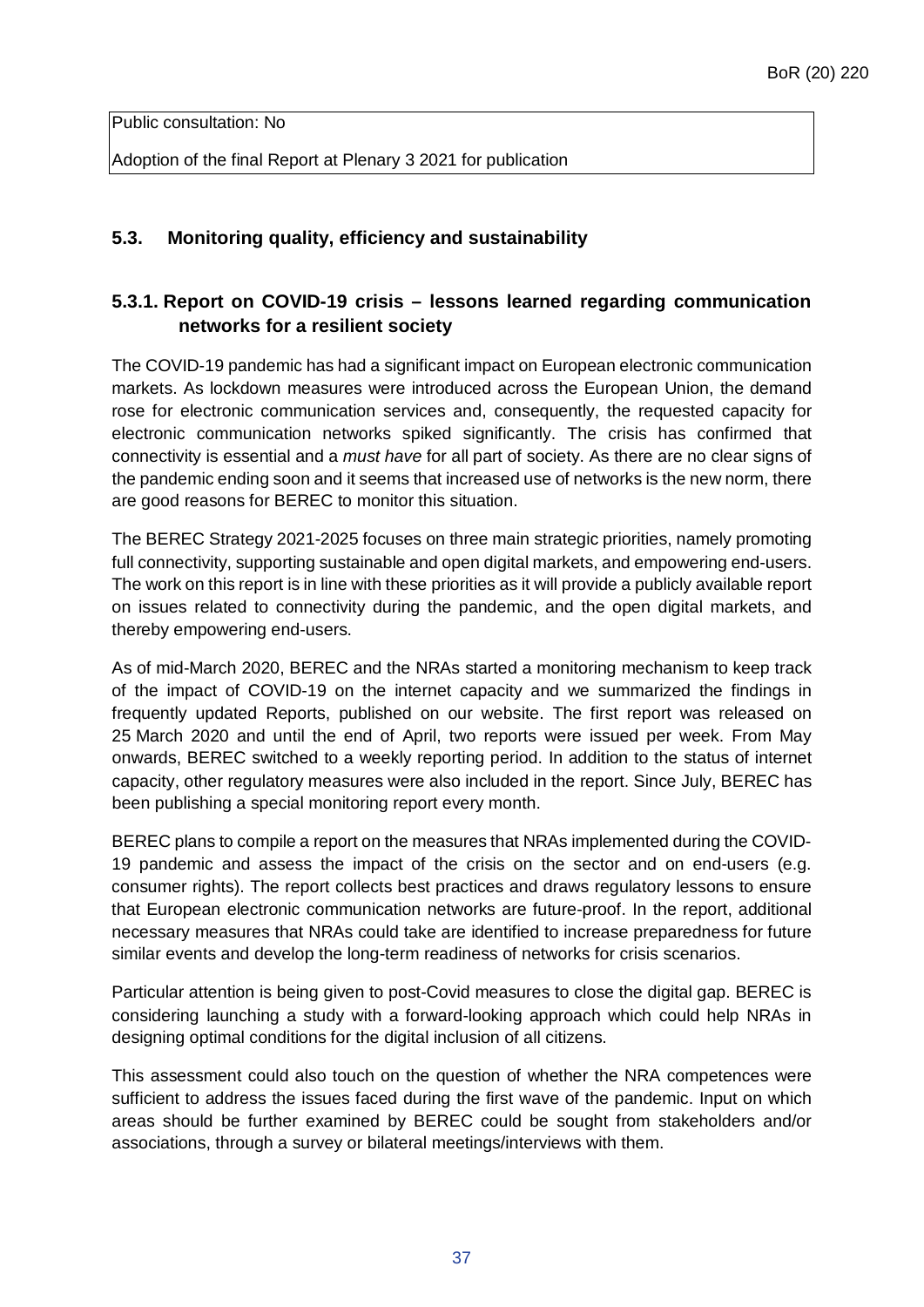**Deliverable**: **Report on the COVID-19 crisis – lessons learned regarding communications networks for a resilient society**

Public consultation: Yes

Adoption of draft Report for public consultation at Plenary 3 2021

Adoption of final Report at Plenary 4 2021 for publication

# <span id="page-37-0"></span>**5.3.2. Stock-taking on the national experiences of the implementation of the EECC**

The national implementation process of the EECC should be finalised by the end of 2020. By 2021, NRAs would have early experiences of applying the new regulatory framework and could give assessments on how the new electronic communication framework contributes to achieving the objectives of the EECC.

In an internal workshop, NRAs will be invited to share their experiences, which in 2022 could contribute to further work with the need for more detailed national assessments of the EECC, and of the application of the BEREC Guidelines. The outcome of this workshop can also be used for further work feeding into a more general monitoring of the key elements of the functioning of the EECC.

#### **Deliverable**: **Internal Workshop**, to be held in Q4 2021

# <span id="page-37-1"></span>**5.3.3. Internal Report on the applicability of BEREC's Guidelines for the elaboration of Opinions in Phase II cases**

Every year since 2014, BEREC has examined Phase II cases under Articles 32 and 33 of the EECC, to gain a better understanding of both the procedural and substantive aspects of these cases and inform the review of the BEREC Common Positions. In 2015, a comprehensive database of Phase II cases was developed. The database includes the main elements of the cases, and in particular the reasoning put forward by the European Commission, the BEREC Opinion conclusions, and the final outcomes of the cases. In 2020 in the context of the EECC, BEREC will evaluate the applicability of the BEREC Guidelines for the elaboration of Opinions on Phase II cases and will consider whether an update is necessary.

A review of Commission Recommendation 2008/850/EC on notifications, time limits and consultations provided for in Article 7 of Directive 2002/21/EC ('Procedural Recommendation for Internal Market Notifications under the EECC') is envisaged for the end of 2020 on which a BEREC Opinion will be requested by the Commission. Subsequently, this may result in a review of the BEREC Guidelines in 2021 to align them with the Recommendation.

BEREC will continue to add new Phase II cases to the database, as and when they arise. The objective is to make the database accessible to BEREC members, and in particular to experts in Phase II cases, both for referencing a particular case and for studying key themes across cases over time.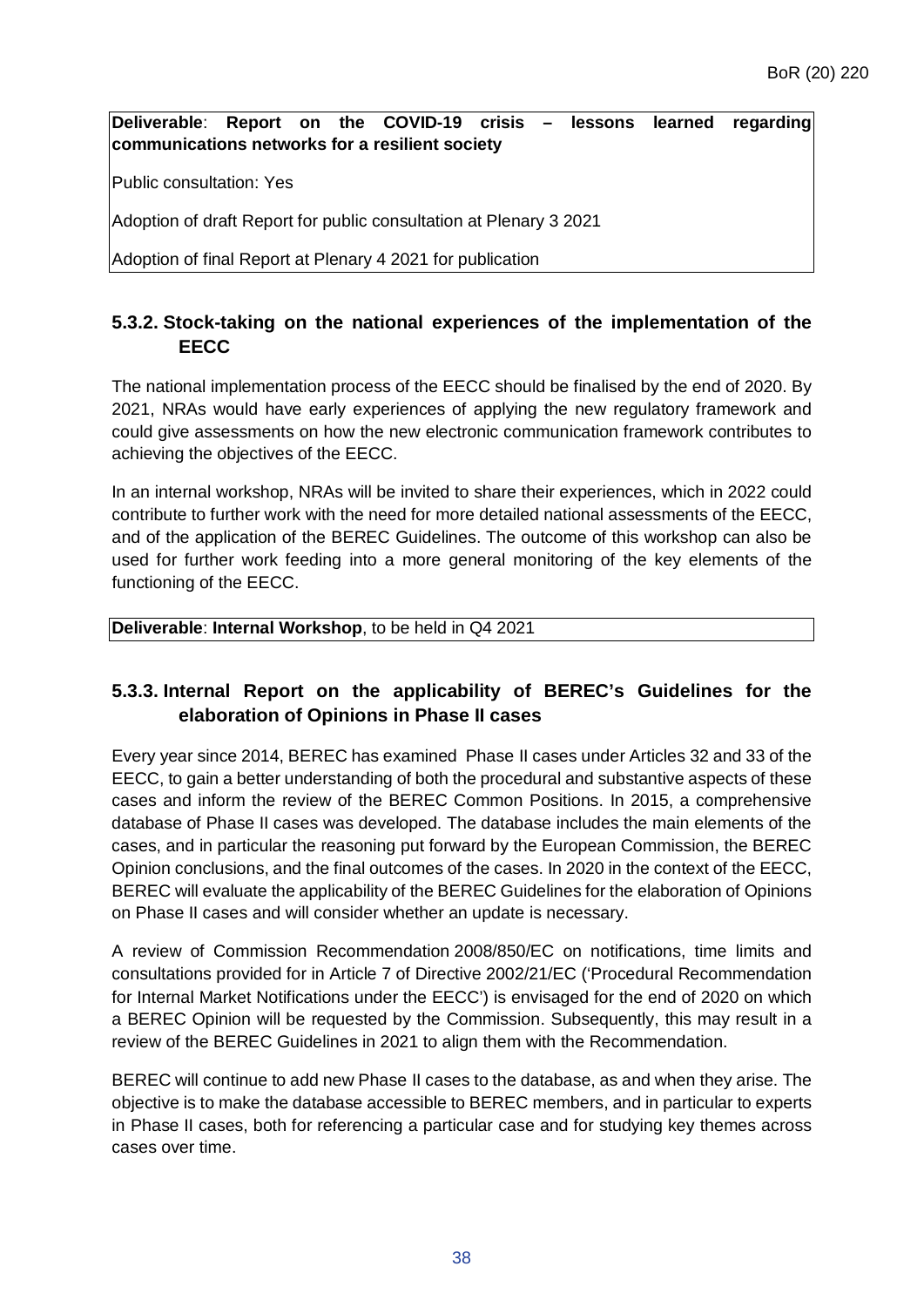The Project Team will focus on changes introduced under Articles 32 and 33 of the EECC and on the new Procedural Recommendation for Internal Market Notifications under the EECC and their implications for the Internal Guidelines for the elaboration of BEREC Opinions in Article 7 and 7a Phase II cases (BoR(16)225).

As a result of this activity, an internal report will be delivered with a possible review of the BEREC Guidelines in 2021.

**Deliverable**: **Internal Report on the applicability of BEREC's Guidelines for the elaboration of Opinions in Phase II cases**

Public consultation: No

Adoption of final Internal Report at Plenary 2 2021

Other deliverable (if applicable): BEREC Guidelines

#### <span id="page-38-0"></span>**5.3.4. Internal workshop on Art. 32/33 EECC procedures**

BEREC has been constantly examining the procedure in Article 7/7a to assess how it has been working and assess if there is any need for improving it. Within this context, in 2015, BEREC developed a database of all Phase II cases and conducted a survey among Phase II case team participants in order to gain a better understanding of all the procedural and substantive aspects of the procedure in Article 7/7a. The survey showed that there was some room for improvement in both the procedures and the quality of the Opinions. The Internal Audit Service (IAS) of the European Commission, when reviewing activities under Article 7/7a performed at the BEREC Office, arrived at conclusions which partially coincide with those of BEREC.

In 2016, BEREC revised the Guidelines for the elaboration of Opinions in Article 7/7a Phase II cases (and the procedures for the composition of Phase II case teams) by addressing the issues raised in the BEREC and the IAS assessments.

In order to promote collaboration among rapporteurs, BEREC has started to organise an annual workshop, since 2017, open to the participation of members of the backup pool of rapporteurs and prospective rapporteurs.

In the context of the EECC, it is time for an evaluation of the applicability of BEREC's Guidelines for the elaboration of Opinions in Article 7/7a (now Articles 32/33) and BEREC will consider whether an update is required. In this regard, BEREC will focus its annual internal workshop on the Articles 32/33 Phase II process and on whether there is a need to update the internal handling of such cases in the context of the EECC. The workshop would include experience sharing on the updated 'Procedural Recommendation' in the first year of its application. After the workshop, BEREC will adopt an internal Summary Report outlining the main points raised during the workshop and relevant conclusions.

Furthermore, BEREC plans to constantly update the database of Article 7/7a Phase II Cases with information from the most recent cases, now known as Articles 32/33 Phase II cases. BEREC will send surveys to rapporteurs and NRAs to monitor the procedural and substantive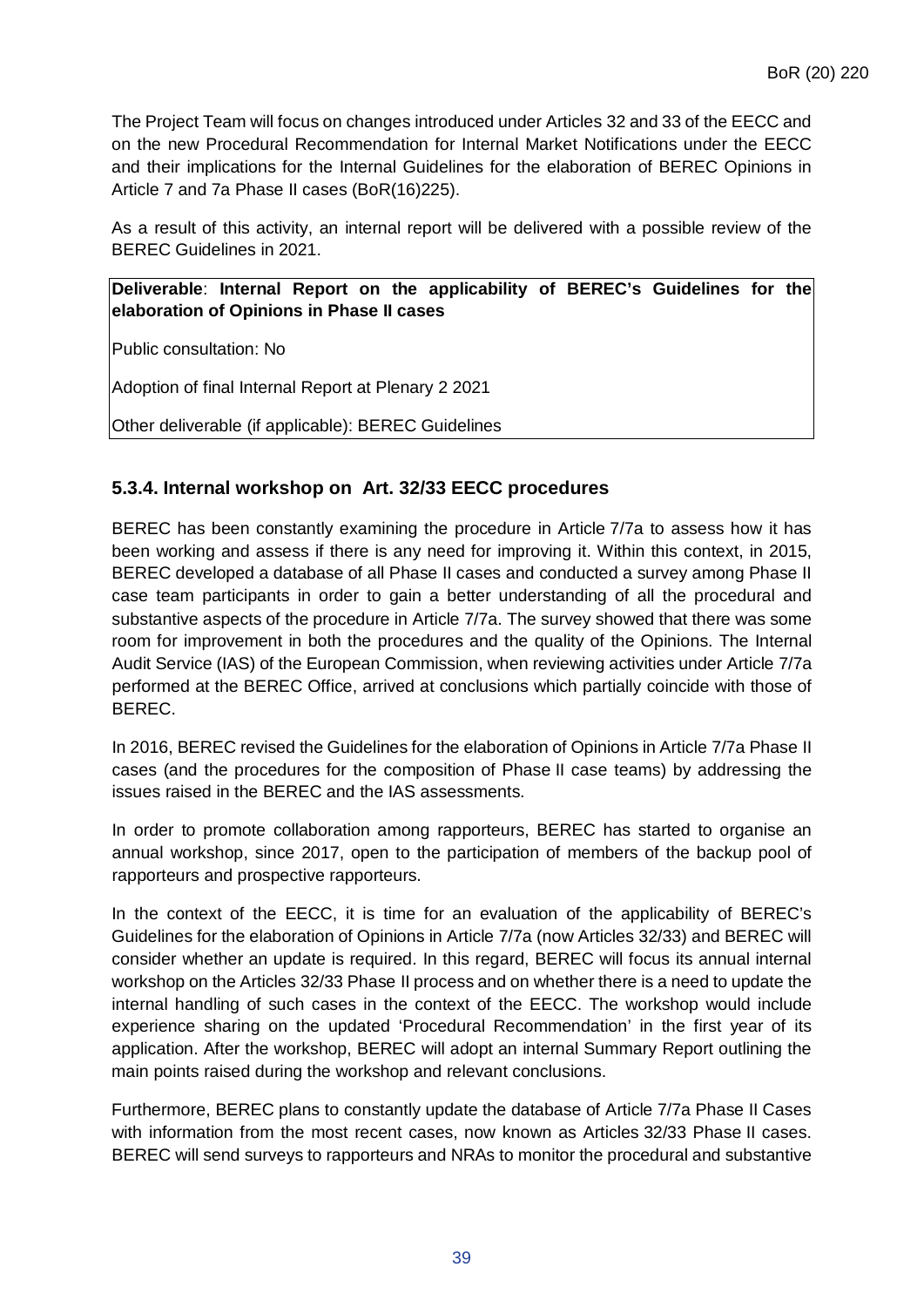aspects of the procedure under Articles 32/33. This will feed into the update of the qualitative report.

#### **Deliverable**: **Internal workshop on Art. 32/33 EECC procedures**

Public consultation: No

Adoption of internal Summary Report at Plenary 4 2021

Other Deliverable: Internal Workshop, to be held at Q3 2021

### <span id="page-39-0"></span>**5.3.5. Report on Regulatory Accounting in Practice**

The Report on Regulatory Accounting in Practice 2021 will provide an up-to-date factual overview of the regulatory accounting frameworks used in Europe and an assessment of the level of consistency achieved by NRAs. The report is prepared annually and updates the previous versions that have been published since 2005. In 2021, emphasis will continue to be placed on consistency in regulatory accounting with respect to key access products (e.g. fibre) and will maintain the detail and in-depth analysis of the methods covered to identify commonalities and reasons for differences. The focus of the RA Report may be adapted in the light of the EECC. For the report data will continue to be collected on the methodology and input parameters actually used by NRAs to calculate the rate of return on capital employed, and the impact of both on the result will be considered.

The focus of the 2021 Report will continue to develop a deeper analysis that concentrates on the following key wholesale markets: Wholesale Local Access (Market 3a/2014), Wholesale Central Access (Market 3b/2014) and Wholesale High Quality Access (Market 4/2014). Moreover, the cost base and allocation methodologies used for fixed (Market 1/2014) and mobile (Market 2/2014) termination markets will be examined. For those markets, the report will contain a comparison of the most popular combinations of cost base and cost allocation methodologies.

As in previous reports, the 2021 Report will contain a chapter on structural data such as population, topography, market situation etc. as these different starting points influence the regulatory strategy of NRAs for choosing a particular form of price control remedy (e.g. costorientation, ERT, others, etc.) for different wholesale access products (in particular, FTTP and FTTC network elements).

Furthermore, the 2021 Report will as usually provide eevidence for WACC calculation practices among NRAs. Data on the actual calculation of the cost of capital (WACC) will be collected and analysed (methodologies and input parameters used). The report will include data on whether and how NRAs account for the higher risk of investing in very high capacity networks (for example, through the application of a risk premium which is added to the calculated WACC).

#### **Deliverable: Regulatory Accounting in practice Report 2021**

Public consultation: No

Adoption of final Report at Plenary 4 2021 for publication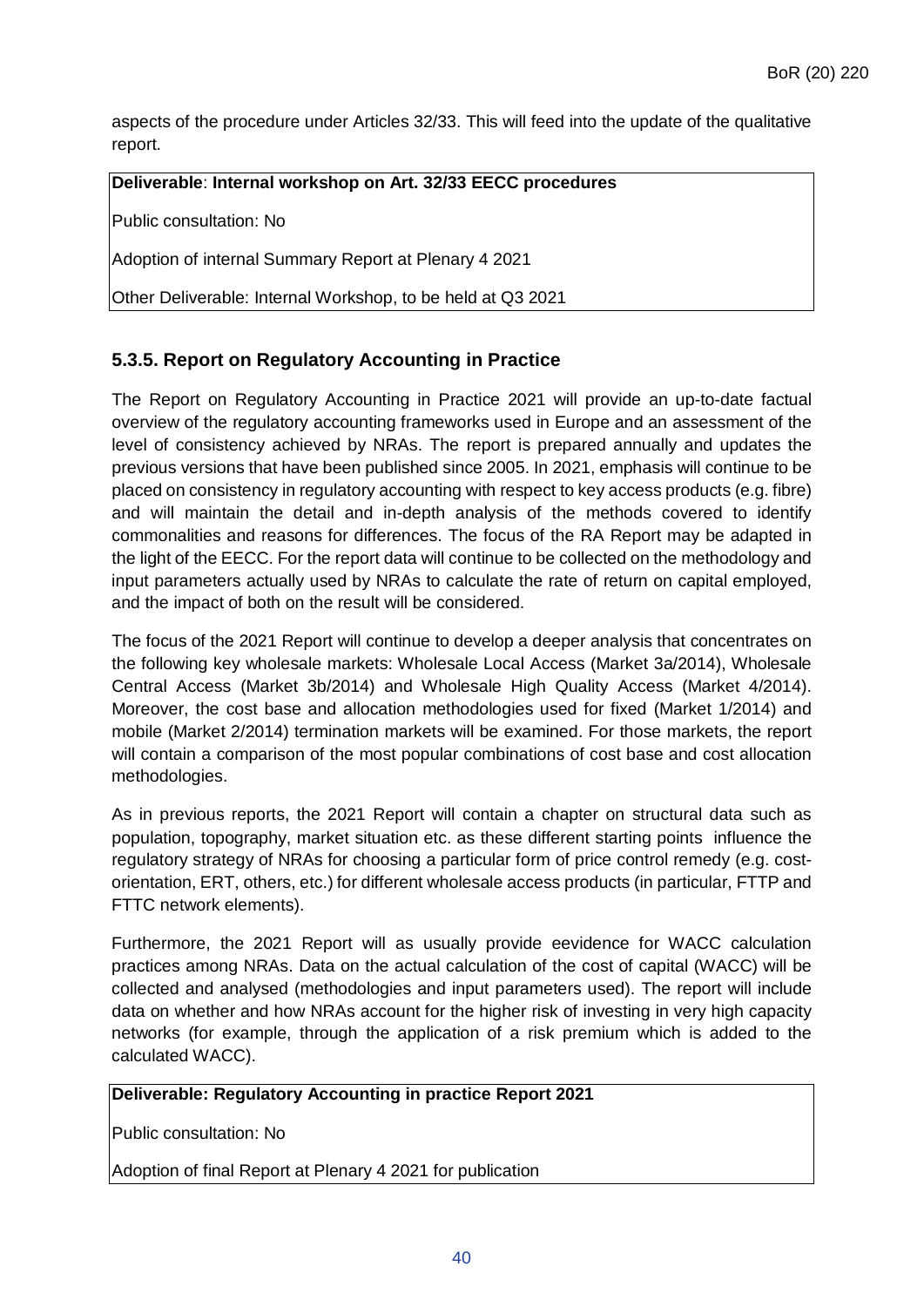# <span id="page-40-0"></span>**5.3.6.Weighted Average Cost of Capital (WACC) parameters' calculation according to the European Commission Notice**

Following the European Commission's Notice on the WACC<sup>[42](#page-40-2)</sup>, published in 2019, BEREC has the task of calculating various parameters of the WACC formula, according to the methodology laid down in the EU WACC Notice.

In 2021 (and the following years), BEREC will continue to calculate the WACC parameters, as started in 2020, according to the methodology laid down in the WACC Notice of 2019. The WACC parameters will be calculated at the beginning of each year and published before 1<sup>st</sup> July 2021 to allow NRAs to base their national WACC decisions on this up-to-date information. BEREC will also select the companies that are eligible for the peer group.

#### **Deliverable: BEREC Report on WACC parameters 2021**

Public consultation: No

Adoption at Plenary 2 2021 for publication

# <span id="page-40-1"></span>**5.3.7.Termination rates at European level**

Since 2015, the BEREC Statistics and Indicators working group carries out and publishes a half-yearly collection of European fixed termination rates and mobile termination rates, with the volumes of minutes of use and number of mobile subscribers per country, and other indicators. Every year, the annual report includes an overview of SMS termination rates and revenues from fixed and mobile termination rates. Data on Termination Rates (TRs) is collected from BEREC members and observer states in an effort to monitor the evolution of TRs and the cost model/methodology adopted for the definition of TRs. In 2021, BEREC will continue to perform this task.

The BEREC Reports on termination rates have been of interest and relevance to NRAs, a number of different WGs (Remedies WG, Regulatory Accounting WG), and to the European Commission. Article 75 of the EECC states that by '31 December 2020 the Commission shall, taking utmost account of the Opinion of BEREC, adopt a delegated act setting a single maximum EU-wide mobile voice termination rate and a single maximum EU-wide fixed voice termination rate, which is imposed on any operator active on each of the markets of mobile voice termination and fixed voice termination respectively in any Member State.' The rates fixed by the European Commission will be in place in 2021, although as provided for by the delegated act, for some time there may be differences in the maximum rates that apply in each MS. For this reason, during 2021, BEREC will continue to collect national data.

In 2021, BEREC will carry out data collections on mobile and fixed termination rates in January and June. Moreover, the respective reports will be approved for publication in Plenary 2 2021 and Plenary 4 2021.

#### **Deliverable: Report on termination rates at European level**

<span id="page-40-2"></span> $\overline{a}$ <sup>42</sup> See [https://ec.europa.eu/digital-single-market/en/news/commission-publishes-notice-calculation-cost-capital](https://ec.europa.eu/digital-single-market/en/news/commission-publishes-notice-calculation-cost-capital-legacy-infrastructure)[legacy-infrastructure](https://ec.europa.eu/digital-single-market/en/news/commission-publishes-notice-calculation-cost-capital-legacy-infrastructure)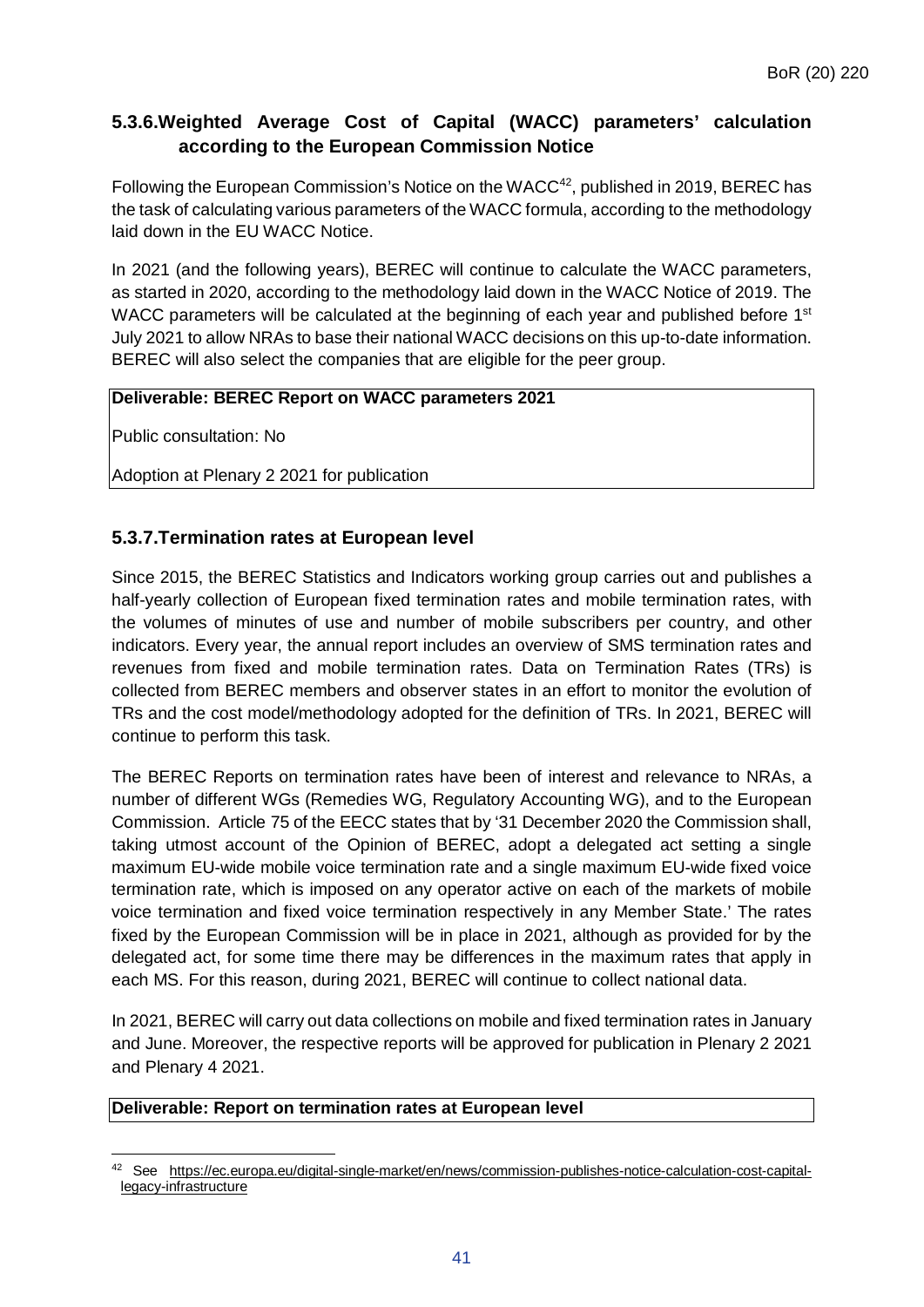Public consultation: No

Adoption of final Report at Plenary 2 and Plenary 4 2021, for publication

### <span id="page-41-0"></span>**5.3.8. Sustainability: assessing BEREC's contribution to limiting the impact on the environment**

In line with the political guidelines<sup>[43](#page-41-1)</sup> of Commission President von der Leyen, setting out the need for a green and digital transformation of Europe, BEREC will engage in working on the sustainability of the ICT-related parts of the upcoming Green Deal, and the Agenda 2030 targets.

In this context, in 2020, BEREC has set up an Expert Network Group (ENG) on Sustainability as well as an ad hoc group on Sustainability, composed of experts of the various NRAs.. In 2021, BEREC will continue to develop the work on the topic of sustainability. An internal and external workstream will be developed to assess how to contribute to increased sustainability by adding an environmental focus to BEREC work and the running of BEREC as an organisation. This assessment will take into account the objectives of the European Commission being proposed in the Green Deal.

In 2021, BEREC will introduce ways of achieving more efficient meetings and sustainable solutions, which are also resource-efficient, by continuing to maximise the potential of virtual meetings. This is a trend that has been accelerated throughout the COVID-19 pandemic. BEREC's work must consider issues of sustainability in the BEREC Office itself, in terms of its own operation as an organisation, such as the use of paper, plastic, or CO2 emissions and how to reduce its carbon footprint.

In addition to addressing sustainability issues related to the technical operations of BEREC and the BEREC Office, BEREC will promote sustainability in the digital sector under the EECC, to position itself in relation to the Commission's expectations in this area.

This work will be divided into two parts:

1) Exchanging internal information to further develop BEREC's fundamental knowledge about different aspects of sustainability in the telecom sector. This includes methodological (or lack thereof) elements that are available to characterize the impact of the digital sector on the environment (in coordination with the work being done by the European Commission). Specific emphasis will be given to energy efficient and circular economy solutions, and to indicators to monitor environmental impacts and assess improvements made by the sector. By exchanging best practices and learning from country-specific initiatives, NRAs can increase awareness and interest in the question of sustainability within the digital sector, and the environmental impacts that regulators have.

This objective will be pursued by:

<span id="page-41-1"></span> $\overline{a}$ <sup>43</sup> See [https://ec.europa.eu/commission/sites/beta-political/files/political-guidelines-next-commission\\_en.pdf](https://ec.europa.eu/commission/sites/beta-political/files/political-guidelines-next-commission_en.pdf)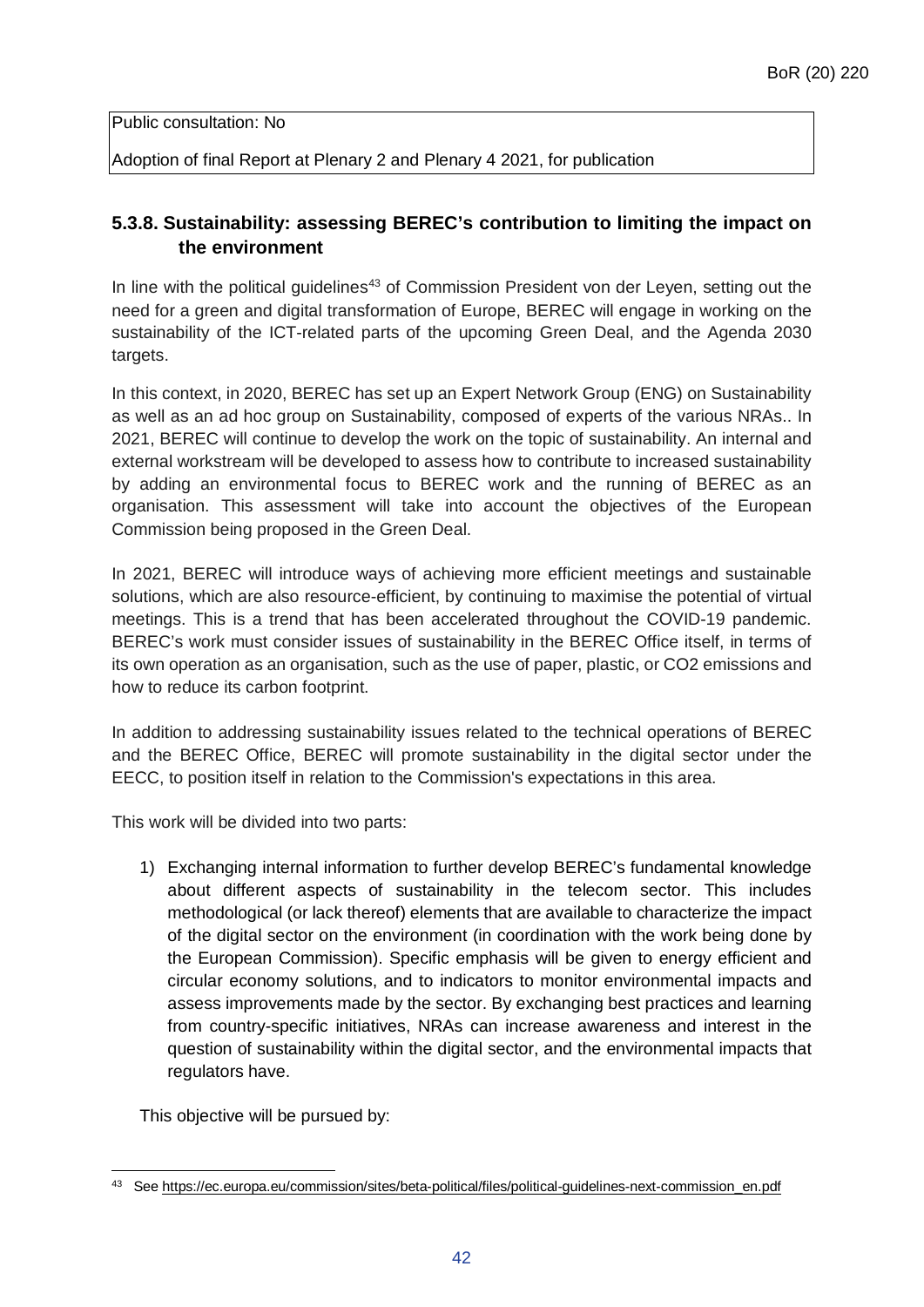- a. Organising two virtual workshops, prior to the Heads of NRAs' workshop on sustainability (2nd half of 2020). A summary report of the workshops will be published at Plenary 1 2021.
- b. Organising an online training session for NRA experts in Q1/Q2 2021.
- c. Carrying out a literature review regarding the environmental impact of the telecommunication sector in one of the main areas highlighted by the Commission, i.e. networks' environmental footprint (energy and resources consumption, carbon emissions, etc.).
- d. Develop a bibliography with relevant studies available in the domain, in order to enhance knowledge within NRAs.
- 2) Contracting a consultant to provide a study, identifying the key areas in which NRAs have the potential to impact sustainability, via their regulatory decisions/actions. The central question of the study should address whether there is scope within the regulatory actions of NRAs under the EECC to positively impact or minimise the negative impact of the sector on the environment. The study should produce a neutral list of main decisions that NRAs could take in their day-to-day areas of activity and evaluate the environmental impact of these decisions, highlighting actions/decisions of NRAs with the greatest potential to impact sustainability. The study will also suggest options that NRAs may wish to consider for ensuring that this impact is positive.

The conclusions of the study will be integrated in a BEREC Report that will include an overview of NRA initiatives with positive impacts on the environment. This report will be subject to a public consultation and will be adopted at Plenary 2 2022.

In the coming years, BEREC could identify new questions to address or assess initiatives and commitments taken by the telecom sector to build an overview of the pledges that stakeholders have made in relation to the UN's Sustainable Development Goals. Depending on future developments, further work can be expected in this area, such as interaction with other institutions and stakeholders to provide NRA experts with specific and operational knowledge of environmental issues for stakeholders.

**Deliverable: BEREC Report summarising conclusions from the internal workshop on sustainability**

Public consultation: No

Adoption of final internal Report at Plenary 1 2021

#### **Deliverable:**

**BEREC study regarding NRA's potential to impact sustainability** – to be delivered by Q3 2021

**BEREC Report identifying areas of regulatory intervention available to NRAs to maximise their positive contribution on the environment**

Public consultation: Yes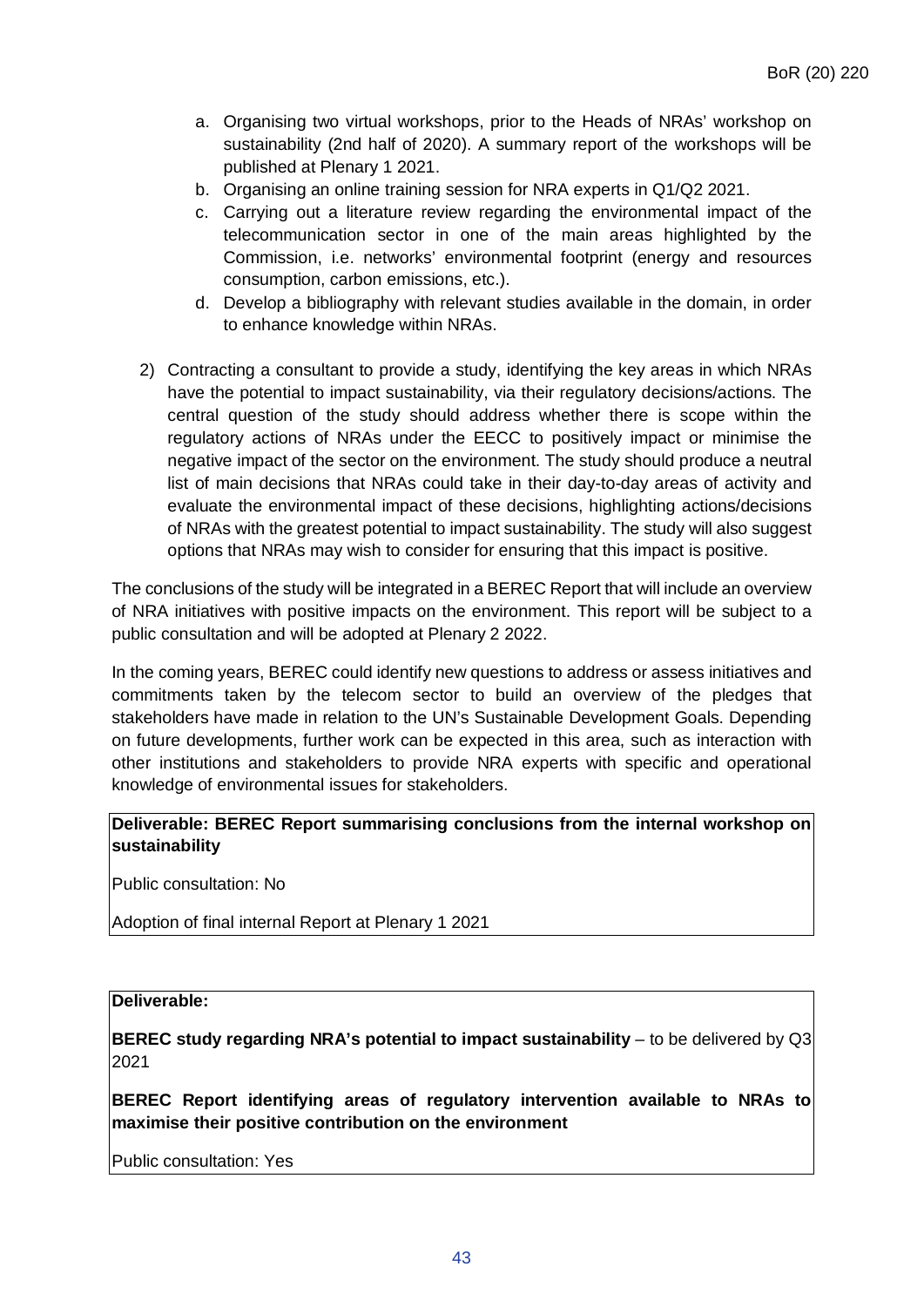Adoption of draft Report for public consultation at Plenary 4 2021

Adoption of final Report at Plenary 2 2022 for publication

Other deliverable: internal webinar (training session), to be held in Q1/Q2 2021

# <span id="page-43-0"></span>**6. Stakeholder engagement**

BEREC remains committed to continuously improving its interaction with all stakeholders to ensure that its output stays relevant. BEREC aims to ensure that its work processes remain transparent and that it reaches the relevant audience. Stakeholders will be involved both at an early stage and later when the work is more mature. The BEREC Work Programme 2021 includes the following activities for achieving these objectives.

In a context of rising concerns about technology in general, BEREC will reinforce its dialogue with civil society so as to ensure that legitimate apprehensions are dealt with accordingly. BEREC aims to maintain a high level of public trust from citizens and position itself as a trusted third party in stakeholder dialogues and in its engagement with the EU institutions. This is of particular importance for work related to the internet value chain (including digital platforms) and to sustainability.

# <span id="page-43-1"></span>**6.1. Stakeholder Forum**

In 2021, BEREC will be planning two occasions for our stakeholders to directly engage with the Board of Regulatiors, in addition to the usual cycle of public debriefings. The focus of the first (virtual) Stakeholder Forum in (foreseen on 1 April 2021) will be the BEREC Work Programme for the following year (2022). A second Stakeholder Forum is foreseen to take place on 28 October 2021 in Brussels and will provide a platform for stakeholders and BEREC to engage in a dialogue about BEREC's future work. The feedback received at the Stakeholder Forum will continue to be an important addition to the written inputs received during the public consultation for the BEREC Work Programme.

# <span id="page-43-2"></span>**6.2. BEREC Annual Reports**

According to the BEREC Regulation, BEREC must provide its annual activity Report to the European Parliament, the Council of the European, the European Commission and the European Economic and Social Committee by 15 June of the year after the year reported on in the annual activity Report. BEREC must report annually on technical matters within its competence, in particular on market developments in the electronic communications sector.

BEREC will continue to publish its Annual Report on its activities and an Annual Report on developments in the sector as part of a single document. The Annual Report on BEREC activities focuses on the outcome of the work of its Expert Working Groups and ad hoc teams based on the Work Programme, whereas the Annual Report on developments in the electronic communications sector summarises BEREC's view of the past year and provides an outlook on future developments and challenges in the sector.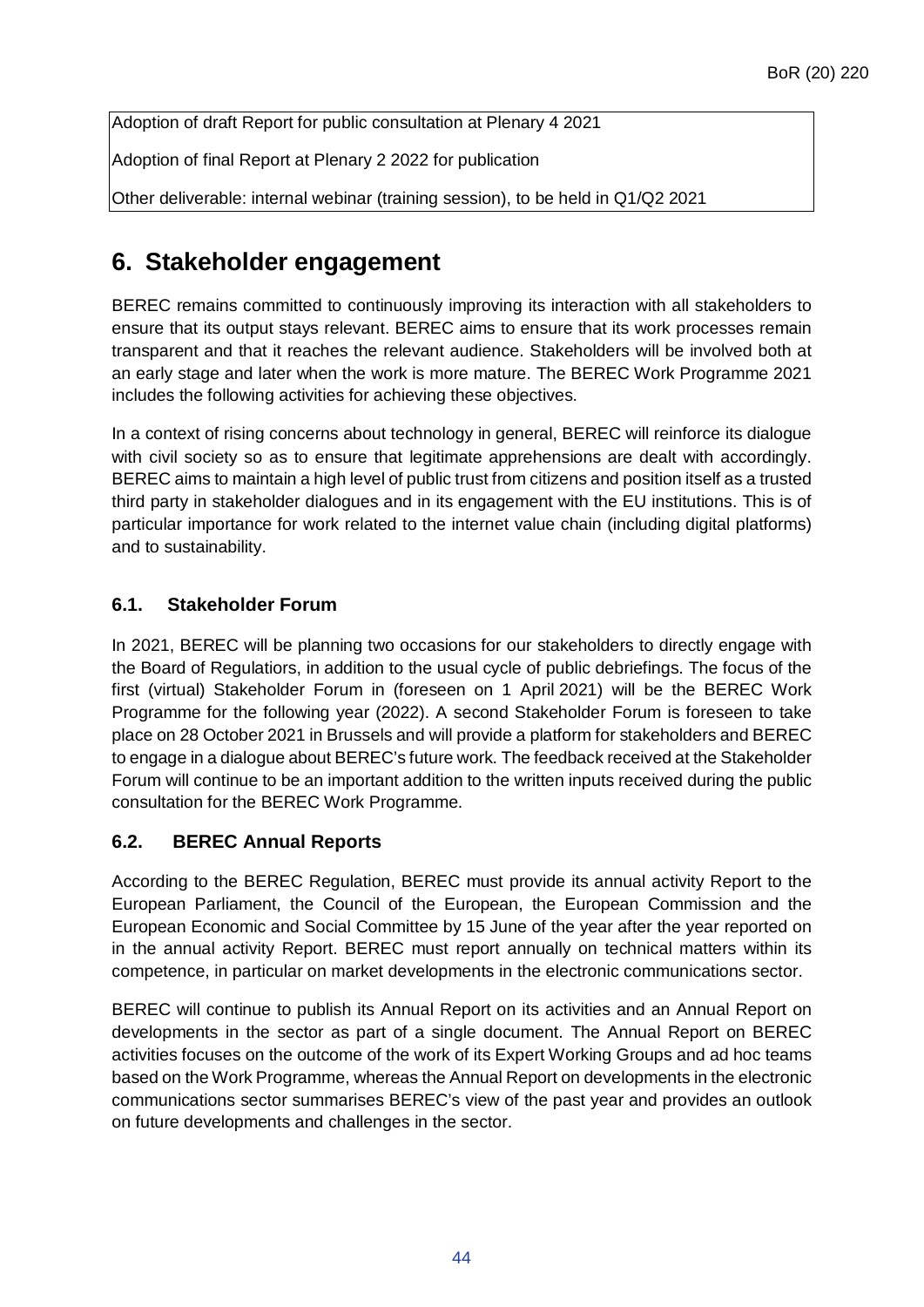#### <span id="page-44-0"></span>**6.3. BEREC Communications Plan 2021**

In 2016, BEREC developed its first external Communications Strategy, which was afterwards complemented by annual communications plans. In the previous communications plan, BEREC decided to go further than the regular awareness-raising, by opting for a multiplier approach in which the BEREC key target audiences are informed of the potential of connectivity as one of the goals of the EECC. With the implementation of the EECC, BEREC will in 2021 continue to focus on the connectivity objective, aimed at the development of very high capacity networks allowing participation in the digital economy and society for all. The BEREC information materials will be distributed to facilitate multiplication of information across media and other communication channels, with the aim to promote the future of Connectivity in particular very high capacity networks.

BEREC has already started a targeted communications campaign on the connectivity objective, that goes beyond regular awareness-raising. The BEREC Communications Expert Networking Group continues to develop multiple information items (such as a brochure, background information, publications on the website, a presentation kit, etc.) to be shared with key target audiences for information.

Several communications projects will support and promote specific workstreams in the Work Programme related to this topic. The projects are usually linked to regular BEREC events, such as public debriefings and the Stakeholder Forum. They include several specific communications activities such as the organisation of events, press releases, information for the website, production of audio-visual and digital content, running social media campaigns, and keeping up media relations.

The overall framework of BEREC communications is presented in the multiannual BEREC External Communications Strategy. Every annual communications plan sets out the exact activities that BEREC is performing to deliver on these objectives. In addition to the objectives set out in the Communications Plan, BEREC will, with direction from the BEREC chair's team and the co-chairs of relevant groups, continue to communicate around the day-to-day activities of BEREC's work, especially regarding the most relevant topics for BEREC and its members, such as BEREC's work on digital platforms, sustainability, and 5G related issues.

BEREC's Communications Plan 2021 will be finalised for internal use in December 2020 and will set out the communications activities that BEREC is committed to undertake in 2021.

# <span id="page-44-1"></span>**6.4. Developing the BEREC Work Programme 2022**

Having regard to BEREC's requirement to adopt the outline of the subsequent year's annual work programme by 31 January each year, and the BEREC decision to plan its work programmes on a multi-annual rather than an annual basis, there is a requirement to adhere to a process, which describes how work programmes should be developed in a consistent and recurring manner.

In accordance with the guidelines, the 'Planning and Future Trends (PFT) WG' will be involved in the development of the WP. A project team will be formed under the PFT WG to work in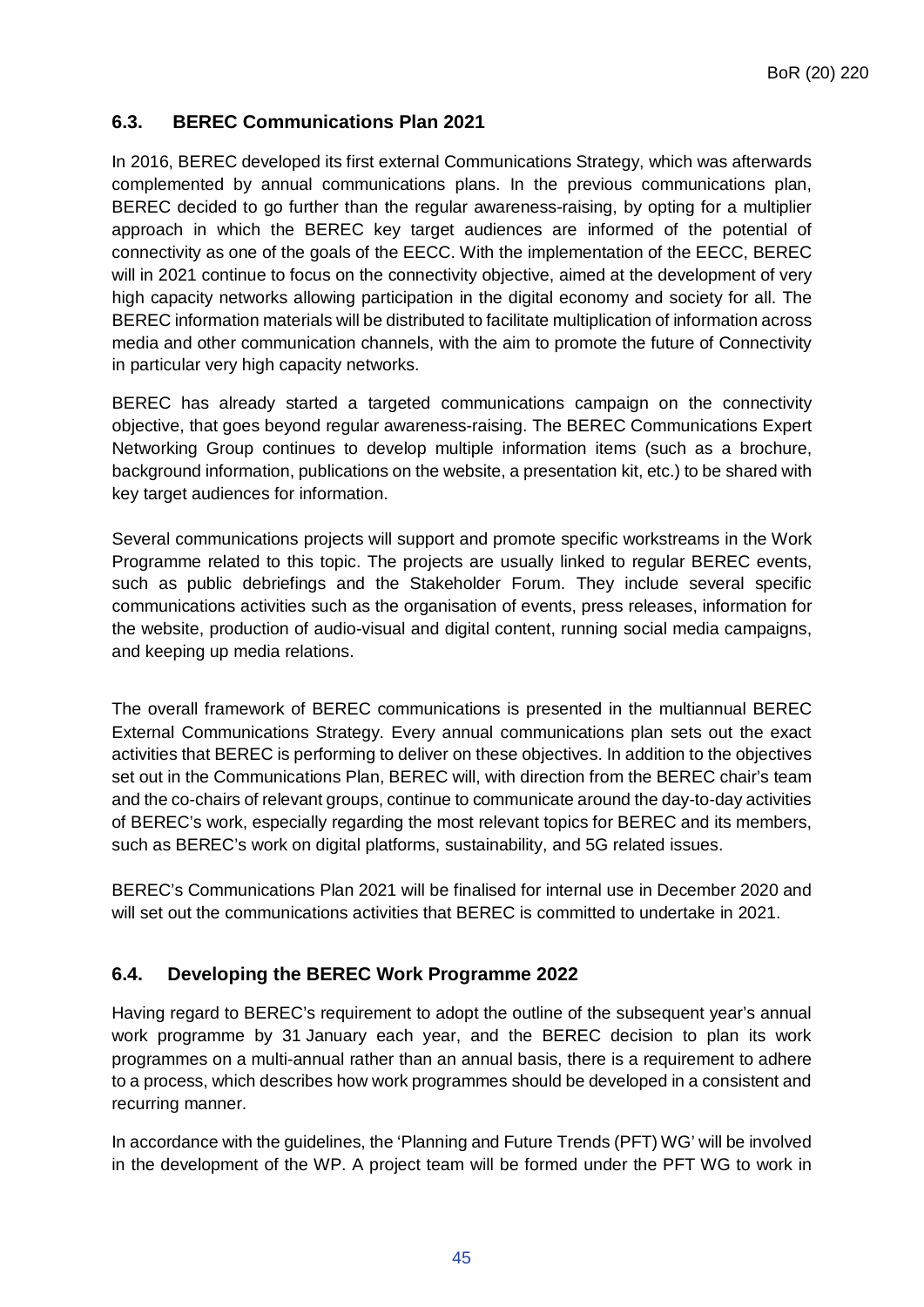conjunction with the 'incoming' Chair's team to develop BEREC's annual WP and outline the WP for the following year. In doing so, the PFT WG shall propose and co-ordinate new work items, including following the outcome of the pathfinder exercise carried out by the PFT WG.

#### **Deliverable**: **Work Programme 2022**

Public consultation: Yes

Adoption of draft Work Programme 2022 at for public consultation at Plenary 3 2021

Adoption of final Work Programme 2022 at Plenary 4 2021 for publication

Other deliverable: **Outline of the draft Work Programme 2022** to be submitted to the European Commission, the European Parliament and the European Council by 31 January 2021.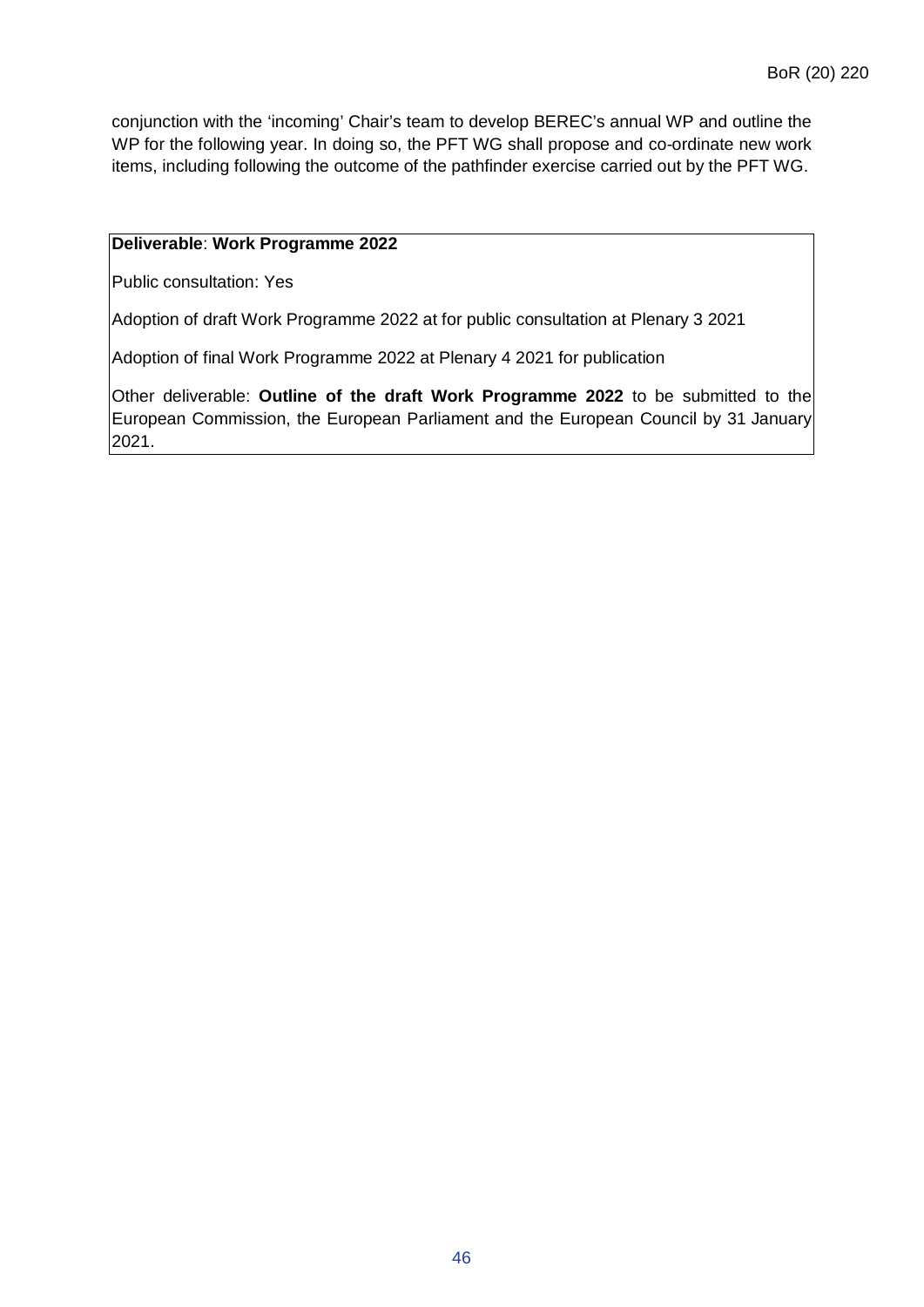# <span id="page-46-0"></span>**IV. POTENTIAL BEREC WORK FOR 2022 AND BEYOND**

Given the number of workstreams for BEREC resulting from the implementation of the EECC, several important proposals could not be initiated. In order not to lose track of these potential workstreams, this section includes items which BEREC may include in the BEREC Work Programme 2022 and beyond, in relation to future work programmes. The list of items mentioned below is therefore informative and is not a final list. The input provided by the stakeholders on these items during the public consultation in 2020 for the Work Programme 2021 will be considered when adopting a final list. Furthermore, BEREC may consider other new workstreams for 2022.

#### **Multiple regional operators of NGA-networks**

A factual investigation of the level of competition between multiple VHCN/NGA regional operators' dependent on degree of network overlap, business strategies and other relevant factors related to competition. Regional operators of NGA-networks play an increasingly important role on broadband markets in many countries. This factual investigation will look into how competition play out dependent on different market characteristics.

Operators may partly overlap. In areas where operators do not overlap, they could still be very close to each other (within the same region, area, city, neighbourhood) and could more easily start to cover each other's coverage area. Some operators might have 'scattered' networks across the country and compete with many other operators throughout the country (e.g. coax vs. fibre). Operators might use different business strategies – to differentiate prices across their networks dependent on presence of other operators or not to differentiate prices.

A factual investigation could be a starting point for looking at how this is handled in the context of SMP-analysis.

#### **Compensation in the case of early termination of contracts**

Compensation in the case of early termination of contracts with a specific focus on recoverable costs, and invoicing methods prescribed domestically for retail pricing (such as the possibility for the customer to pay one-off fees, e.g. activation fees, split over different monthly invoices).

#### **Workshop on BEUC and BEREC implementation and end-user provisions**

This workshop would benefit from waiting for transposition plus some additional time to be able to assess the impact of the new provisions.

#### **Non-discrimination on quality of service (QoS)**

Alternative operators relying on wholesale access do not control most of the essential elements of the quality of the service provided. Ensuring non-discrimination with regard to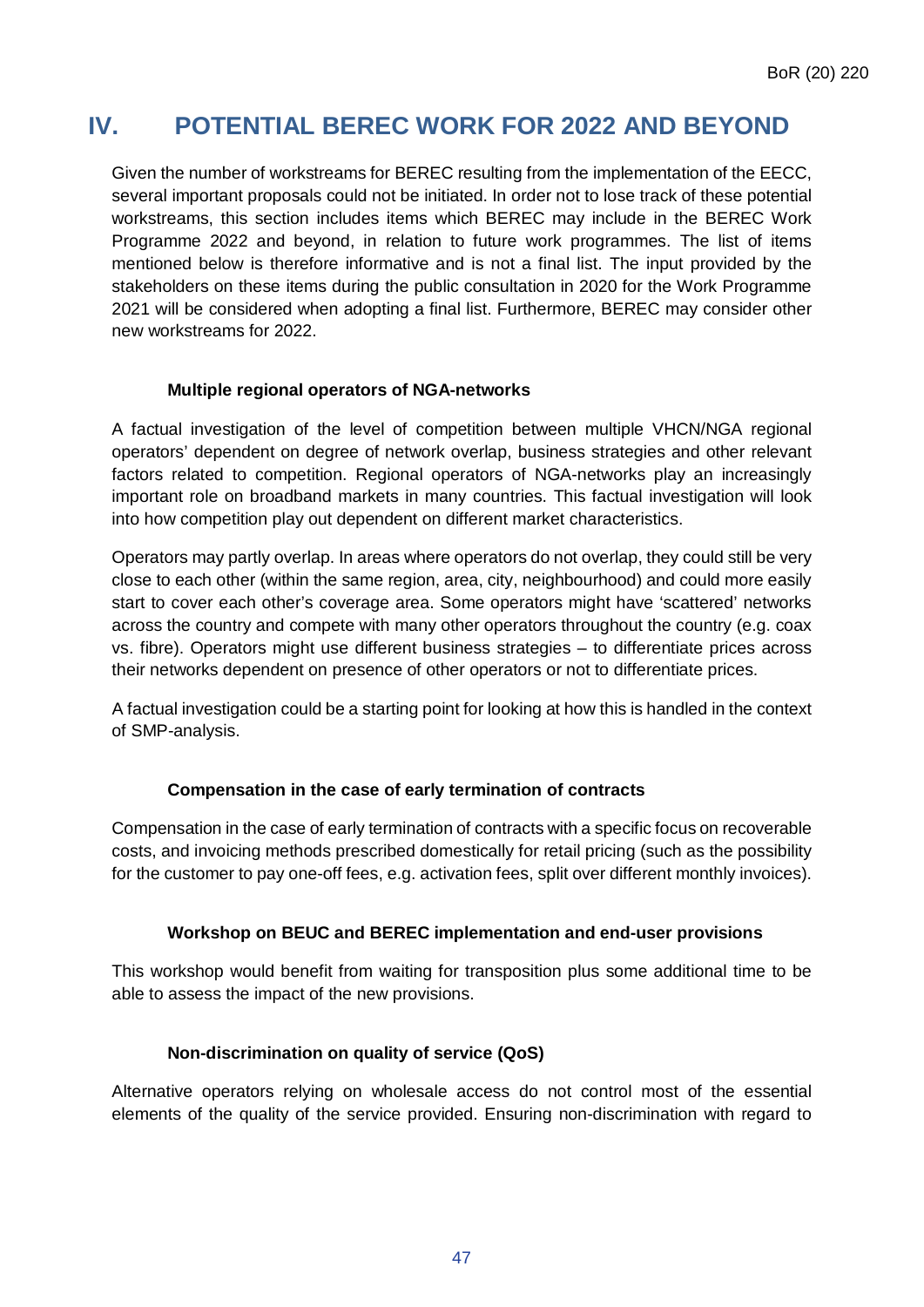quality of service (QoS) between wholesale access providers and access takers is therefore a topic of interest.

#### **Monitoring and encouraging transition to IPv6**

With the current exhaustion of IPv4 addresses, it is becoming crucial for the future of IP communications that a fast and efficient transition to IPv6 is achieved. BEREC will continue to encourage and monitor the roll-out of this future-proof protocol.

#### **Report on key elements of the functioning of the EECC**

In line with BEREC's responsibility for monitoring the functioning of the EECC, one additional element would be to monitor the impact and effectiveness of the newly inserted provisions, with a view to collecting enough quantitative and qualitative data for future EECC reviews (as required under Articles 122-123).

#### **Experience-sharing on the Implementation of Guidelines**

The BEREC Guidelines on the EECC need to be taken into utmost account by NRAs and competent authorities. There could be a specific workstream for dealing with experiencesharing on the implementation of Guidelines.

#### **Exchange on the impact of the Open Data and Public Sector Information Directive**

In light of the adoption of the Open Data and Public Sector Information (PSI) Directive in June 2019, BEREC will consider to what extent it can support the goals of the Directive to support the provision of data for general business opportunities and other purposes, such as algorithm training.

#### **State of Mobile roaming: 5G including cross network slicing**

This request could be addressed by including specific questions on 5G in the benchmarking delivered by the roaming WP, and the BEREC Opinions on the roaming review. Nevertheless, we would have to wait until the deployment of 5G is more advanced to be able to gather significant data.

#### **Workshops on wholesale replicability test, IP peering**

Workshop or exchange of experiences relating to wholesale replicability tests in order to compare and share European practices or proposals.

Workshop and exchange of information on NRAs' first experiences with regard to 5G city networks.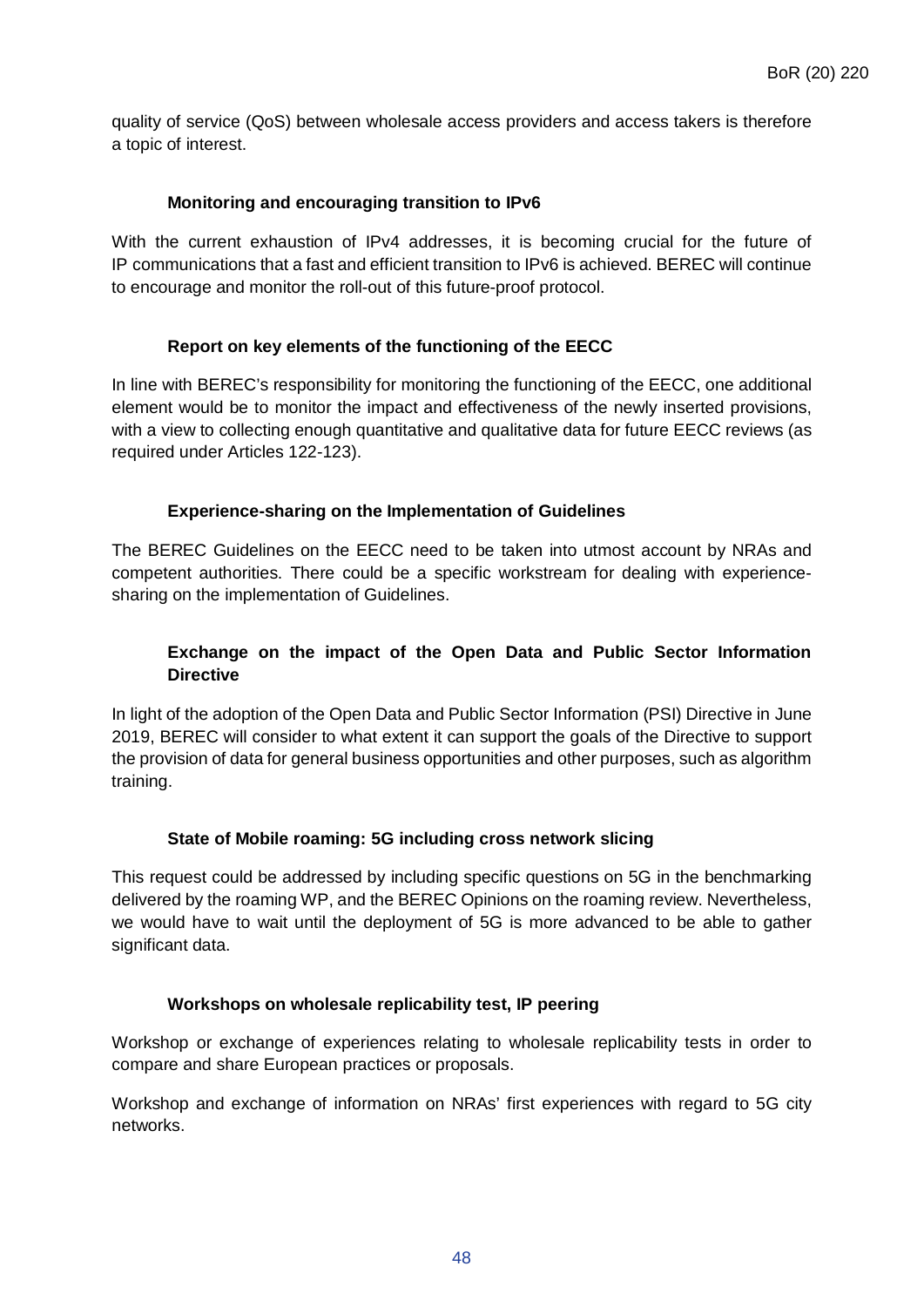Workshop in cooperation with the Organisation for Economic Co-operation and Development (OECD) to examine ongoing trends in IP interconnection policies and practices.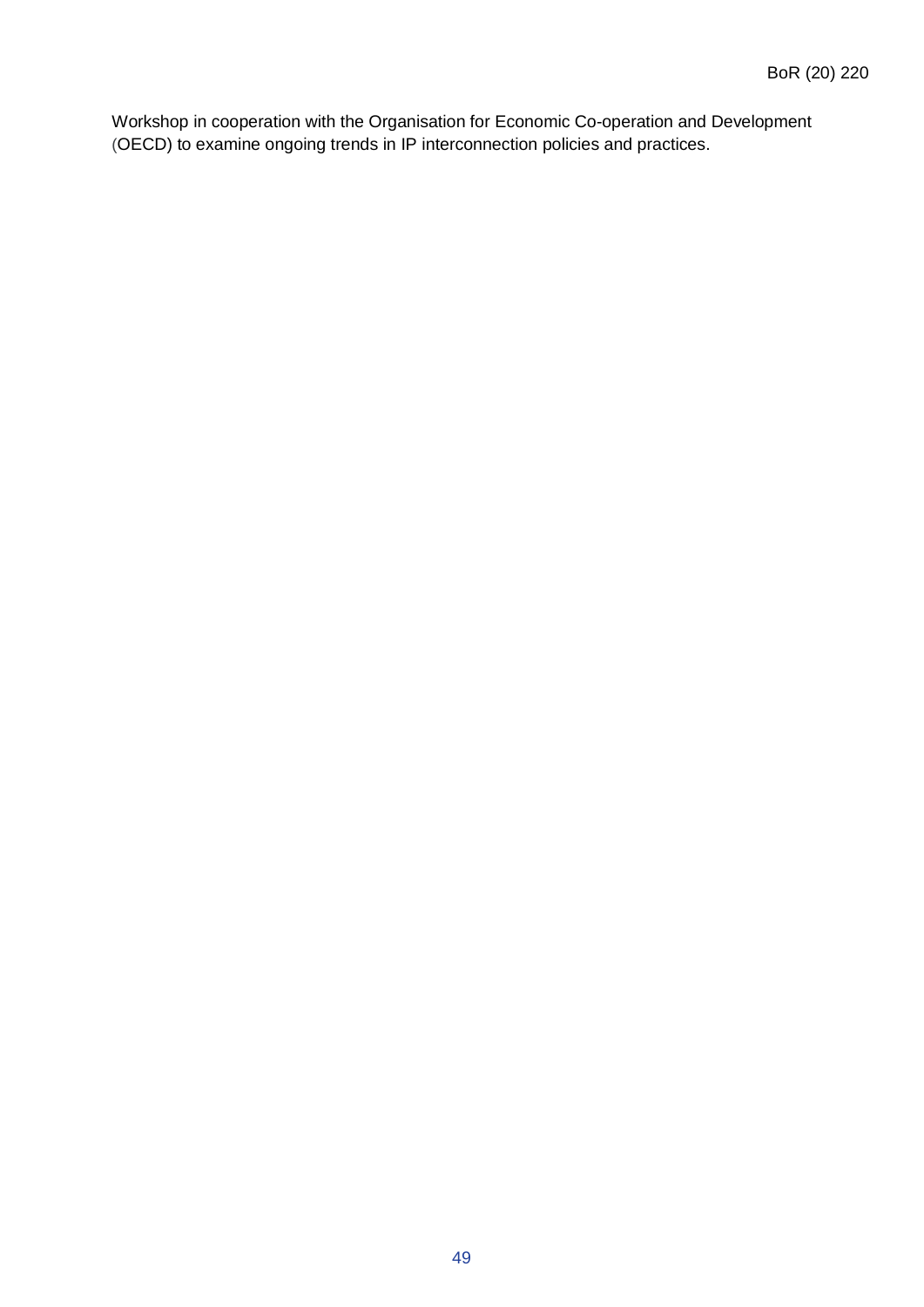# <span id="page-49-0"></span>**Abbreviations**

| <b>BCRD</b>     | <b>Broadband Cost Reduction Directive</b>                        |
|-----------------|------------------------------------------------------------------|
| <b>BEREC</b>    | Body of European Regulators for Electronic Communications        |
| <b>CERRE</b>    | Centre on Regulation in Europe                                   |
| <b>CN</b>       | <b>Contact Network</b>                                           |
| <b>CRTC</b>     | Canadian Radio-television and Telecommunications Commission      |
| <b>DESI</b>     | Digital Economy and Society Index                                |
| <b>DMA</b>      | <b>Digital Market Act</b>                                        |
| <b>DSA</b>      | <b>Digital Services Act</b>                                      |
| EaPeReg         | Eastern Partnership Electronic Communications Regulators Network |
| <b>ECN</b>      | <b>European Competition Network</b>                              |
| <b>ECS</b>      | <b>Electronic Communication Service</b>                          |
| <b>EEA</b>      | <b>European Environment Agency</b>                               |
| <b>EEA</b>      | European Economic Area                                           |
| <b>EECC</b>     | European Electronic Communications Code                          |
| <b>EDPB</b>     | European Data Protection Board                                   |
| <b>EMERG</b>    | Euro-Mediterranean Regulators Group                              |
| <b>EMF</b>      | <b>Electromagnetic Frequencies</b>                               |
| <b>ENISA</b>    | European Union Agency for Network and Information Security       |
| <b>ERGA</b>     | European Regulators Group for Audiovisual Media                  |
| <b>ERGP</b>     | European Regulators Group for Postal Services                    |
| <b>ERT</b>      | <b>Economic Replicability Test</b>                               |
| <b>ESA</b>      | European Space Agency                                            |
| EU              | <b>European Union</b>                                            |
| <b>FCC</b>      | <b>Federal Communications Commission</b>                         |
| <b>FTR</b>      | <b>Fixed Termination Rate</b>                                    |
| FFTP/FTTC/ FTTH | Fibre to the Premises / Fibre to the Cabinet / Fibre to the Home |
| <b>ICS</b>      | <b>Interpersonal Communications Services</b>                     |
| <b>ITU</b>      | International Telecommunications Union                           |
| <b>MDF</b>      | <b>Main Distribution Frame</b>                                   |
| <b>MS</b>       | <b>Member State</b>                                              |
| <b>MTR</b>      | <b>Mobile Termination Rate</b>                                   |
| <b>NDCM</b>     | Non-Discrimination and Costing Methodology                       |
| NGN/NGA         | New Generation Network / Access                                  |
| <b>NIS CG</b>   | Network and Information Systems Cooperation Group                |
| <b>NRA</b>      | <b>National Regulatory Authority</b>                             |
| <b>OCA</b>      | <b>Other Competent Authority</b>                                 |
| OECD            | Organisation for Economic Cooperation and Development            |
| <b>OTT</b>      | Over The Top provider                                            |
| P               | Plenary                                                          |
| QoS             | <b>Quality of Service</b>                                        |
| <b>SIP</b>      | Single Information Point                                         |
| <b>SIP</b>      | <b>Significant Intermediation Power</b>                          |
| <b>SMP</b>      | <b>Significant Market Power</b>                                  |
| Regulatel       | Latin American Forum of Telecommunications Regulators            |
| <b>RSPG</b>     | Radio Spectrum Policy Group                                      |